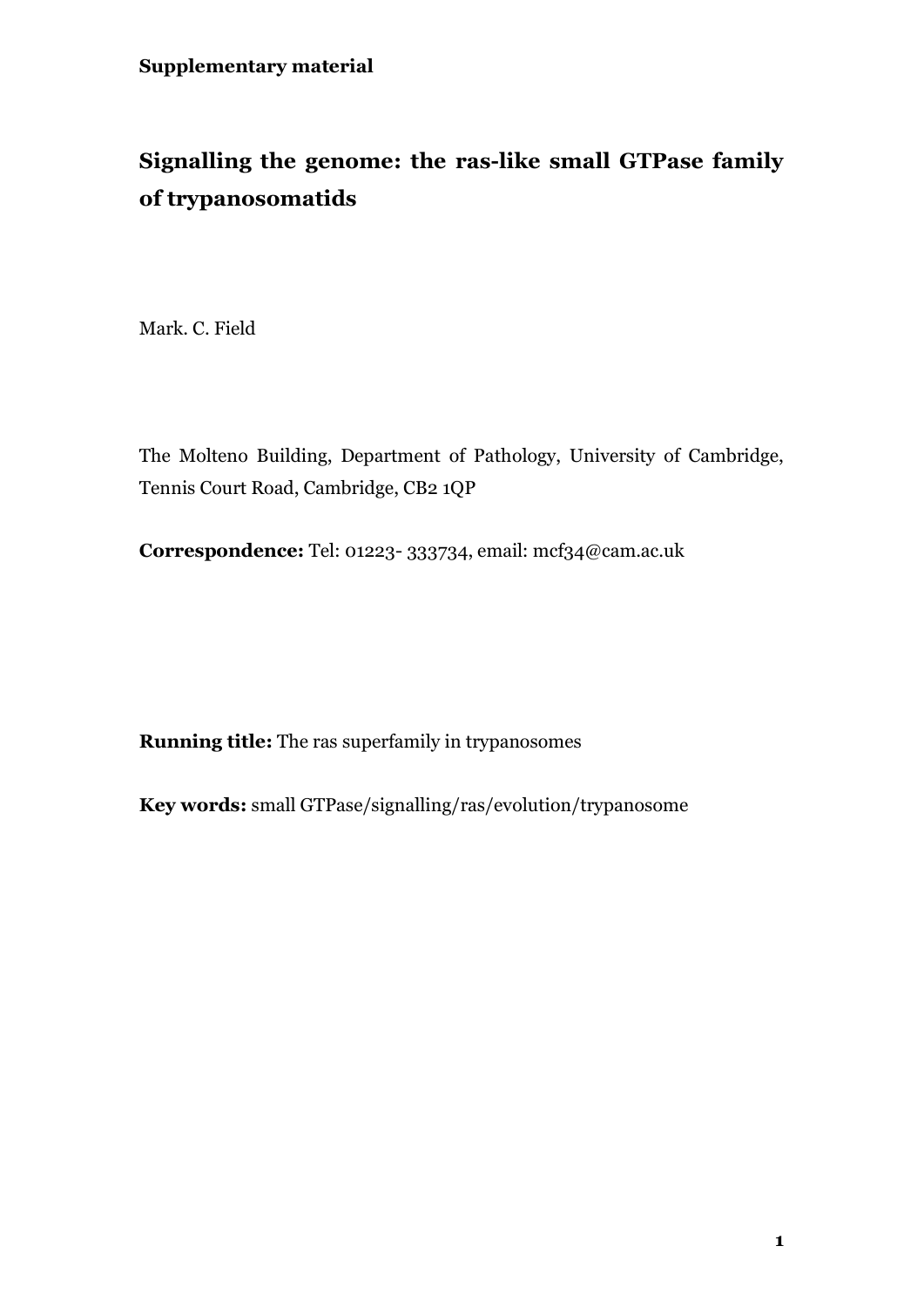#### **Methods**

*Search strategy:* Searches were performed against release 3 of the *T. brucei* and *T. cruzi* databases and against a version of the *L. major* genome database that contained 8306 annotated genes. Sequence retrieval procedures were performed using a combination of keyword search (terms used including; small GTPase, Ras, Rab, Rac, Cdc42 etcetera) and also using tBLASTx or tBLASTp with query sequences to sample the ras-like small GTPase superfamily subdomains at GeneDB (http://www.genedb.org/genedb/tryp/index.jsp) using the BLAST server and text/keyword search facilities. Retrieved sequences were subsequently verified at NCBI nonredundant databases. Protein sequences corresponding to *Homo sapiens* Ras, Ral, Rac, Cdc42 and Wrch, *Mus musculus* TTF and two members of the Rop family from *Arabidopsis thaliana* were used to probe the *T. brucei* database. All sequences returned by BLAST were retrieved from these searches, i.e. no significance cut off was used, and data were than parsed for Rab, Ran or ARF sequences already identified (1, 10). The BLAST results were also parsed for non-GTPase sequences by either database annotation, for example ATPases are frequently retrieved with low significance in these searches, or by reverse BLAST against the nonredundant databases. Redundant entries, i.e. sequences retrieved by more than one query sequence, were also removed. In cases of concern with the gene models, i.e. with assignment of the ATG or TAA codons, comparisons between the three trypanosomatid genomes were used to further support the open reading frame model.

*Alignments, phylogenetic reconstruction and other* in silico *analysis:* Alignments were performed using a local implementation of Clustal X (http://www.embl.de/~chenna/clustal/darwin/) on a Macintosh G5 dual processor computer. Initial dendrogams were also assembled using the Neighbour-Joining algorithm in Clustal X and bootstrapped 10 000 times and analysed with TreeView X (http://darwin.zoology.gla.ac.uk/~rpage/treeviewx/). Additional phylogenetic reconstructions were performed using PAUP\* V4b10, again on a Macintosh G5. Reference sequences corresponding to the query sequences, together with representative trypanosome, yeast and *Caenorhabditis elegans* small GTPases

**2**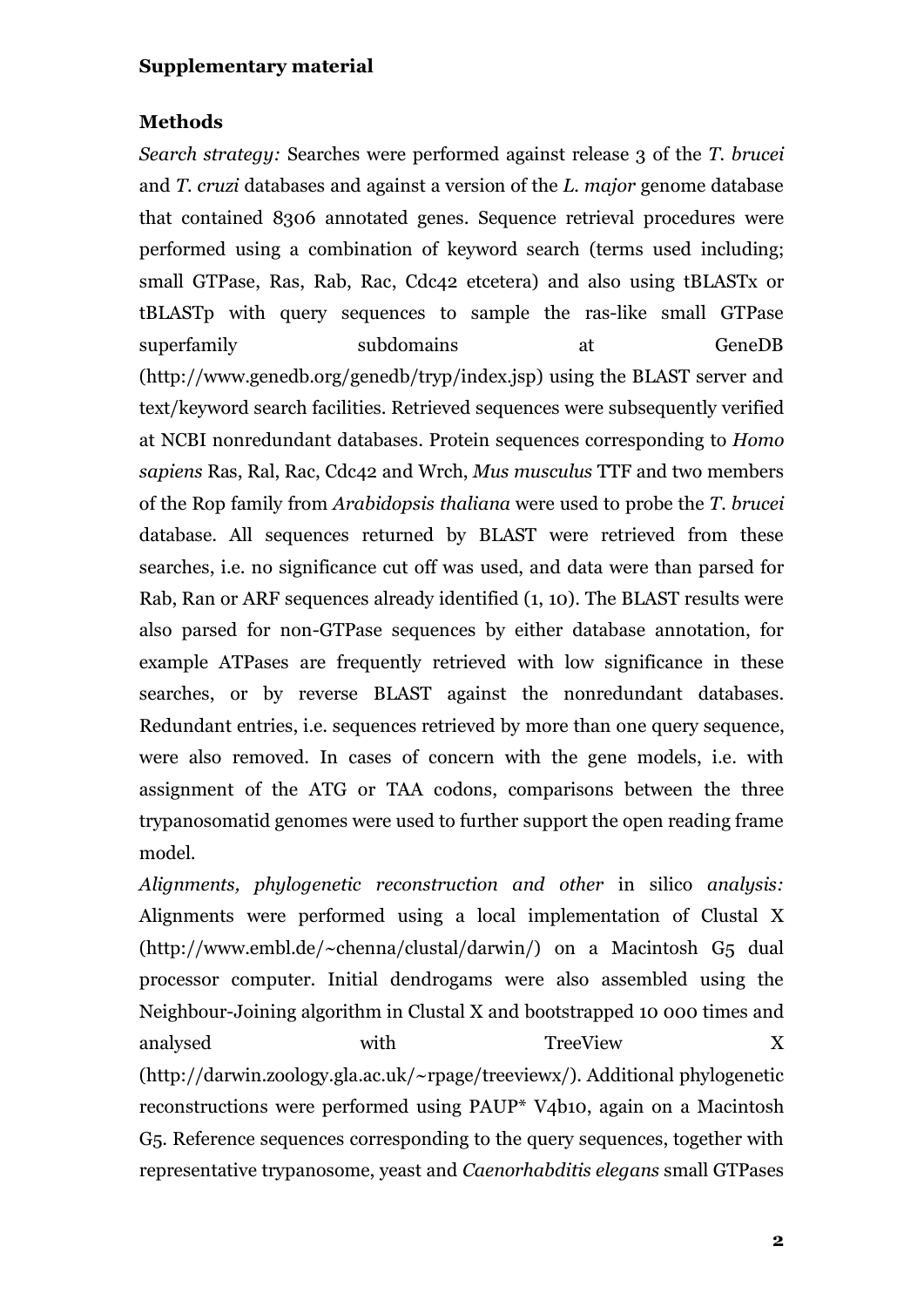were included to provide annotation and also control sequences for the reconstructions. In some cases excessive N- or C-terminal extensions were removed from the alignments prior to phylogenetic analysis. Dot plot analysis was performed using DotPlot V1.0 running on Windows<sup>XP</sup> (http://www.microsoft.com) emulation on a G5 Macintosh. Motif searches were performed using the PSSM database (http://www.ncbi.nlm.nih.gov/Structure/cdd/wrpsb.cgi). Original sequences, alignments and phylogenetic trees, including the relevant GeneDB accession numbers, can be obtained from the author or downloaded from http://homepage.mac.com/mfield/lab/publications.html or by email request.

### **Acknowledgements**

Mark C. Field's laboratory is supported by project and programme grants from the Wellcome Trust and the British Heart Foundation. Kinetoplastid sequence data were obtained from The Sanger Institute website at http://www.sanger.ac.uk/Projects/T\_brucei/, /T\_cruzi/ and /L\_major and from The Institute for Genomic Research website and the TIGR-Seattle Biomedical Research Institute-Karolinska Institute *T. cruzi* Sequencing Consortium (TSK-TSC). Sequencing of the kinetoplastid genomes was accomplished as part of the Trypanosoma and Leishmania Genome Networks with support by The Wellcome Trust and awards from the National Institute of Allergy and Infectious Diseases, National Institutes of Health. Provision of these data in the public domain is gratefully acknowledged. Original sequences, alignments and phylogenetic trees, including the relevant GeneDB accession numbers, can be obtained from the author or downloaded from http://homepage.mac.com/mfield/lab/publications.html.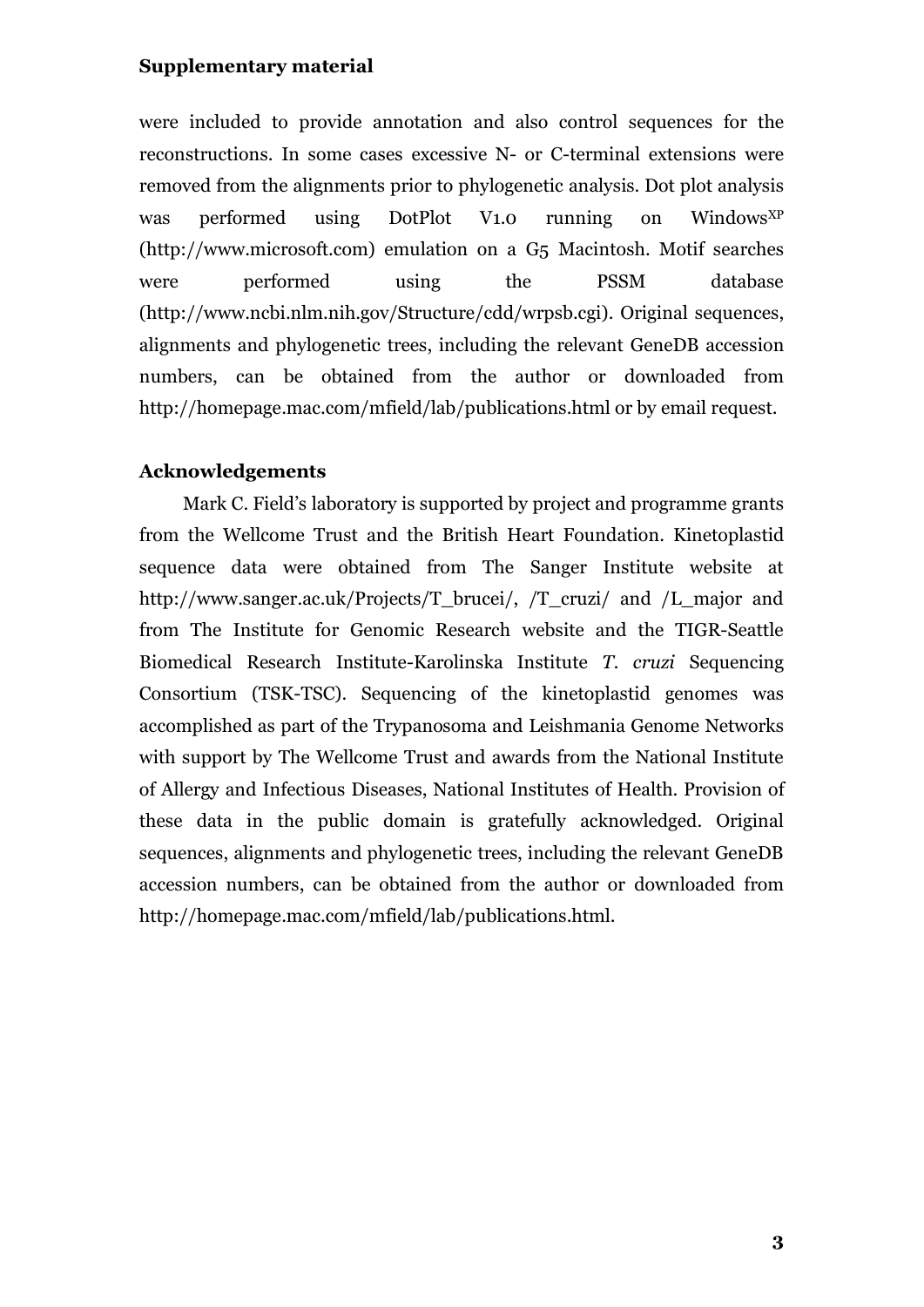## **Figure legends**

**Figure S1: Clustal X alignment of the closest ras homologues from** *T. brucei***.** The hypothetical polypeptide sequences of Tb11.02.3850 (TbRLP) and Tb11.52.0014 (TbRLJ) are compared against *H. sapiens* N-ras. Despite conservation of the major features of the GTPase domain, the trypanosome sequences are sufficiently divergent as to suggest a lack of functional equivalence between these proteins. GTP binding regions are underlined and prenylation sequences are in bold. Fully conserved residues are in red, residues with conservative substitutions in blue.

**Figure S2: Clustal X alignment of Tb11.52.0014 (TbRLJ) family.** The hypothetical polypeptide sequence of TbRLJ is compared against the orthologues for *Leishmania major* and *Trypanosoma cruzi* together with the top BLAST hit from the non-redundant database, RnRBJ, a small GTPase from *Rattus norvegicus* that possesses a dnaj domain extension within the Cterminus. Despite very good conservation of the major features of the GTPase domain, all of the kinetoplastid proteins lack the dnaj region, suggesting divergent functions. Note that the *L. major* family member contains a number of insertions relative to the remaining sequences, which are of low complexity sequence and which may be intronic sequences. Fully conserved residues are in red, residues with conservative substitutions in blue.

**Figure S3: Clustal X alignment of Tb07.29D18.100 (TbEAR) family.** The hypothetical polypeptide sequence of TbEAR is compared against the orthologues for *Leishmania major* and *Trypanosoma cruzi* together with the top BLAST hit from the non-redundant database, a GTPase from *Rhodospirillum rubrum*. The domain structure is highly unusual, consisting of tandem GTPase domains, which is conserved throughout evolution. Fully conserved residues are in red, residues with conservative substitutions in blue.

**Figure S4: Dot plot analysis of Tb07.29D18.100.** Tb07.29D18.100 was compared against itself using DotPlot Version 1, with stringency of 1.0 and a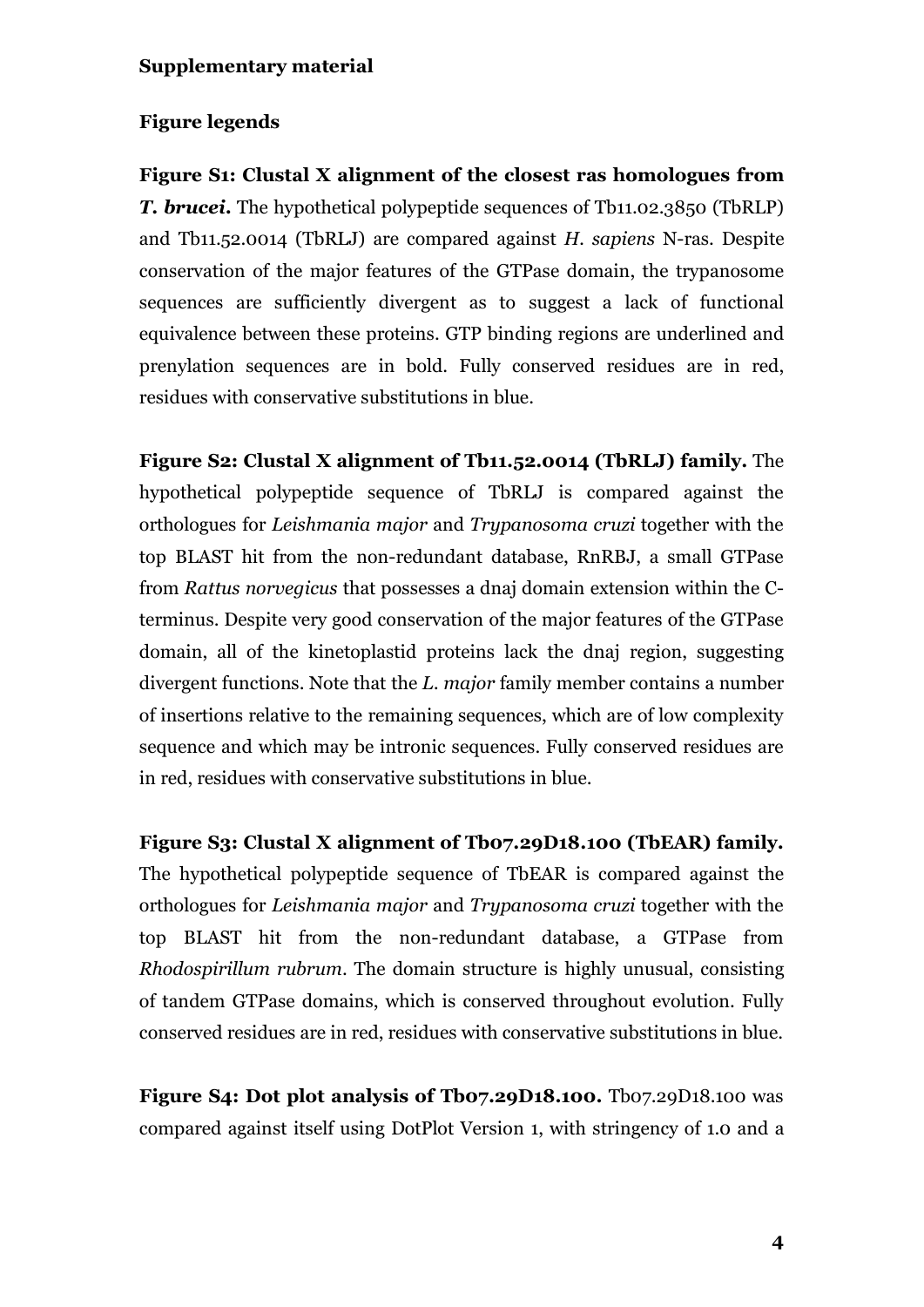residue window of 5.0. Clear homology is present between the N-terminal 220 residues and the C-terminal 230 amino acids.

**Figure S5: Clustal X alignment of the nucleostemin family.** The hypothetical polypeptide sequence of Tb11.02.0240 is compared against the orthologues for *Leishmania major* and *Trypanosoma cruzi* together with the top BLAST hits from the non-redundant database, members of the nucleostemin family from *C. elegans* and *H. sapiens*. Somewhat weaker homology is also seen against a GTPase from *Baccilus subtilis*. Conserved domains are indicated above the alignment. Fully conserved residues are in red, residues with conservative substitutions in blue.

**Figure S6: Clustal X alignment of all** *T. brucei* **ras-like small GTPases together with a reference set of sequences.** The raw alignment was used in building the large phylogenetic reconstruction shown in Figure 1 following manual trimming of N and C-terminal extensions, and is provided for investigators who may wish to reprocess or reanalyze the data.

**Figure S7: Phylogenetic reconstruction of selected small GTPases from** *T. brucei***.** The non-Ran/ARF members of the small GTPase family described here are shown in red, designated by their GeneDB identifiers, together with reference sequences from *H. sapiens*, *S. cerevisiae*, *C. elegans*, *A. thaliana*, *M. musculis* and *T. brucei* in black. Gross family groupings are shown at right. Domain structures of the GTPases are shown iconised: GTPase domain; red oval, prenylation site; blue circle, myristolylation sire; yellow circle, FYVE domain; green rectangle, nucelostemin domains; orange and blue rectangles. Polypeptide extensions lacking clear homology are shown as black lines. The tree was generated with Clustal X and the Neighbour-Joining method, together with 10 000 boostrap replicates. Highly similar trees were obtained used other methods, indicating that the tree is robust.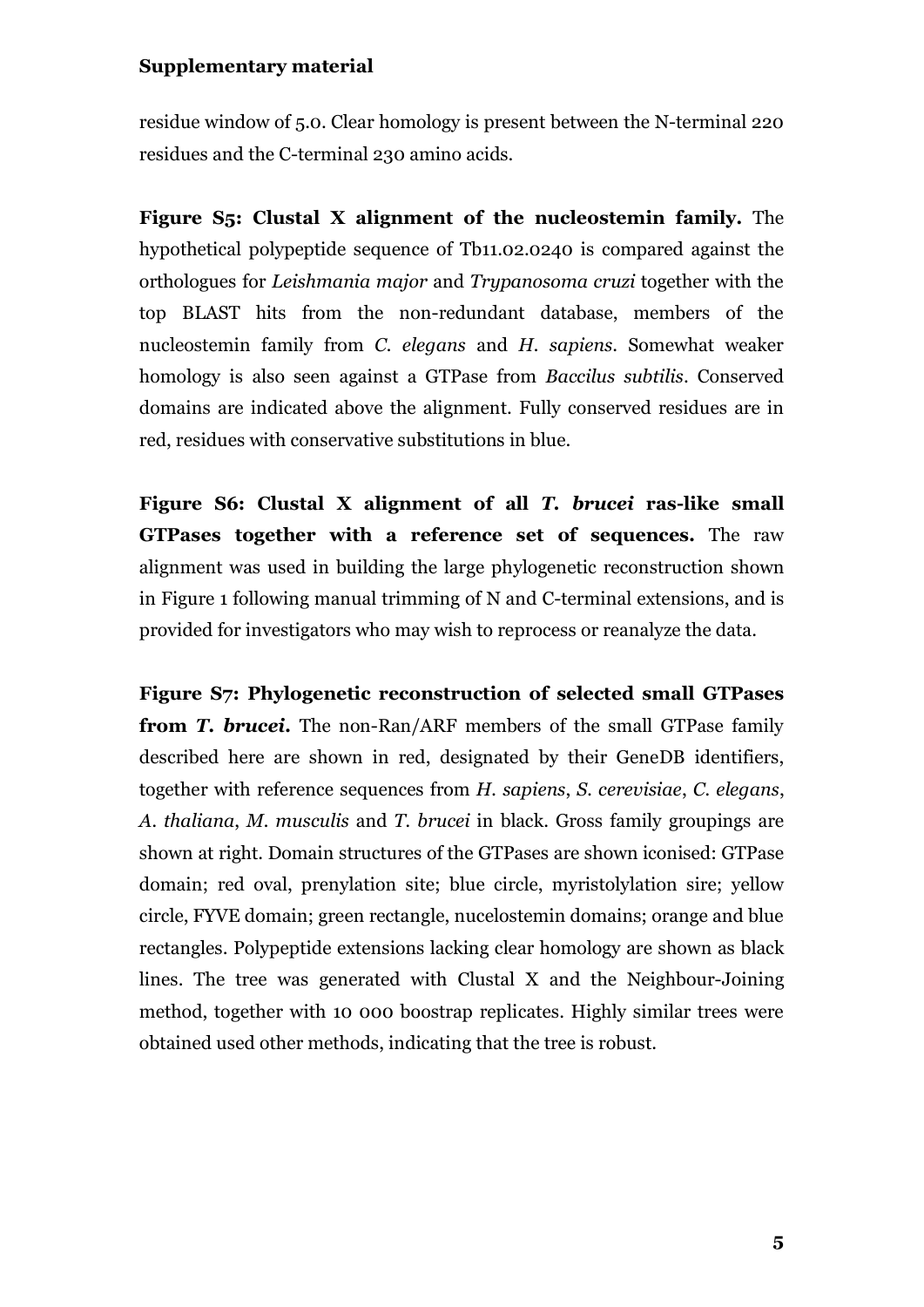**Table S1: New small Ras-like GTPases of** *T. brucei***.** Structural features, size and a proposed systematic name are given for the new members of the small GTPase family described here.

| GeneDB accession | Size (aa) | Domains <sup>1</sup> | C-terminal<br>extension | Function <sup>2</sup> | <b>Systematic Name</b> |
|------------------|-----------|----------------------|-------------------------|-----------------------|------------------------|
| Tb03.5L5.790     | 183       |                      |                         |                       | TbRX1                  |
| Tb05.26C7.80     | 194       |                      |                         | Sar1                  | TbSAR1                 |
| Tb11.52.0014     | 216       |                      |                         |                       | <b>TbRLJ</b>           |
| Tb11.02.3850     | 226       |                      |                         | Possible signalling   | <b>TbRLP</b>           |
| Tb10.6k15.1520   | 339       |                      | $\ddot{}$               | Rag/Gtr1-like         | <b>TbGRP</b>           |
| Tb10.70.0590     | 403       |                      | $\ddot{}$               | Possible signalling   | <b>TbRHP</b>           |
| Tb11.02.0820     | 407       |                      |                         | Rag/Gtr1-like         | <b>TbGTR</b>           |
| Tb11.02.0240     | 486       | Nuclear targeting,   | $\ddot{}$               | Nucleostemin          | <b>TbNST</b>           |
|                  |           | coiled coil, acidic  |                         |                       |                        |
| Tb04.1D20.300    | 563       |                      | $\ddot{}$               |                       | TbRX2                  |
| Tb07.29D18.100   | 576       | Second GTPase        |                         |                       | <b>TbEAR</b>           |
| Tb07.6C8.230     | 577       | FYVE domain          |                         | Membrane transport    | <b>TbFRP</b>           |
| Tb08.6H23.400    | 632       |                      | $\ddot{}$               |                       | TbRX3                  |

1. Excludes the GTPase domain.

2. Strongly suggested from sequence analysis (**bold**) or suggested based on predicted tertiary structure. See main text for details. 3. Citations for previously identified members of the family.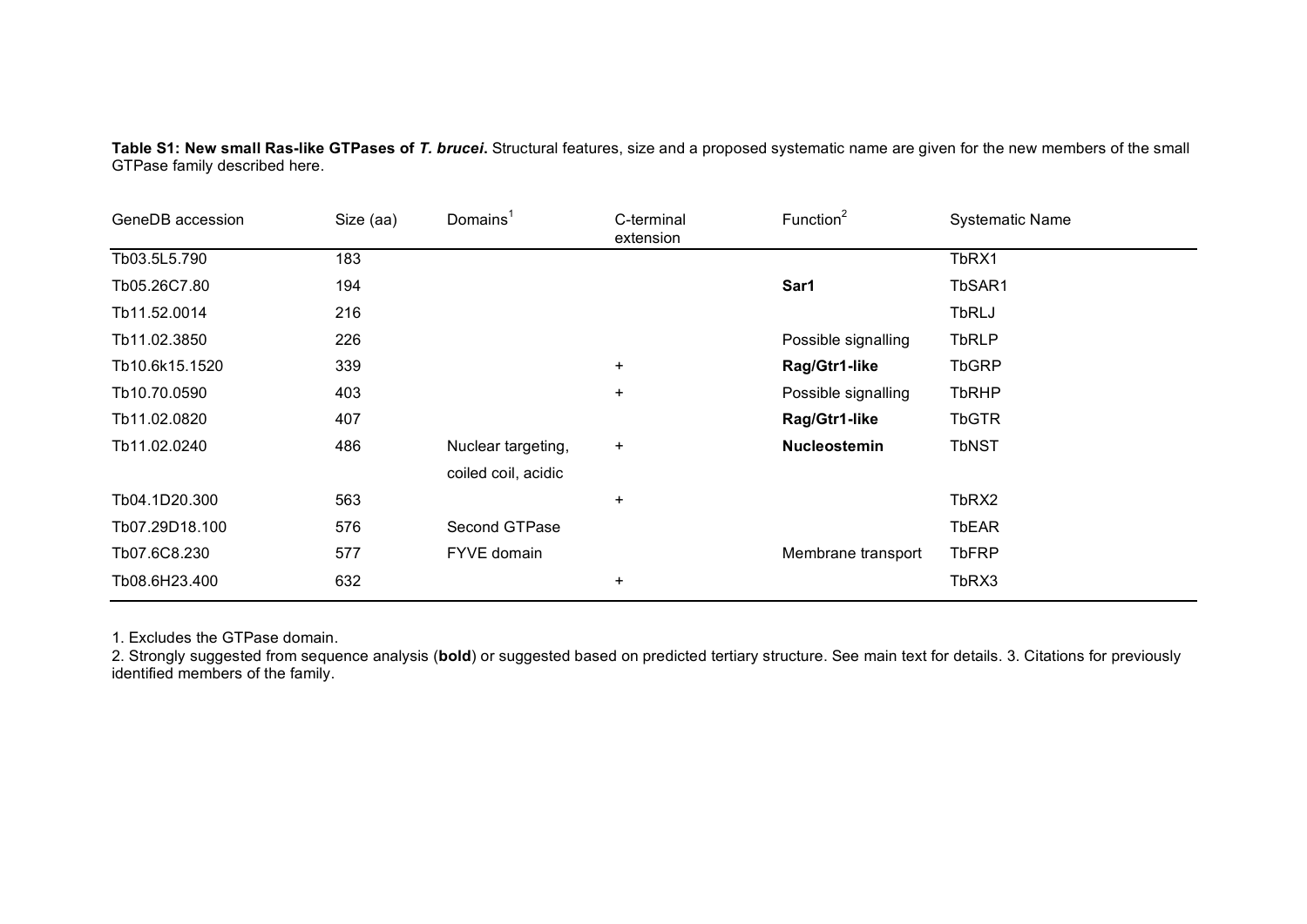**Table S2: Evoutionary distribution of** *T. brucei* **GTPases.** Each GTPase sequence was used as a query against multiple genomes from fungi, archae, proteobacteria, plants, apicomplexa and metazoa. A positive hit was scored based on both local areas of homology as well as on similarity throughout the length of the ORF, especially outside of the GTPase domain if relevant. The other classes of GTPase not included here (Rabs, Ran and ARF) are found throughout the eukaryota, but not in prokaryotes. -; no homologue found, +; clear homologue found. In some cases where a borderline similarity/relationship was found the e value is shown.

| <b>GeneDB accession</b> | <b>Systematic</b><br>name | Proteo-<br>bacteria      | Archae    | Apicomplexa              | Fungi                    | <b>Plants</b>            | <b>Metazoa</b> |  |
|-------------------------|---------------------------|--------------------------|-----------|--------------------------|--------------------------|--------------------------|----------------|--|
|                         |                           |                          |           |                          |                          |                          |                |  |
| Tb03.5L5.790            | TbRX1                     |                          |           |                          |                          |                          |                |  |
| Tb05.26C7.80            | TbSAR1                    |                          |           | $\ddot{}$                | $\ddot{}$                | $\ddot{}$                | $\ddot{}$      |  |
| Tb11.52.0014            | <b>TbRLJ</b>              |                          |           | $\ddot{}$                | $\ddot{}$                | $\ddot{}$                | $\ddot{}$      |  |
| Tb11.02.3850            | <b>TbRLP</b>              | $\overline{\phantom{a}}$ |           | -                        | $+$                      | $\ddot{}$                | $+$            |  |
| Tb10.6k15.1520          | <b>TbGRP</b>              |                          |           | $e^{-13}$                | $\ddot{}$                |                          | $\ddot{}$      |  |
| Tb10.70.0590            | <b>TbRHP</b>              | $\qquad \qquad$          |           | $\overline{\phantom{a}}$ | $\overline{\phantom{a}}$ | $\overline{\phantom{a}}$ |                |  |
| Tb11.02.0820            | <b>TbGTR</b>              |                          |           | $+$                      | $\ddot{}$                |                          | $\ddot{}$      |  |
| Tb11.02.0240            | <b>TbNST</b>              | $e^{-15}$                | $e^{-28}$ | $\ddot{}$                | $\ddot{}$                |                          | $+$            |  |
| Tb04.1D20.300           | TbRX2                     |                          |           |                          |                          |                          |                |  |
| Tb07.29D18.100          | <b>TbEAR</b>              | $\ddot{}$                |           | $+$                      |                          |                          | $+$            |  |
| Tb07.6C8.230            | <b>TbFRP</b>              |                          |           |                          |                          |                          |                |  |
| Tb08.6H23.400           | TbRX3                     |                          |           |                          |                          |                          |                |  |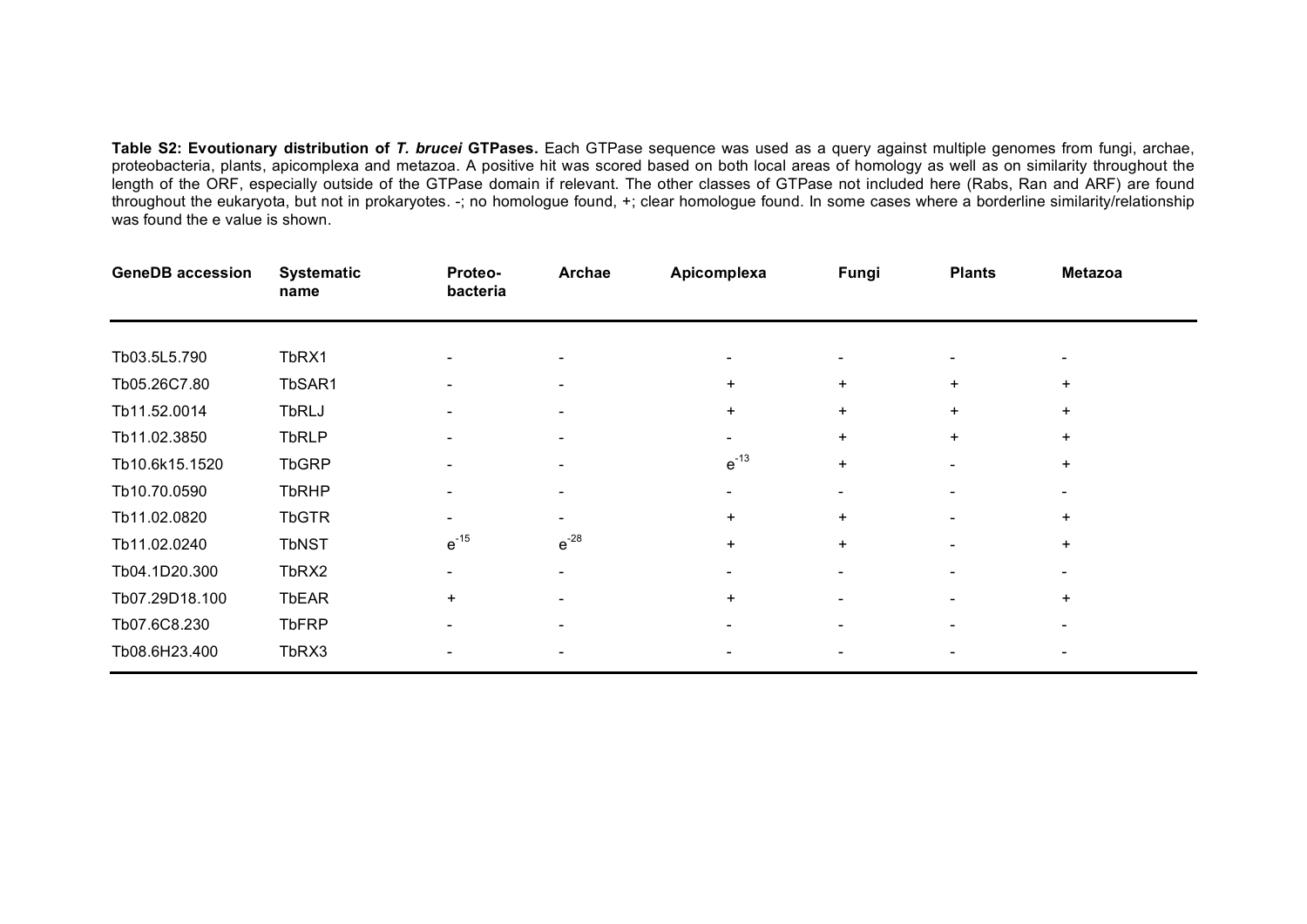| Tb11.02.3850<br>HsNRasAA094397<br>Tb11.52.0014 | 1 ----------------------- MRNINLVVLGDGGVGKSSLIIOYVRNRFVVKYEATIEDVY--<br>MPSHTTSDGSPTTGGDKSGPRIKIVSLGSVGVGKSCLIKOYCEGRFVSKYIPTIGIDYGV                                                                     |
|------------------------------------------------|----------------------------------------------------------------------------------------------------------------------------------------------------------------------------------------------------------|
| Tb11.02.3850<br>HsNRasAA094397<br>Tb11.52.0014 | 41 --------OKAVEVDAOPTVLTIVDTSGODVFGGMRYKYIRKCHGVILVYSVIDAESFSH<br>41 --------RKOVVIDGETCLLDILDTAGOEEYSAMRDOYMRTGEGFLCVFAINNSKSFAD<br>61 KRVDVRVPAHLAPSGKISTRVNFWDMSGCEEYLEIRNEFYRATEGVLLVYDVTDAESFFA    |
| Tb11.02.3850<br>HsNRasAA094397<br>Tb11.52.0014 | 93 IKAIH------------TQLCRARGSPSIPCVLVGNKVDE------VKHRAVSSEEASK<br>93 INLYR------------EQIKRVKDSDDVPMVLVGNKCD-------LPTRTVDTKOAHE<br>121 LNOWVKEMEAHVNTKGNDTYVARVDASVPCKVVVCANKIDEVSEGGGRKKRAVSSETGRO     |
| Tb11.02.3850<br>HsNRasAA094397<br>Tb11.52.0014 | 134 FAAOFMYPLLEVTAKDHSMAAAVFETLVRSIRGEESWLECRSPNVIFPPAATISEVRDEV<br>133 LAKSYGIPFIETSAKTROGVEDAFYTLVREIR-----------------------------<br>181 WAKEHDYKYFETSACTGAGVEEALETLFKDVVAAFF----------------------- |
| Tb11.02.3850<br>HsNRasAAQ94397<br>Tb11.52.0014 | 194 HOLELPSVDLVDEHEEESPGIANRKKKSGCTML<br>165 - OYRMKKLNSSDDGTOGCMGLP-------CVVM<br>________________________________                                                                                      |

**Figure S1**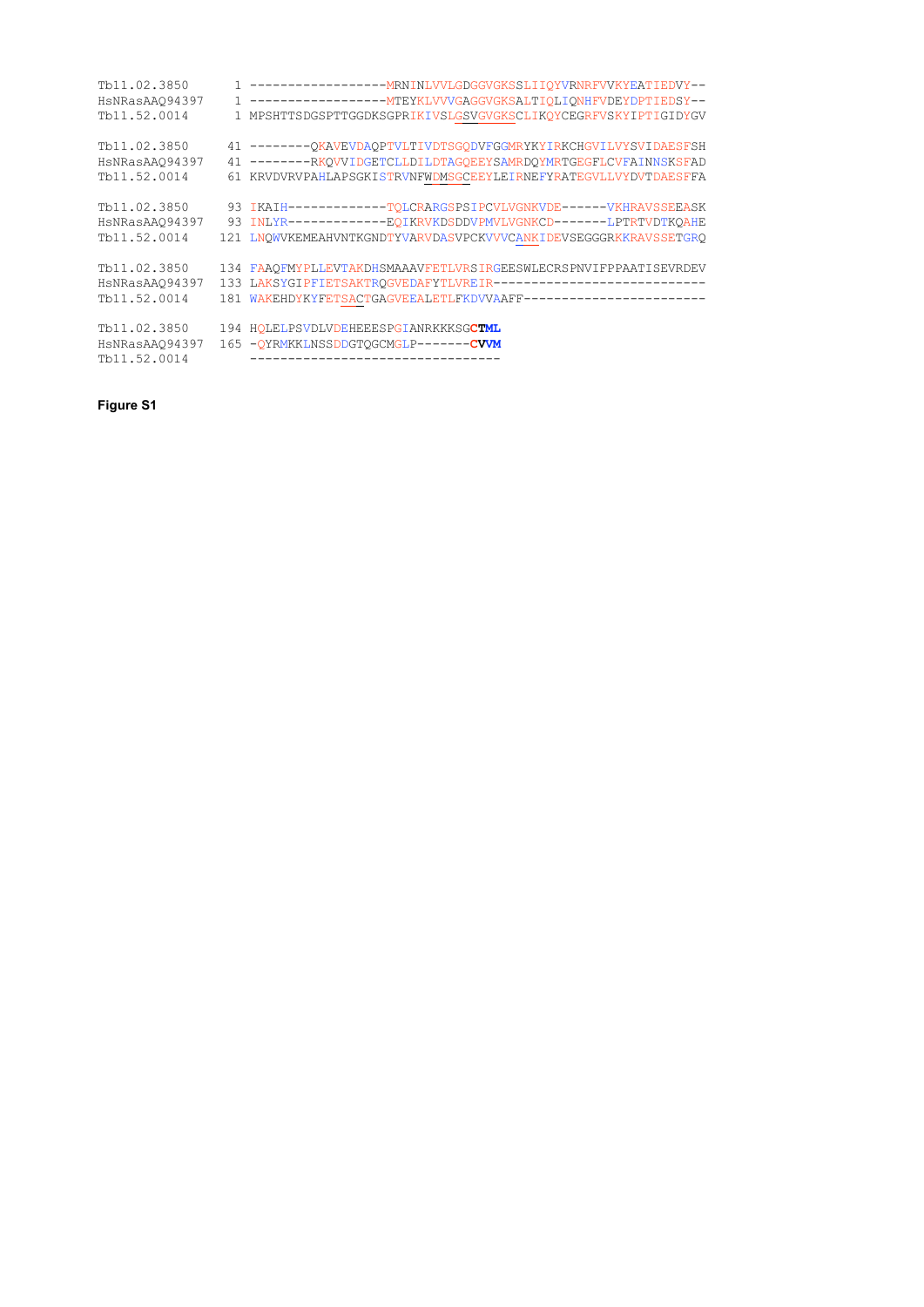| Tc00.1047053505171.50 |        |                                                                   |
|-----------------------|--------|-------------------------------------------------------------------|
| Tc00.1047053511559.30 |        |                                                                   |
| Tb11.52.0014          |        |                                                                   |
| LmiF09.0850           |        | 1 MPLMMSCWSARARTLSLYTPALPPFSPSSQQIVPRHSRTARASLLDTRPRLPLVLAMPAA    |
| RnRBJXM 233943        |        |                                                                   |
| Tc00.1047053505171.50 |        | 13 SSSLIKGTEPRIKIISIGSSGVGKSCVIKRYCEGRFVSKYIPTIGIDYGVKRVSLR----   |
| Tc00.1047053511559.30 |        | 13 SSSLINGTEPRIKIISIGSSGVGKSCVIKRYCEGRFVSKYIPTIGIDYGVKRVSLR----   |
| Tb11.52.0014          |        | 11 PTTGGDKSGPRIKIVSLGSVGVGKSCLIKOYCEGRFVSKYIPTIGIDYGVKRVDVR----   |
| LmiF09.0850           |        | 61 PALPTSLDYPRIKLLVIGDVGVGKSCLIKRYCEGRFVAKYIPTIGIDFGVKKVEVSKAAV   |
| RnRBJXM 233943        |        | 6 PKRKEPLKSLRIKVISMGNAEVGKSCIIKRYCEKRFVSKYLATIGIDYGVTKVQVR----    |
| Tc00.1047053505171.50 |        | 69 ---------APAHMSPAPP------NFFVRVNFWDMAGRDEFLEIRNEFYYAVEGVLLFY   |
| Tc00.1047053511559.30 |        | 69 --------- APAHMSPAPP------ NFFVRVNFWDMAGRDEFLEIRNEFYYAAEGVLLFY |
| Tb11.52.0014          |        | 67 ---------VPAHLAPSG-------KISTRVNFWDMSGCEEYLEIRNEFYRATEGVLLVY   |
| LmjF09.0850           |        | 121 LQQRSSEPSPPAATAQSGGGASSAIPPAVRVNFWDGSGDGDYREILNEFYEAAQGVLLMY  |
| RnRBJXM 233943        |        | 62 -------------------------DREIKVNIFDMAGHPFFFEVRNEFYKDTQGVILVY   |
| Tc00.1047053505171.50 |        |                                                                   |
| Tc00.1047053511559.30 |        |                                                                   |
| Tb11.52.0014          |        | 111 DVTDAESFFALNQWVKEMEAHVN-----------------------------------    |
| LmiF09.0850           |        | 181 DARNAQSFAALQSWWEELTVYCQGMPAASGGGGGGSGSGGGGSNPALAGNAAAAGAGGK   |
| RnRBJXM 233943        |        |                                                                   |
| Tc00.1047053505171.50 |        | 137 -------- APRNTGGETLGVNPVKKPAIVVVCANKVDNEVDGG----KKRVVSEADGRRW |
| Tc00.1047053511559.30 |        | 137 -------- APRNTGGETLGVNPVKKPAIVVVCANKVDNEVDGG----KKRVVSEADGRRW |
| Tb11.52.0014          |        | 134 --------TKGNDT--YVARVDASVPCKVVVCANKIDEVSEGGGRKKR--AVSSETGROW  |
| LmjF09.0850           |        | 241 RASASNIVTSGTAAGKAVGRTDGRAP-IVVLCANKVDDTAVPGAAAPRPRAVSEEQGRAW  |
| RnRBJXM 233943        |        | 116 ---------------QELGPHGNMENIVFVVCANKIDCS--------KHRCIDESEGRLW  |
| Tc00.1047053505171.50 |        | 185 AEAHGYK-YFETSACTGLHVTEMLETLFNDVVAAFM------------------------  |
| Tc00.1047053511559.30 |        | 185 AEAHGYK-YFETSACTGLHVTEMLETLFNDVVAAFM-----------------------   |
| Tb11.52.0014          |        | 182 AKEHDYK-YFETSACTGAGVEEALETLFKDVVAAFF------------------------  |
| LmjF09.0850           |        | 300 AREHGCAAYYETSASTGQNVKEVIEDLVVWMVAKFM------------------------  |
| RnRBJXM 233943        |        | 153 AESRGFL-YFETSAQTGEGINEMFQTFYMSIVDLCENGGKRPTANSSASYTKEQADTIRR  |
| Tc00.1047053505171.50 |        |                                                                   |
| Tc00.1047053511559.30 |        |                                                                   |
| Tb11.52.0014          |        |                                                                   |
| LmiF09.0850           |        | --------------------                                              |
| RnRBJXM 233943        |        | 212 IRTSKDSWEMLGVRPGASREEVNKAYRKLAVLLHPDKCVAPGSEDAFKAVVNARTALLKN  |
| Tc00.1047053505171.50 |        |                                                                   |
| Tc00.1047053511559.30 |        |                                                                   |
| Tb11.52.0014          |        |                                                                   |
| LmjF09.0850           |        | $-$                                                               |
| RnRBJXM 233943        | 272 IK |                                                                   |

**Figure S2**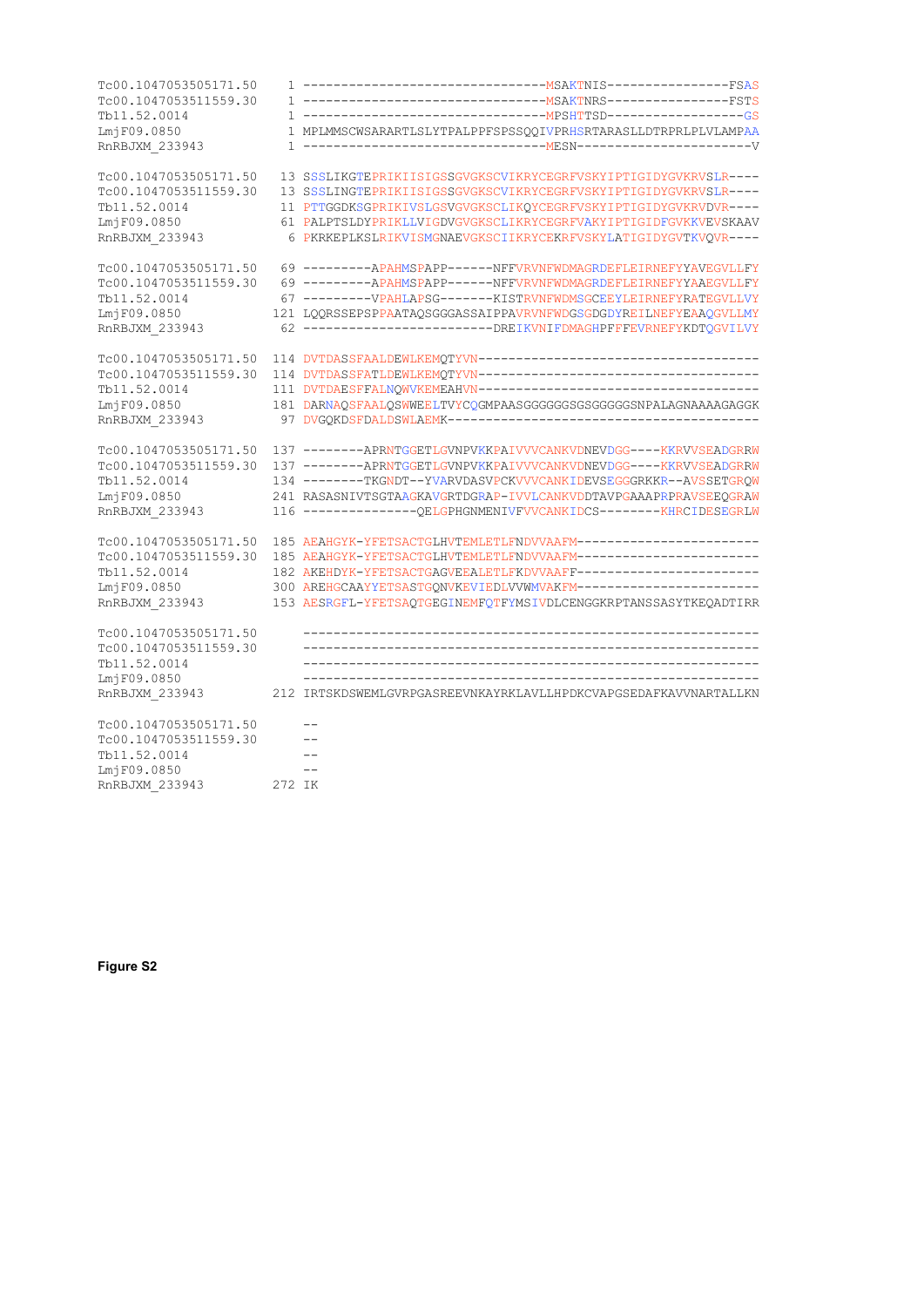Tc00.1047053508207.200 1 MRRFCIVNALR-----SSGVVFLTTATPPSTNSTAAANNAMKSSQFALPLNRQIRHGLSS<br>Tc00.1047053509509.60 1 MRRFCIVNALR-----SSGVVFLTTATPPSTNSTAAANNAMKSSQFALPLNRQIRHGLSS Tc00.1047053509509.60 1 MRRFCIVNALR-----SSGVVFLTTATPPSTNSTAAANNAMKSSQFALPLNRQIRHGLSS<br>Th07 29D18 100 1 MRRCIPASVLERVLLLOTRLVSTNTOTPPSCCATKIONESPMLSENLPREPOLLGGLHA 1 MRRCIPASVLRRVLLLQTRLVSTNTQTPPSGCATKIQNESPMNGSFNLPRERQILGGLHA LmjF26.0270 1 ------------------------------------------------------------  $RrGTPaseZP$  00270676 Tc00.1047053508207.200 56 DWREQVRRSGGVLNDISPALPDSNRTDDQRKRVAGWQPVVKLLGDQRLRVAIVGRMNSGK Tc00.1047053509509.60 56 DWREQVRRSGGVLNDISPALPDSNRTDDQRKRVAGWQPVVKLLGDQRLRVAIVGRMNSGK<br>Tb07.29D18.100 61 DWRTQMKRSGSILNDITPALPDTKRTEEQRRRVAGWRPVVKLLGDQRLRIAIVGRMNSGK LmjF26.0270 1 -------------------MEDTARTDEQRRRVAGWTPVVKTLGDHRLRVAIVGRMNSGK RrGTPaseZP\_00270676 1 ----------------------------------------------MFTVAIIGRPNVGK Tc00.1047053508207.200 116 SSLFNLLSEDPTMPNRKNIVRDFDGITRDSVEGHAQLEGMHFTIIDTPGMVNG--<br>Tc00.1047053509509.60 116 SSLFNLLSEDPTMPHRKNIVRDFDGITRDSVEGHAQLEGMHFTIIDTPGMVNG--Tc00.1047053509509.60 116 SSLFNLLSEDPTMPHRKNIVRDFDGITRDSVEGHAQLEGMHFTIIDTPGMVNG------- Tb07.29D18.100 121 SSLFNLLRLEPTVPGRSNVVRDFDGITRDSVEGQAQLEGMHFTIIDTPGMVQG------- LmjF26.0270 42 SSLFNLLCEDPTMPAKKNIVKDFNGITRDCVEAHAALDDLHFTVIDTPGLLGG------- 15 STLENRLCG-----RRLAIVHDMPGVTRDRREGKASLADLVFRVVDTAGLEEAGPEVLEG Tc00.1047053508207.200 169 KLVEEAFRTVETADAAIFVTSVDEDLHSAEFDLIHYLQLKCMPTFVLVNKMDLVPLDEED<br>Tc00.1047053509509.60 169 KLVEEAFRTVETADAAIFVTSVDEDLHSAEFDLIHYLQLKCMPTFVLVNKMDLVPLDEED<br>Tb07.29D18.100 174 RMVEEAFRTVETADAAIFVTAVDEDIMP Tc00.1047053509509.60 169 KLVEEAFRTVETADAAIFVTSVDEDLHSAEFDLIHYLQLKCMPTFVLVNKMDLVPLDEED Tb07.29D18.100 174 RMVEEAFRTVETADAAIFVTAVDEDIMPEELSLMQYLHLKHMPVVLLANKMDLIQEEEEE<br>
LmjF26.0270 95 KLVEEAFRTVETADAAIFVTAVDEDVSAEEHDLIOYLAAKKMPTCLLVNKMDLVPEEEEA  $\begin{minipage}{0.0270} \hbox{InjF26.0270} \hbox{0.0270676} \hbox{1.038} \hbox{1.048} \hbox{1.058} \hbox{1.078} \hbox{1.088} \hbox{1.078} \hbox{1.088} \hbox{1.088} \hbox{1.078} \hbox{1.088} \hbox{1.088} \hbox{1.088} \hbox{1.088} \hbox{1.088} \hbox{1.088} \hbox{1.088} \hbox{1.088} \hbox{1.0$ 70 RMROOTDRALSEAHVALMLIDSRAGVTPLDAHFAEILRKAPIPVILVANKCEGGAGKPG-Tc00.1047053508207.200 229 RVLERYNGLGLGNAIPFSARRKSGMEMLAAVLEPLYHIHSMQKVENDWDIEDLAMQGDES 229 RVLERYNELGLGNAIPFSARRKSGMEMLAAVLEPLYHIHSMOKVENDWDIEDLAMOGDES Tb07.29D18.100 234 AVLDRYNSLGFGNAIPFSARRKSGLEMLAAVLEPLYHIHAMHKVENDWDIEDLAMQGDES LmjF26.0270 155 LVLDVYNRLGLGKAVPFSARKREGLDMLSALLEPLYHIHAMRKVENDWDIEDLAMAGDEA<br>RrGTPaseZP 00270676 129 --FYESYSMGLGDPVPLSAEHGEGLSLLYEALMPIYDAHMAQEAKDEADAVRAAFLETEA RRGTPASSEZPORTPASSEZPORTPASEZPORTPASSEZPORTPASSEZPORTPASSEZPORTPASSEZPORTPASSEZPORTPASSEZPORTPASSEZPORTPASSEZPORTPASSEZPORTPASSEZPORTPASSEZPORTPASSEZPORTPASSEZPORTPASSEZPORTPASSEZPORTPASSEZPORTPASSEZPORTPASSEZPORTPASSEZPOR Tc00.1047053508207.200 289 AMEEIRDRNCA--------------------------------DRFIRIALVGRTNSGKS Tc00.1047053509509.60 289 AMEEIRDRNCA--------------------------------DRFIRIALVGRTNSGKS Tb07.29D18.100 294 AMEEIRERNCS--------------------------------DRFIRIAIVGRTNSGKS LmjF26.0270 215 AMEEIRDRNCT--------------------------------DRYIRVAIVGRTNSGKT 187 ASAAKPYIDFASLEPDEVPEDDDSDPSODPEDDESVEAFDPRGERPIOMAIIGRPNTGKS Tc00.1047053508207.200 317 SLINRLVGFERSRAVDEKNSTRDPVELSCIYKGRKVKLIDTAGLTRHRFRADRDFIGRIH Tc00.1047053509509.60 317 SLINRLVGFERSRAVDEKNSTRDPVELPCIYKGRKVKLIDTAGLTRNRFRADRDFIGRIH Tb07.29D18.100 322 SLVNRLVGFERNRAVDEKNSTRDPVELPCSYKGRKLKLIDTAGLARHRYRADRDFIGRIH LmjF26.0270 243 SLVNRLVGYERNRAADESNTTRDPIEIACMYKGRKLKLIDTAGLARQRYRTDREFLSRIH 247 TLINRLIGDDRLVTGPEAGVTRDAIEVDWEWGGRRFRLVDTAGLRR-KARVENSLEKLMV Tc00.1047053508207.200 377 DLSVNEIRYAHVVIVVFDATEGHPNKYDMAVLHSVAAEGRPFLLCANKWDAVLDQSATAE Tc00.1047053509509.60 377 DLSVNEIRYAHVVIVVFDATEGHPNKYDMAVLHSVAAEGRPFLLCANKWDAVLDQSATAE Tb07.29D18.100 382 GLSVNEIRFAHVVIVVFDATEGHPNKYDMAVLHSVAAEGRPFLLCANKWDAVLDQSATAE LmjF26.0270 303 SLSLNEIRYAHVVIVVFDATEGHPNKYDMSILHKVAQEGRPFVLCANKWDAVLDQSATAE 306 ADTLNAIRLAEVCVLMLDANMVMD-RODLTIARLVIDEGRALVIAVNKWDACADRKAALC Tc00.1047053508207.200 437 AIDFKIKRQVREVKYSNAVVVSAHTGLNLTLLMDQALLLYDTWNKRVRRAELTRLWRKME Tc00.1047053509509.60 437 AIDFKIKRQVREVKYSNAVVVSAHTGLNLTLLMDQALLLYDTWNKRVRRAELTRLWRKME Tb07.29D18.100 442 AIDFKIKRQVREVKYSNAVVVSAHTGLNLTLLMDQALELYDKWNKRVRRAELTRLWRKME LmjF26.0270 363 AIDFKIKRQVQEVKYSNAVVVSAHTGMNLTLLMDQVLELYDTWNKRVRRSELTKFWRKLE<br>RrGTPaseZP 00270676 365 RLADRLETSLAQVRGVPFVTLSALEGHGLNRLMDAALEAHAKWNRRVPTSRFNRWLKGMI 365 RLADRLETSLAQVRGVPFVTLSALEGHGLNRLMDAALEAHAKWNRRVPTSRFNRWLKGMI Tc00.1047053508207.200 497 KSVIIPY----HVARVGRITQVNTRPPTFLLHLQTKNDENTLPKALQEMMKNTIVEEFDF<br>Tc00.1047053509509.60 497 KSVIIPY----HVARVGRITQVNTRPPTFLLHLQTKNDENTLPRALQEMMKNTIVEEFDF Tc00.1047053509509.60 497 KSVIIPY----HVARVGRITQVNTRPPTFLLHLQTKNDENTLPRALQEMMKNTIVEEFDF Tb07.29D18.100 502 KSVIIPY----HVARIGRITQVNTRPPTFLLQLQTKNDSNTLPKALQEMMKNTLVEEFDF LmjF26.0270 423 KSVIIPY----HVARVGRITQISTRPPTFLLQLQTKKEESQLPKALQEMMKNAITEEFGF RRGTPASEZP\_002707002707676 2702707076 271027076 271027076 271027076 271027076 271027076 271027076 271027076 27 Tc00.1047053508207.200 553 RGVPIRLIQEVKDSNPDYI Tc00.1047053509509.60 553 RGVPIRLIQEVKDSNPDYI Tb07.29D18.100 558 RGVPIRLIQEVKDSNPDYI<br>LmjF26.0270 479 RGVPLRLVQEVKDSNPDYI 479 RGVPLRLVQEVKDSNPDYI<br>482 AGTPIRLLFRATKNPYADK

**Figure S3**

RrGTPaseZP 00270676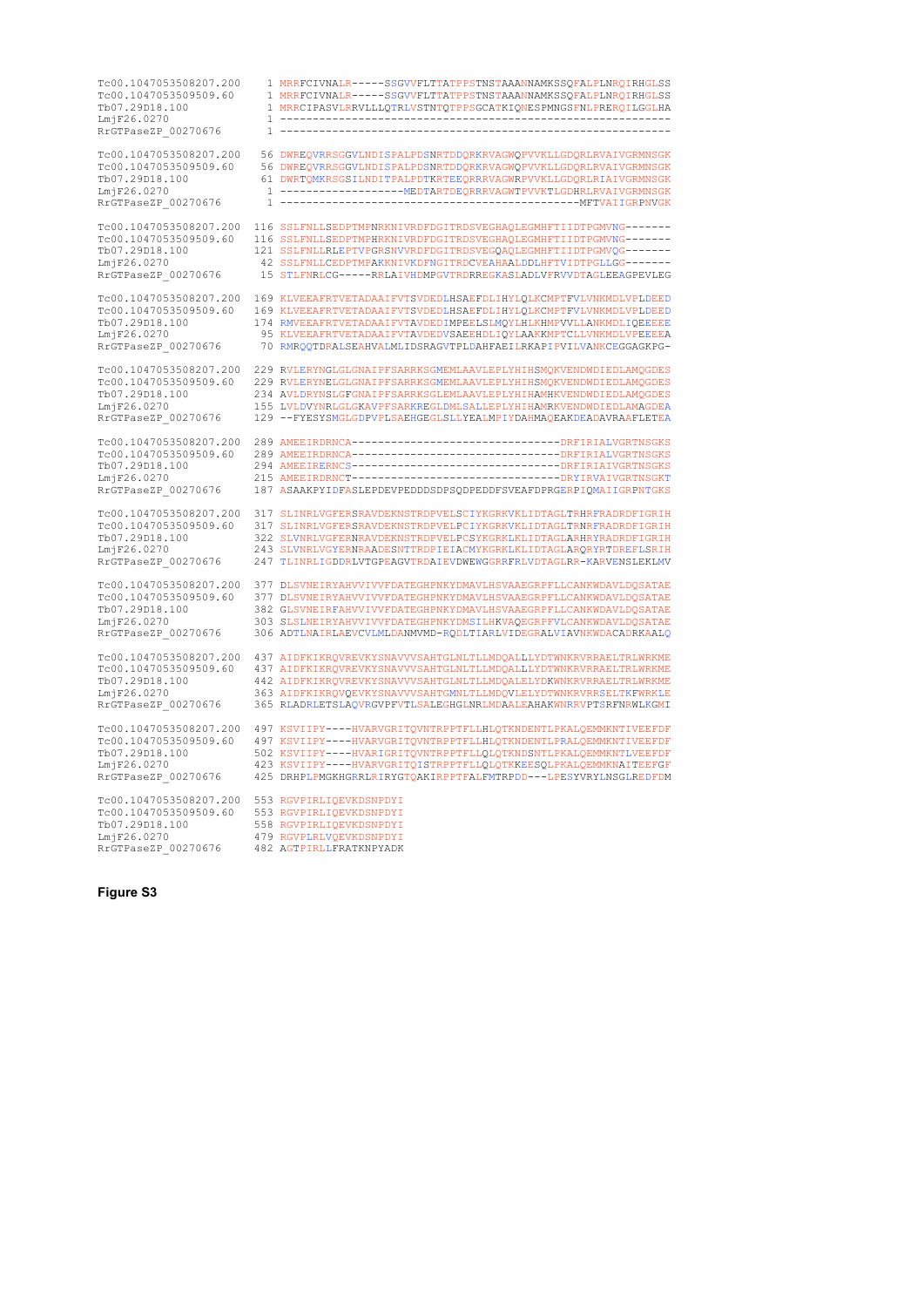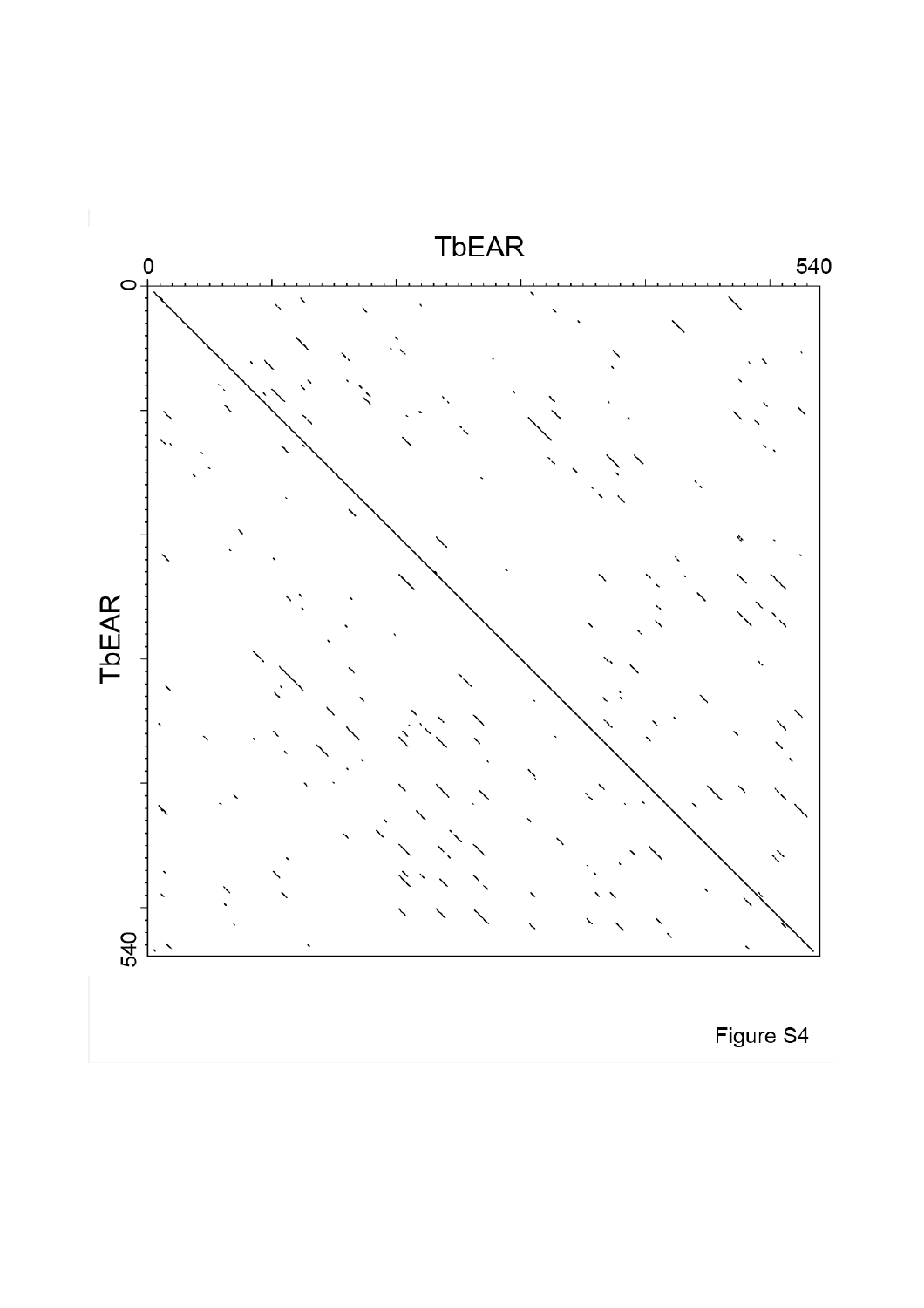Tb11.02.0240 81<br>Tc00.1047053504153.300 84 Tc00.1047053504153.300 84<br>TmiF33.2400 121 CeNucleostemin 78<br>
HanucleosteminNP 996562 63 HsnucleosteminNP 996562 BsubtilisYlqfGTPase1PUJ\_A 1

LmjF33.2400 464 LADWNDGRIPYYTYPPAV------------------------------------------

BsubtilisYlqfGTPase1PUJ\_A

CeNucleostemin 399 LNDWNTGKLRYYTHPPEQGTAKEDIVVPAEVVSQFSKEFDIDAIAEEQNQIVEGLPMESD<br>HsnucleosteminNP 996562 379 WSEWTGASLAYYCHPPTSWTPPPYFN--ESIVVDMKSGFNLEELEKNNAQSIRAIKGPHL BsubtilisYlqfGTPase1PUJ\_A 264 IRDIRTEKFGRLSFEQPTM--------------------------**|------------------ Acidic domain ----------** Tb11.02.0240 430 ---------DLFGRTTLT----ADPGEGLTGCEEYGESGPQLVDGFAQGLQWEG-LPTFH Tc00.1047053504153.300 431 --------DLFDRETLTTMAEEETAEGVMLTAAERLCGPQVVDSLASGMQWDG-LPTFH<br>TmjF33.2400 482 --------DELFLRSDDAYRAVNSSGCLGGGAEESSTQAELVSAKVRGVMLDG-LPTFH LmjF33.2400 482 ---------DELFLRSDDAYRAVNSSGCLGGGAEESSTQAELVSAKVRGVMLDG-LPTFH CeNucleostemin 459 IIAPHNSDEEEDDDDEMETDVNEKKQTVTSGRKVKGPTKDDDKPVLPESLALEGNVQLNK<br>HsnucleosteminNP 996562 437 ANSILFOSSGLTNGIIEEKDIHEELPKRKERKOEEREDDKDSDOETVDEEVDENSSGMFA 437 ANSILFOSSGLTNGIIEEKDIHEELPKRKERKOEEREDDKDSDOETVDEEVDENSSGMFA

**-----|** Tb11.02.0240 476 LSWSK-----------------------MKSGVQ------- Tc00.1047053504153.300 481 ISWERRDGTSRRCTR--------YDKMNTQNGVES------<br>
LmjF33.2400 532 LHMDLIEQHQQRTKKRWKQSDVPYDDPDGDDGDEML----LmjF33.2400 532 LHMDLIEQHQQRTKKRWKQSDVPYDDPDGDDGDEML-----<br>
CeNucleostemin 519 LIKTAIKKOKKKSKKTANRADKLSDSLGNMLGGDAMEM---CeNucleostemin 519 LIKTAIKKQKKKSKKTANRADKLSDSLGNMLGGDAMEM---<br>HsnucleosteminNP 996562 497 AEETGEALSEETTAGEOSTRSFILDKIIEEDDAYDESTDYV 497 AEETGEALSEETTAGEOSTRSFILDKIIEEDDAYDFSTDYV BsubtilisYlqfGTPase1PUJ\_A

**Figure S5**

**|------------ Nuclear targeting/p53-binding ------------|** Tb11.02.0240 1 MGGQSKKHGKGGGGGGG-HGRNCHPQQRKKLTKDPGVPDLKKVAQNLTRTARNRNRSLFS Tc00.1047053504153.300 1 MGGHSKKHGKGGGGGGG-VGRNRPPEQRKKLTKDPGVPDLKKVAQNLTRTARNRNRSVFS LmjF33.2400 1 MGSHSKKSGRGGGGAHARQARQRQQGQLKVLKKDLGVPDLKDVAQRLTQTAQRRTHSVLS<br>CeNucleostemin 1 MAKYCLKKTS----------RRVSCAKRYKIEKKVRDHNRKVKKEAKKNGTTNKKEKTIS<br>HsnucleosteminNP\_996562 1 --------------------BsubtilisYlqfGTPase1PUJ\_A 1 ------------------------------------------------------------

**|---------------------- Putative coiled coil --**

| Tb11.02.0240              |                                                                 |
|---------------------------|-----------------------------------------------------------------|
| Tc00.1047053504153.300    |                                                                 |
| LmiF33.2400               | 61 IPHMHGAEEAGGSRPSSSGVSGRGLRLANLTRGGGAFGKSGACSOIRGKALOOVAOSTEG |
| CeNucleostemin            | 51 VPNSCPFKEEILVOAEOE---------------------------------REKIKVROE |
| HsnucleosteminNP 996562   |                                                                 |
| BsubtilisYlqfGTPase1PUJ A |                                                                 |

#### **------------|**

| Tb11.02.0240              | 81 OGNEEARVAAERRAMTLLAVOCAEKVHHYEVPOOWIGE-------SENINDMDDDVERRG  |
|---------------------------|------------------------------------------------------------------|
| Tc00.1047053504153.300    | 84 POTEEERMASERRSMRMLALOCAGKTYOYEAPKOWLDE-------AEAODCMYDEMDRRC  |
| LmiF33.2400               | 121 AGRTESTLADRRREMLTLALRASEKVHDYEAPMOLFRODGAGEGYAEEDSVWVEDMTRRG |
| CeNucleostemin            | 78 AAKEAAKIHRIEKRKNNLPANFESMVAKASKOGTEFDK--------KVASAAEHEKFNTL  |
| HsnucleosteminNP 996562   | 63 KOOOKLDROKELEKKRKLETNPDIKPSNVEPMEKEFGL-----------CKTENKAKSG   |
| BsubtilisYlqfGTPase1PUJ A |                                                                  |

**|** Tb11.02.0240 134 VDRSLRRFYKEFQKVVENSDVLLQVVDARDPLGCRLNQLERTIRSQFGEDKKKMVMVLNK Tc00.1047053504153.300 137 ADKSLRRFYKEFQKVVESSDVILQVVDARDPLGCRLTQLERNIRSQFGDKGKKMVVVLNK LmjF33.2400 181 QDRSLQRFFKEFHRVVENCDVLLQVLDARDPLGCRLTQLEKNIRSTYGEERKKMVVVLNK CeNucleostemin 130 DDKTIKAYASEVRKTVEIADVIIQVLDARDPLGSRS----KSVEDQVLKGGKRLVLLLNK<br>HsnucleosteminNP 996562 111 KQNSKKLYCQELKKVIEASDVVLEVLDARDPLGCRCP--QVEEAIVQSGQKKLVLILNK HsnucleosteminNP\_996562 111 KQNSKKLYCQELKKVIEASDVVLEVLDARDPLGCRCP---QVEEAIVQSGQKKLVLILNK BsubtilisYlqfGTPase1PUJ\_A 6 FPGHMAKARREVTEKLKLIDIVYELVDARIPMSSRNP----MIEDILKNKPR--IMLLNK

#### **G4|**

 $\begin{minipage}{0.5cm} \begin{minipage}{0.5cm} \begin{minipage}{0.5cm} \begin{minipage}{0.5cm} \begin{minipage}{0.5cm} \begin{minipage}{0.5cm} \begin{minipage}{0.5cm} \begin{minipage}{0.5cm} \begin{minipage}{0.5cm} \begin{minipage}{0.5cm} \begin{minipage}{0.5cm} \end{minipage}} \end{minipage} \end{minipage} \end{minipage} \end{minipage} \end{minipage} \begin{minipage}{0.5cm} \begin{minipage}{0.5cm} \begin{minipage}{0.5cm} \begin{minipage}{0.5$ Tc00.1047053504153.300 197 VDLLPSKEVVDRWIHFFESHEGVECIPFTTTAKGTVGHSYVANMFRRLRALALN------ LmjF33.2400 241 VDLLPSKEVLDAWIHYFEQQEQLMCIPFAANAKGSLGQTYVTNMFRRLRSLARS------ CeNucleostemin 186 IDLVP-RENVQKWLEYLRGQFPTIAFKASTQEQKSNIGRFNSAILNNTETSKCVGADIVM<br>HsnucleosteminNP 996562 168 SDLVP-KENLESWLNYLKKELPTVVFRASTKPKDKGKITKRVKAKKNAAPFRSEVCFGKE HsnucleosteminNP\_996562 168 SDLVP-KENLESWLNYLKKELPTVVFRASTKPKDKGKITKRVKAKKNAAPFRSEVCFGKE<br>BsubtilisYlqfGTPase1PUJ A 60 ADKAD-AAVTOOWKEHFENOGIRSLSINSVNGOGLNOIVPASKEILOEKFDRMR------60 ADKAD-AAVTQQWKEHFENQGIRSLSINSVNGQGLNQIVPASKEILQEKFDRMR------

**|- G1 -|**

| Tb11.02.0240<br>Tc00.1047053504153.300<br>LmiF33.2400<br>CeNucleostemin<br>HsnucleosteminNP 996562<br>BsubtilisYlqfGTPase1PUJ A | 248 -------EETGARKAIVVGVIGYPNVGKSSVINALKRKHVVGVGNMPGFTTGNTEVELR<br>251 --------EGTGAHKSIVVGVIGYPNVGKSSIINALKQKHVVGVGNMPGFTTGNTEVELR<br>295 --------DETGERKAIVVGVIGYPNVGKSSIINALKRKHVVGVGNMPGFTTGNTEVELR<br>245 KILANYC-RNKDIKTSIRVGVVGFPNVGKSSVINSLKRRKACNVGNLPGITKEIQEVELD<br>227 GLWKLLGGFOETCSKAIRVGVIGFPNVGKSSIINSLKOEOMCNVGVSMGLTRSMOVVPLD<br>113 -------- AKGVKPRAIRALIIGIPNVGKSTLINRLAKKNIAKTGDRPGITTSOOWVKVG |
|---------------------------------------------------------------------------------------------------------------------------------|----------------------------------------------------------------------------------------------------------------------------------------------------------------------------------------------------------------------------------------------------------------------------------------------------------------------------------------------------------------------------------------------------------------------|
| Tb11.02.0240<br>Tc00.1047053504153.300<br>LmiF33.2400<br>CeNucleostemin<br>HsnucleosteminNP 996562<br>BsubtilisYlqfGTPase1PUJ A | 300 SDIRVMDCPGVVAPGE---DCGDVVLRNAVKVSDLADPFTPVORLLORCAOVTLDPSOOO<br>303 SDIRVMDCPGVVSPGE---DSGDVVLRNAVKVSNLADPFTPVORLIORCTOVDTDDPHSO<br>347 SDIRVMDCPGVVSPGE---DSGDVVLRNAIRVSELVNPFLPVORLLORCTAVOOADDHDN<br>304 KNIRLIDSPGVILVSQKDLDPIEVALKNAIRVDNLLDPIAPVHAILRRCSKET-------<br>287 KOITIIDSPSFIVSPLN--SSSALALRSPASI-EVVKPMEAASAILSOADARO-------<br>165 KELELLDTPGILWPKFED-ELVGLRLAVTGAIKDSIINLODVAVFGLRFLEEHYPER--- |
| Tb11.02.0240<br>Tc00.1047053504153.300<br>LmjF33.2400<br>CeNucleostemin<br>HsnucleosteminNP 996562<br>BsubtilisYlqfGTPase1PUJ A | 357 H-----SQYLSAGVHPLGLFYSIGSFDPSDVMSFIRLVGQRRGRLLQGGVVDEEGTARMI<br>360 ------- OLFAAGVHPLALFYNIGTFDTNDTIGFIRLVGORRGRLROGGEIDEEGTARMI<br>404 TDVAAHOALRNSGLHPLALFYGISOFRENDVMDFIEOVGMRRGRLTRGGOVDEESTARMI<br>337 ----------------VVLKYTVPGYR--NSLEFFTVLAORRGMHOKGGIPNVEGAAKLL<br>221 ---------------LKERYGLDEIP-EDIAELFDAIGEKRGCLMSGGLINYDKTTEVI                                                                     |
| Tb11.02.0240<br>Tc00.1047053504153.300<br>LmiF33.2400                                                                           |                                                                                                                                                                                                                                                                                                                                                                                                                      |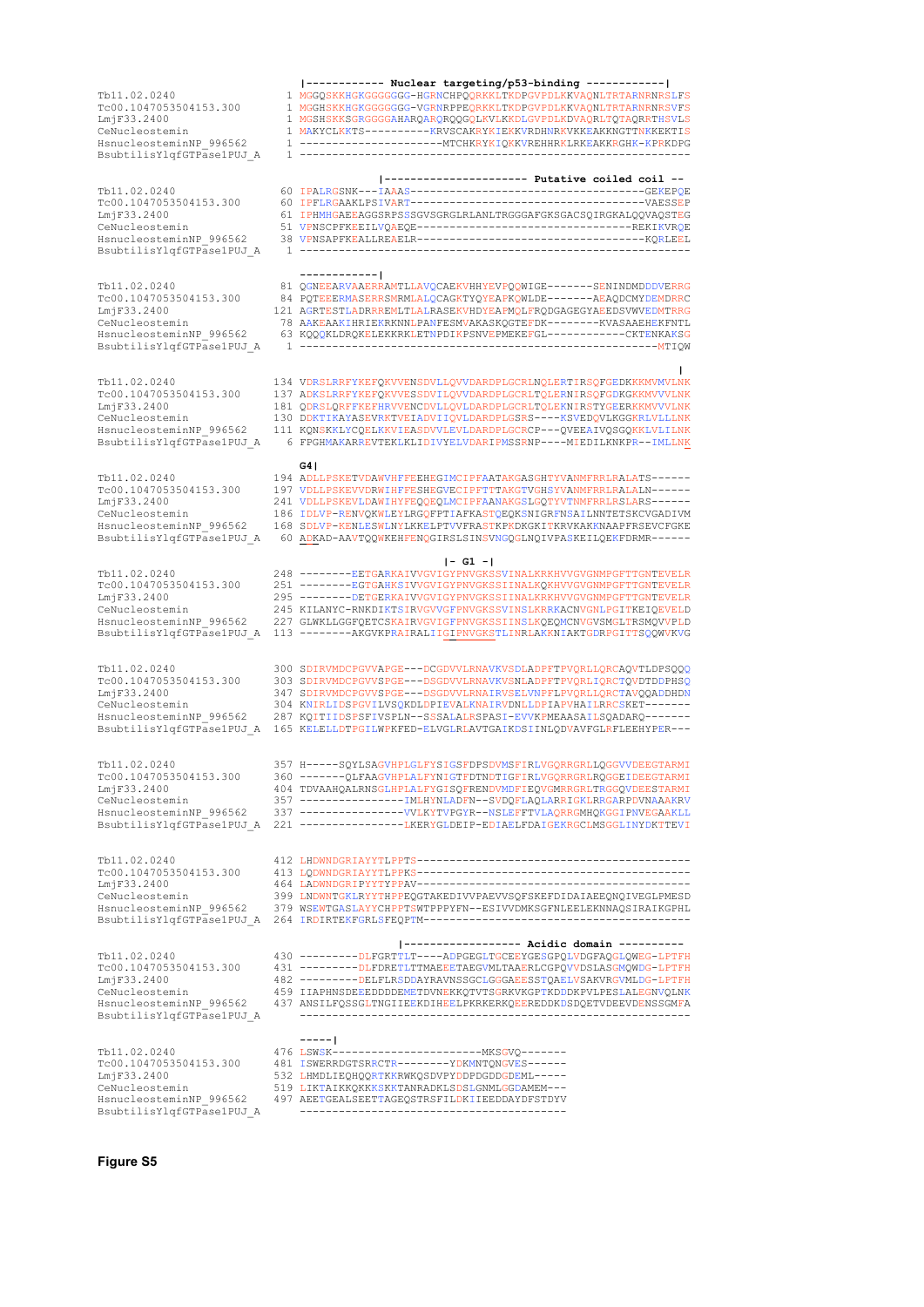CLUSTAL X (1.82) multiple sequence alignment

| TbARF1C                        |  |
|--------------------------------|--|
| TbARF1B                        |  |
| TbARF1D                        |  |
| TbARF1A                        |  |
| TbARF1A_Tb09.211.4460          |  |
| HSARF1NM 001658                |  |
| SCARF1YDL192w                  |  |
| TbARF1E                        |  |
| TbARL3 embl.27                 |  |
| TbARL1 167.t00109              |  |
| TbARL1B 09.160.5300            |  |
| TbARL3B 92.m00269              |  |
| TbARL3C 06.4F7.880             |  |
| TbARL6 10.70.3000 08.5H5.790   |  |
| TbRABX1                        |  |
| TbRABX2                        |  |
| TbRAB21                        |  |
| TbRAB1A                        |  |
| HsRab1ANM 004161               |  |
|                                |  |
| ScYpt1YFL038c<br>TbRAB18       |  |
|                                |  |
| TbRAB2                         |  |
| TbRAB4                         |  |
| TbRAB11                        |  |
| TbRAB6                         |  |
| TbRAB5B                        |  |
| TbRAB5A                        |  |
| TbRAB7                         |  |
| Tb08.6H23.400                  |  |
| Tb04.1D20.300                  |  |
| HsNRasAAQ94397                 |  |
| ScRas1YOR101w                  |  |
| $\mathtt{Cekas1C44C11.1}$      |  |
| HsRalANM 005402                |  |
| HsRanNM_006325                 |  |
| TbRAN                          |  |
| HsRac2CAB45265                 |  |
| ${\tt Cekac1C09G12.8}$         |  |
| HsCdc42NM 001791               |  |
| ${\tt CeCdc42R07G3.1}$         |  |
| ScCdc42YLR229c                 |  |
| <b>HsRhoCAAM21119</b>          |  |
| CeRho-1CE25369                 |  |
| AtRop4ARAC5AT1G75840           |  |
| AtRop10ARAC8AT3G48040          |  |
| HsWrch-1AAK83340               |  |
| MmTTFXP_359315                 |  |
| ScGtr1RagYML121W               |  |
| Tb11 <b>.</b> 02 <b>.</b> 0820 |  |
| TbRAB1B                        |  |
| TbRAB23                        |  |
| TbRABX3                        |  |
| Tb05.26C7.80                   |  |
| TbRAB28                        |  |
|                                |  |
| Tb11 <b>.</b> 02 <b>.</b> 3850 |  |
| Tb11.52.0014                   |  |
| Tb10.70.0590                   |  |
| Tb03.5L5.790                   |  |
|                                |  |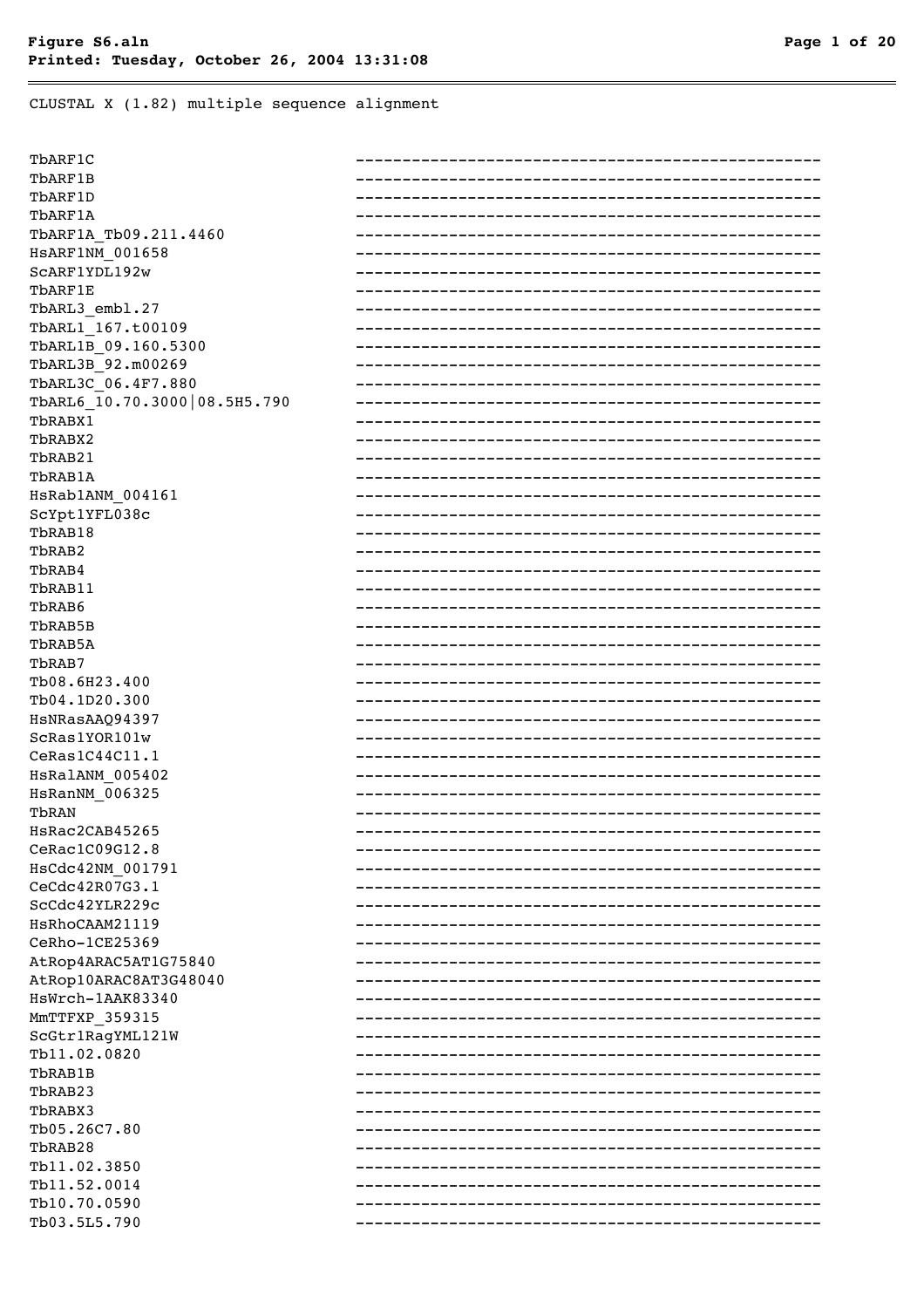| TbARF2like TRYP10.0.000567 68           |                                                         |
|-----------------------------------------|---------------------------------------------------------|
| Tb07.6C8.230                            |                                                         |
| Tb10.6k15.1520                          |                                                         |
| Tb07.29D18.100                          | MRRCIPASVLRRVLLLQTRLVSTNTQTPPSGCATKIQNESPMNGSFNLPR      |
| HsnucleosteminNP 996562                 |                                                         |
| Tb11.02.0240                            |                                                         |
|                                         |                                                         |
| TbARF1C                                 |                                                         |
| TbARF1B                                 |                                                         |
| TbARF1D                                 |                                                         |
| TbARF1A                                 |                                                         |
| TbARF1A Tb09.211.4460                   |                                                         |
| <b>HSARF1NM 001658</b><br>SCARF1YDL192w |                                                         |
| TbARF1E                                 |                                                         |
| TbARL3 embl.27                          |                                                         |
| TbARL1 167.t00109                       |                                                         |
| TbARL1B_09.160.5300                     |                                                         |
| TbARL3B_92.m00269                       |                                                         |
| TbARL3C_06.4F7.880                      |                                                         |
| TbARL6 10.70.3000 08.5H5.790            |                                                         |
| TbRABX1                                 |                                                         |
| TbRABX2                                 |                                                         |
| TbRAB21                                 |                                                         |
| TbRAB1A                                 |                                                         |
| HsRab1ANM 004161                        |                                                         |
| ScYpt1YFL038c                           |                                                         |
| TbRAB18                                 |                                                         |
| TbRAB2                                  |                                                         |
| TbRAB4                                  |                                                         |
| TbRAB11                                 |                                                         |
| TbRAB6                                  | ---------------------------------- METNSAPVASTKKGGDGVTA |
| TbRAB5B                                 |                                                         |
| TbRAB5A                                 |                                                         |
| TbRAB7                                  |                                                         |
| Tb08.6H23.400                           | ------------------- MRVEDPKSLDAVADAEESVKVEAPLEGRNTREE   |
| Tb04.1D20.300<br><b>HsNRasAAQ94397</b>  | ----------MRPEFP---GLVEAATETECTEASTEPEDEQWE             |
| ScRas1YOR101w                           |                                                         |
| Cekas1C44C11.1                          |                                                         |
| HSRalANM 005402                         |                                                         |
| HsRanNM 006325                          |                                                         |
| TbRAN                                   |                                                         |
| HsRac2CAB45265                          |                                                         |
| Cekac1C09G12.8                          |                                                         |
| HsCdc42NM 001791                        |                                                         |
| CeCdc42R07G3.1                          |                                                         |
| ScCdc42YLR229c                          |                                                         |
| <b>HsRhoCAAM21119</b>                   |                                                         |
| CeRho-1CE25369                          |                                                         |
| AtRop4ARAC5AT1G75840                    |                                                         |
| AtRop10ARAC8AT3G48040                   |                                                         |
| HsWrch-1AAK83340                        | --------MPPQQGDPAFPDRCEAPPVPPRRERGGRGGRGPGEPGGRGRA      |
| MmTTFXP 359315                          |                                                         |
| ScGtr1RagYML121W                        |                                                         |
| Tb11.02.0820<br>TbRAB1B                 | MLICYSLLFDRFVCLFVCFSLFPVSSFVFPFPILLFISEIIFELLLANPV      |
| TbRAB23                                 |                                                         |
| TbRABX3                                 |                                                         |
| Tb05.26C7.80                            |                                                         |
|                                         |                                                         |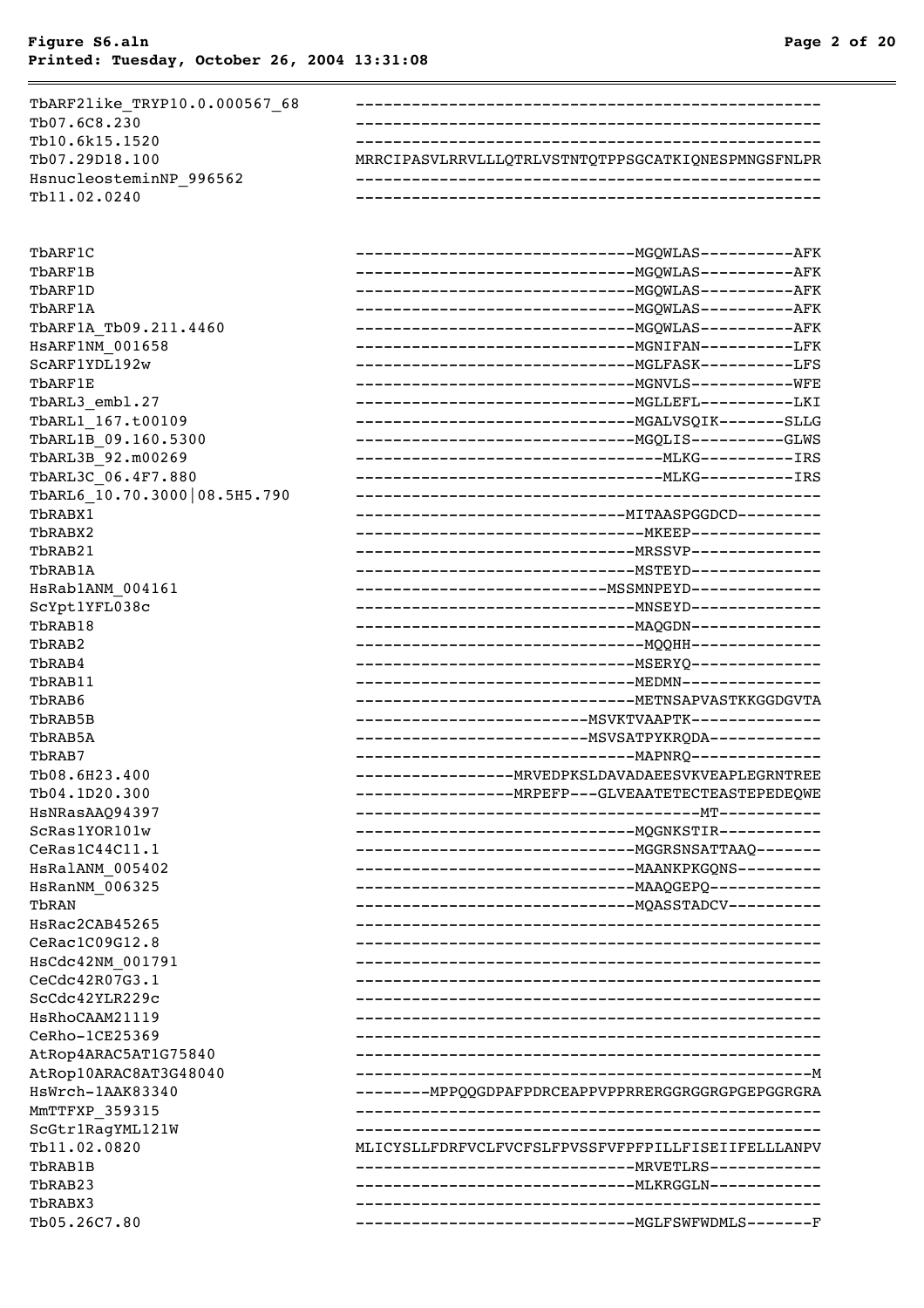TbRAB28 ------------------------------MSSDSSDSE----------- Tb11.02.3850 -------------------------------------------------- Tb11.52.0014 ------------------------------MPSHTTSDGSP------TTG Tb10.70.0590 ------------------------------MNLRGDGS---------AQK Tb03.5L5.790 -------------------------------------------------- TbARF2like\_TRYP10.0.000567\_68 ------------------------------MLPSSPLG------------ Tb07.6C8.230 --------------------MDHIDLAEEREMGNGDPIMVLNVSVPYSAN Tb10.6k15.1520 -------------------------------------------------M Tb07.29D18.100 ERQILGGLHADWRTQMKRSGSILNDITPALPDTKRTEEQRRRVAGWRPVV HsnucleosteminNP\_996562 --------------MTCHKRYKIQKKVREHHRKLRKEAKKRGHKKPRKDP Tb11.02.0240 -----MGGQSKKHGKGGGGGGGHGRNCHPQQRKKLTKDPGVPDLKKVAQNL TbARF1C SLVGKQEVRILMVGLDAAGKTTILYKLKLGE--IVTT------------- TbARF1B SLVGKQEVRILMVGLDAAGKTTILYKLKLGE--IVTT------------- TbARF1D SLVGKQEVRILMVGVDAAGKTTILYKLKLGE--IVTT------------TbARF1A SLVGKQEVRILMVGLDAAGKTTILYKLKLGE--IVTT------------- TbARF1A\_Tb09.211.4460 SLVGKQEVRILMVGLDAAGKTTILYKLKLGE--IVTT------------HSARF1NM\_001658 GLFGKKEMRILMVGLDAAGKTTILYKLKLGE--IVTT------------SCARF1YDL192w NLFGNKEMRILMVGLDGAGKTTVLYKLKLGE--VITT-------------TbARF1E GLFSKKDATILMVGLDAAGKTTILWKLKLNE--VOOT------------TbARL3\_embl.27 RPFSRRTRRILMLGLDNAGKTRLLRRICEEE--VSDT-------------TbARL1\_167.t00109 ILPADRKIRVLVLGLDNAGKTSILYRLQLGN--VTST------------- TbARL1B 09.160.5300 VFNPNRHYKLLILGLNNAGKTSILYHLQLGH--SIAT------------TbARL3B 92.m00269 RAKRDNEPRVLIVGLDNAGKTTVLNALGEDE--VPVEGKVSHAA------TbARL3C 06.4F7.880 RAKRDNEPRVLIVGLDNAGKTTVLNALGEDE--VPVEGKVSHAA------TbARL6\_10.70.3000|08.5H5.790 MGQSKTKLQVVMCGLDNSGKTTIINQVKPAQ--SSSK------------- TbRABX1 -----YIFKIIVIGDSGVGKSSLTVRLSEDV--FYKDYAS---------- TbRABX2 ------AYKIIVIGDVGVGKSNISSRFCDSI--YYDDIVP---------- TbRAB21 ------SYKVVLLGEGRVGKTSLISRFVNDT--FDAOORS----------TbRAB1A -----HLFKLLLIGDSGVGKSCLLLRFADDS--YTESYIS---------- HsRab1ANM\_004161 -----YLFKLLLIGDSGVGKSCLLLRFADDT--YTESYIS---------- ScYpt1YFL038c -----YLFKLLLIGNSGVGKSCLLLRFSDDT--YTNDYIS---------- TbRAB18 -----SPVKIVLLGESGVGKSSLLLSFSLGT--FDGDVRS---------- TbRAB2 ------YVFKYIIIGDSGVGKSCLLLQFTDKR--FEPLHDL----------TbRAB4 ------QLMKLIVVGDSGTGKSSLLHRFVEDT--FSEERAQ----------TbRAB11 -----LTFKVVIVGDSGVGKSNLMTRYTADE--FSQDTPA---------- TbRAB6 ETAPVVKHKIVLLGDQAVGKTSLITRFMYDT--FDQQYQA---------- TbRAB5B ------KYKIVLLGDSGVGKSSLVQRLAKNE--WCDNQNS---------- TbRAB5A -----ITARTVLLGESAVGKSSIALRFARNE--FSSNQET---------- TbRAB7 ------LLKIIILGDSGVGKTALVHQYVNKN--FDNRYKA---------- Tb08.6H23.400 KDEQMFVFKIAVVGDYNVGKTSIVKRLLDIP--YENISPLPQAENKQTRA Tb04.1D20.300 DEEQMFVFKVAIVGDYSVGKTSMVKRLLDIP--YEKIASSSSAPQ----- HsNRasAAQ94397 ------EYKLVVVGAGGVGKSALTIQLIQNH--FVDEYDP---------- ScRas1YOR101w ------EYKIVVVGGGGVGKSALTIQFIQSY--FVDEYDP----------CeRas1C44C11.1 ---QNAVLRIVVVGGGGVGKSALTIQFIQRY--FVQDYDP----------HsRalANM\_005402 ----LALHKVIMVGSGGVGKSALTLQFMYDE--FVEDYEP---------- HsRanNM\_006325 -----VQFKLVLVGDGGTGKTTFVKRHLTGE--FEKKYVA---------- TbRAN -----ATFKLVLVGDGGTGKTTFVKRHLTGE--FEKRYVA---------- HsRac2CAB45265 -- MQAI--KCVVVGDGAVGKTCLLISYTTNA--FPGEYIP----------CeRac1C09G12.8 --MQAI--KCVVVGDGAVGKTCLLISYTTNA--FPGEYIP----------HSCdc42NM\_001791 --MQTI--KCVVVGDGAVGKTCLLISYTTNK--FPSEYVP----------CeCdc42R07G3.1 --MQTI--KCVVVGDGAVGKTCLLISYTTNK--FPSEYVP----------ScCdc42YLR229c --MQTL--KCVVVGDGAVGKTCLLISYTTNQ--FPADYVP---------- HSRhoCAAM21119 --MAAIRKKLVIVGDGACGKTCLLIVFSKDQ--FPEVYVP----------CeRho-1CE25369 --MAAIRKKLVIVGDGACGKTCLLIVFSKDQ--FPDVYVP----------AtRop4ARAC5AT1G75840 - MSASRFIKCVTVGDGAVGKTCMLISYTSNT--FPTDYVP----------AtRop10ARAC8AT3G48040 ASSASKFIKCVTVGDGAVGKTCMLICYTSNK--FPTDYIP---------- HsWrch-1AAK83340 GGAEGRGVKCVLVGDGAVGKTSLVVSYTTNG--YPTEYIP---------- MmTTFXP\_359315 --MLSS-IKCVLVGDSAVGKTSLLVRFTSET--FPEAYKP----------ScGtr1RagYML121W -MSSNNRKKLLLMGRSGSGKSSMRSIIFSNY--SAFDTRR----------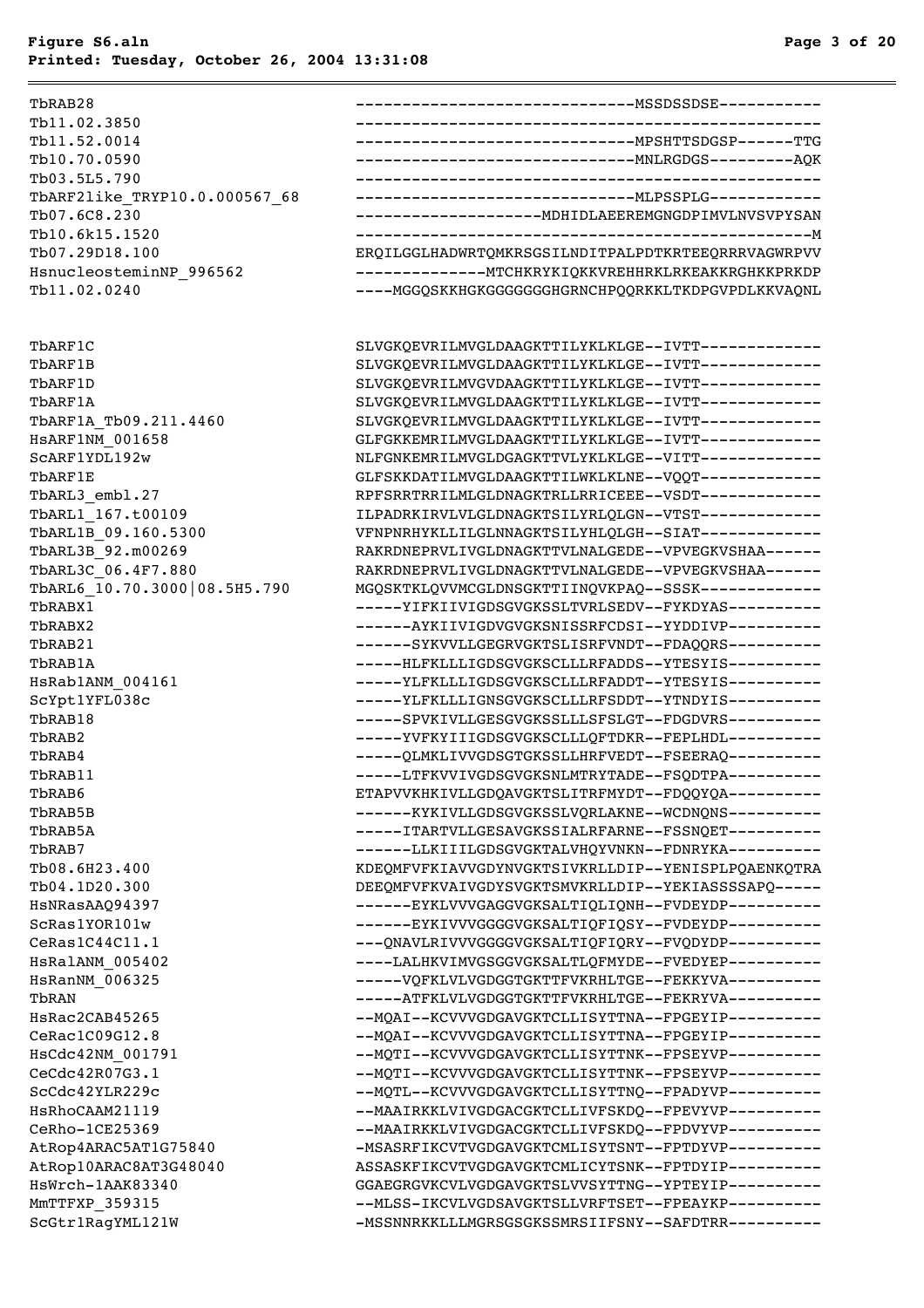#### Tb11.02.0820 KLMHEQIQKLLLMGPARAGKTSMRSIIFDNY--LPRDTLR---------- TbRAB1B --TPDYIFKIILVGDSYVGKTRFLKNLVGAIG-FGDQCVT---------- TbRAB23 ------GVKVIVIGDENVGKSSLLRRFVTGT--FSNQYNK----------TbRABX3 -MTNGNSVKVILLGDSAVGKSKLVERFLMQRY-VPVQMS----------- Tb05.26C7.80 LGFTNKTGKILFLGLDNAGKTTLLGKLATDQV-HVHR------------- TbRAB28 --KRLLAYKVIVVGDGAVGKTSLIRRYCVAD--YGSNYKQ---------- Tb11.02.3850 ----MRNINLVVLGDGGVGKSSLIIQYVRNR--FVVKYEA---------- Tb11.52.0014 GDKSGPRIKIVSLGSVGVGKSCLIKQYCEGR--FVSKYIP---------- Tb10.70.0590 YASVPTLYNVVVLGCERVGKSTFIDQVMKGT--FRSDYVP---------- Tb03.5L5.790 --MVNLRLOVAVVGAPTVGKTAFVOMLHSNGTTFPKNYLM----------TbARF2like TRYP10.0.000567 68 AKDKLTKITIGTFGIENAGKTTIISALGGNIEKNPMP-------------Tb07.6C8.230 SSDRKSNVSSPLLSKCASKQTSGVMWLTKPT--LDPSCIRLCPLR----- Tb10.6k15.1520 TSSFLAHPKVLLMGLRKSGKTSIQKVVFEGMQPHHCVDLT---------- Tb07.29D18.100 KLLGDQRLRIAIVGRMNSGKSSLFNLLRLEPTVPGRSNVVR--------- HsnucleosteminNP\_996562 GVPNSAPFKEALLREAELRKQRLEELKQQQKLDRQKELEKKR--------Tb11.02.0240 TRTARNRNRSLFSIPALRGSNKIAAASGEKEPQEQGNEEAR---------

.

| TbARF1C                      |                                                    |
|------------------------------|----------------------------------------------------|
| TbARF1B                      |                                                    |
| TbARF1D                      |                                                    |
| TbARF1A                      |                                                    |
| TbARF1A Tb09.211.4460        |                                                    |
| <b>HSARF1NM 001658</b>       |                                                    |
| SCARF1YDL192w                |                                                    |
| TbARF1E                      |                                                    |
| TbARL3 embl.27               |                                                    |
| TbARL1_167.t00109            |                                                    |
| TbARL1B 09.160.5300          |                                                    |
| TbARL3B 92.m00269            |                                                    |
| TbARL3C 06.4F7.880           |                                                    |
| TbARL6_10.70.3000 08.5H5.790 |                                                    |
| TbRABX1                      |                                                    |
| TbRABX2                      |                                                    |
| TbRAB21                      |                                                    |
| TbRAB1A                      |                                                    |
| HsRab1ANM 004161             |                                                    |
| ScYpt1YFL038c                |                                                    |
| TbRAB18                      |                                                    |
| TbRAB2                       |                                                    |
| TbRAB4                       |                                                    |
| TbRAB11                      |                                                    |
| TbRAB6                       |                                                    |
| TbRAB5B                      |                                                    |
| TbRAB5A                      |                                                    |
| TbRAB7                       |                                                    |
| Tb08.6H23.400                | NGAEKGDDKSGNSANVSAEGANKYEAEVNSAONGANTRTDCNDKADVALM |
| Tb04.1D20.300                |                                                    |
| HsNRasAAQ94397               |                                                    |
| ScRas1YOR101w                |                                                    |
| $\mathtt{Cekas1C44C11.1}$    |                                                    |
| HsRalANM 005402              |                                                    |
| HsRanNM 006325               |                                                    |
| TbRAN                        |                                                    |
| HsRac2CAB45265               |                                                    |
| CeRac1C09G12.8               |                                                    |
| HsCdc42NM 001791             |                                                    |
| ${\tt CeCdc42R07G3.1}$       |                                                    |
| ScCdc42YLR229c               |                                                    |
| HsRhoCAAM21119               |                                                    |
| CeRho-1CE25369               |                                                    |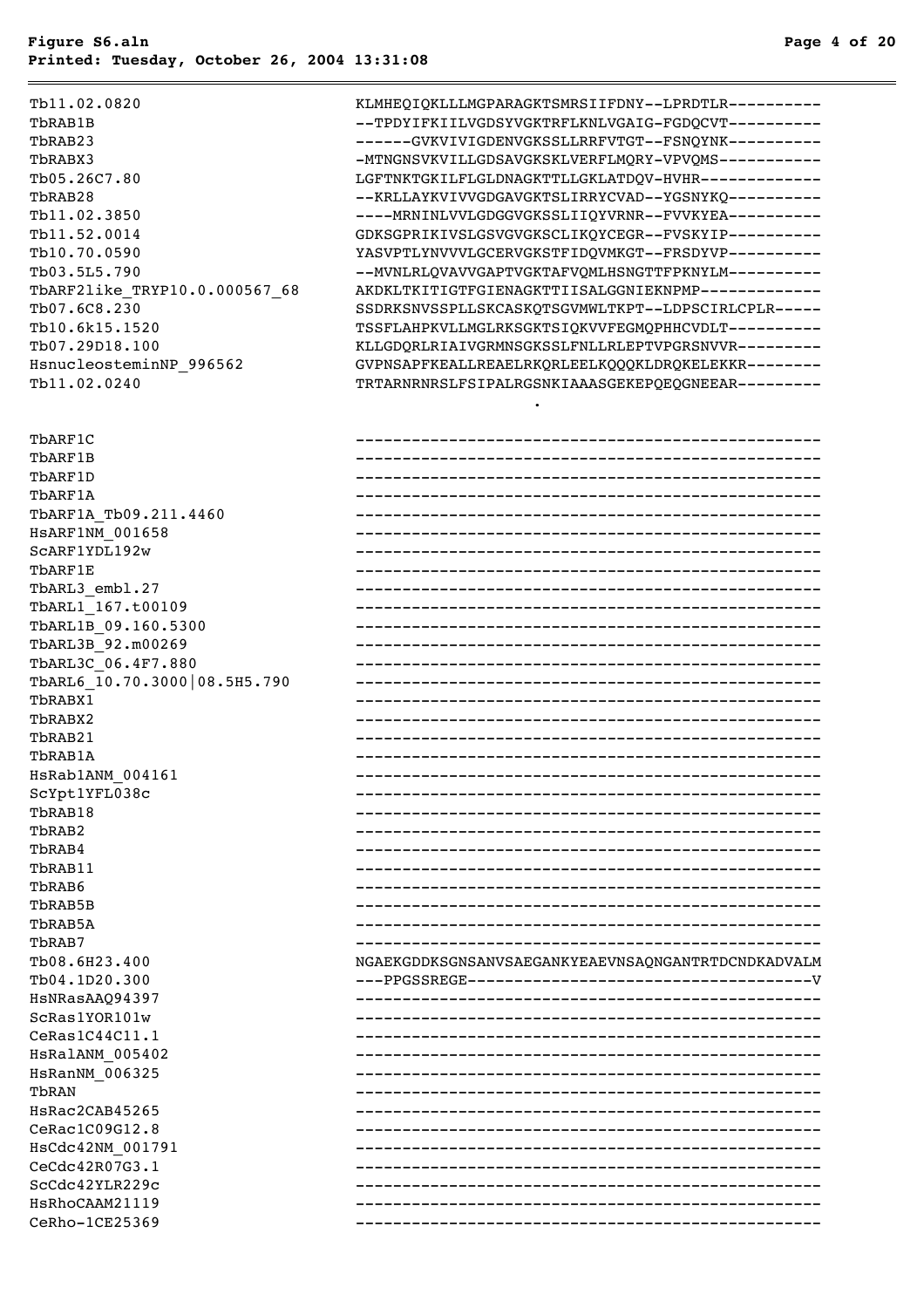| AtRop4ARAC5AT1G75840<br>AtRop10ARAC8AT3G48040<br>HsWrch-1AAK83340<br>MMTTFXP_359315<br>ScGtr1RagYML121W<br>Tb11.02.0820<br>TbRAB1B<br>TbRAB23<br>TbRABX3<br>Tb05.26C7.80<br>TbRAB28<br>Tb11.02.3850<br>Tb11.52.0014<br>Tb10.70.0590<br>Tb03.5L5.790<br>TbARF2like_TRYP10.0.000567_68<br>Tb07.6C8.230 |                                                                                                       |
|------------------------------------------------------------------------------------------------------------------------------------------------------------------------------------------------------------------------------------------------------------------------------------------------------|-------------------------------------------------------------------------------------------------------|
| Tb10.6k15.1520                                                                                                                                                                                                                                                                                       |                                                                                                       |
| Tb07.29D18.100                                                                                                                                                                                                                                                                                       |                                                                                                       |
| HsnucleosteminNP_996562                                                                                                                                                                                                                                                                              |                                                                                                       |
| Tb11.02.0240                                                                                                                                                                                                                                                                                         |                                                                                                       |
|                                                                                                                                                                                                                                                                                                      |                                                                                                       |
| TbARF1C                                                                                                                                                                                                                                                                                              | -------------IPTIGFNVETVEYKN----------------LKFTM                                                     |
| TbARF1B                                                                                                                                                                                                                                                                                              | -------------IPTIGFNVETVEYKN----------------LKFTM                                                     |
| TbARF1D                                                                                                                                                                                                                                                                                              | -------------IPTIGFNVETVEYKN----------------LKFTM                                                     |
| TbARF1A                                                                                                                                                                                                                                                                                              | -------------IPTIGFNVETVEYKN----------------LKFTM                                                     |
| TbARF1A_Tb09.211.4460                                                                                                                                                                                                                                                                                | -------------IPTIGFNVETVEYKN----------------LKFTM                                                     |
| HSARF1NM_001658                                                                                                                                                                                                                                                                                      | -------------IPTIGFNVETVEYKN-----------------ISFTV                                                    |
| SCARF1YDL192w                                                                                                                                                                                                                                                                                        | -------------IPTIGFNVETVQYKN-----------------ISFTV                                                    |
| TbARF1E                                                                                                                                                                                                                                                                                              | ------------VPTLGFNVQTVEYRN----------------VKFHL                                                      |
| TbARL3_embl.27                                                                                                                                                                                                                                                                                       | ------------FPTQGFNIQNITADE----------------LKFVV                                                      |
| TbARL1 167.t00109                                                                                                                                                                                                                                                                                    | ------------VPTVGFNLETLTHKN----------------TTFEV                                                      |
| TbARL1B_09.160.5300                                                                                                                                                                                                                                                                                  | ------------QPTLGGNVEQLSISHGS-----------NNNKIEVSC                                                     |
| TbARL3B 92.m00269                                                                                                                                                                                                                                                                                    | -----------PEGPTQGFNIKTLTRGN-----------------KRAKL                                                    |
| TbARL3C 06.4F7.880                                                                                                                                                                                                                                                                                   | -----------PEGPTQGFNIKTLTRGN-----------------KRAKL                                                    |
| TbARL6 10.70.3000 08.5H5.790                                                                                                                                                                                                                                                                         | ----------HITATVGYNVETFEKGR-----------------VAFTV                                                     |
| TbRABX1                                                                                                                                                                                                                                                                                              | ------------TIAIDFRMHQMTYMDK------------RVR---LQI                                                     |
| TbRABX2                                                                                                                                                                                                                                                                                              | ------------TIGVDFKYCHTTTLEK------------HARTILLOI                                                     |
| TbRAB21                                                                                                                                                                                                                                                                                              | ------------TTQASMYSSVNVPLLN------------SDKTVNLNV                                                     |
| TbRAB1A                                                                                                                                                                                                                                                                                              | ------------TIGVDFKIRTLDIDG--------------KVIKLQI                                                      |
| HsRab1ANM_004161                                                                                                                                                                                                                                                                                     | ------------TIGVDFKIRTIELDG---------------KTIKLQI                                                     |
| ScYpt1YFL038c<br>TbRAB18                                                                                                                                                                                                                                                                             | ------------TIGVDFKIKTVELDG--------------KTVKLQI<br>------------TIGIDFRTKDVSVVDSM----------GRQKKLKLHL |
| TbRAB2                                                                                                                                                                                                                                                                                               | ------------TIGVEFGARVVTIKE--------------KNIKLQI                                                      |
| TbRAB4                                                                                                                                                                                                                                                                                               | ------------TIGVEFGSKIIELSG---------------RRIKLOI                                                     |
| TbRAB11                                                                                                                                                                                                                                                                                              | ------------TIGVEFMTKSIKIEG--------------RDAKVQI                                                      |
| TbRAB6                                                                                                                                                                                                                                                                                               | ------------TIGIDFFSKTLHINN--------------RATRLHV                                                      |
| TbRAB5B                                                                                                                                                                                                                                                                                              | ------------TGRRVFLRYVCTVGDTA--------------VNFDI                                                      |
| TbRAB5A                                                                                                                                                                                                                                                                                              | ------------TIGAAFLSRSVTVSATLQSGGGGAVANAASGTIKFEI                                                     |
| TbRAB7                                                                                                                                                                                                                                                                                               | ------------TIGADFLTRDVEIDGKL--------------VTLQI                                                      |
| Tb08.6H23.400                                                                                                                                                                                                                                                                                        | TKNVLEPLPATTPTVGTDFFSRVVRSVRPG-------------QHVRLQF                                                    |
| Tb04.1D20.300                                                                                                                                                                                                                                                                                        | VSNSLQPLHTTTPTVGTDFFSRVVRNVRAG------------QHVRLQL                                                     |
| HsNRasAAQ94397                                                                                                                                                                                                                                                                                       | ------------TIEDSYRKQVVIDGET---------------CLLDI                                                      |
| ScRas1YOR101w                                                                                                                                                                                                                                                                                        | ------------TIEDSYRKQVVIDDKV----------------SILDI                                                     |
| CeRas1C44C11.1                                                                                                                                                                                                                                                                                       | ------------TIEDSYTKQCFVDEDL---------------CKLEI                                                      |
| HSRalANM 005402                                                                                                                                                                                                                                                                                      | ------------TKADSYRKKVVLDGEE----------------VQIDI                                                     |
| HsRanNM_006325                                                                                                                                                                                                                                                                                       | ------------TLGVEVHPLVFHTNRGP--------------IKFNV                                                      |
| TbRAN                                                                                                                                                                                                                                                                                                | ------------TVGVDVHPLTFHTNRGK---------------ICFNC                                                     |
| HsRac2CAB45265                                                                                                                                                                                                                                                                                       | ------------TVFDNYSANVMVDSKP---------------VNLGL                                                      |
| CeRac1C09G12.8                                                                                                                                                                                                                                                                                       | ------------TVFDNYSANVMVDGRP----------------INLGL                                                     |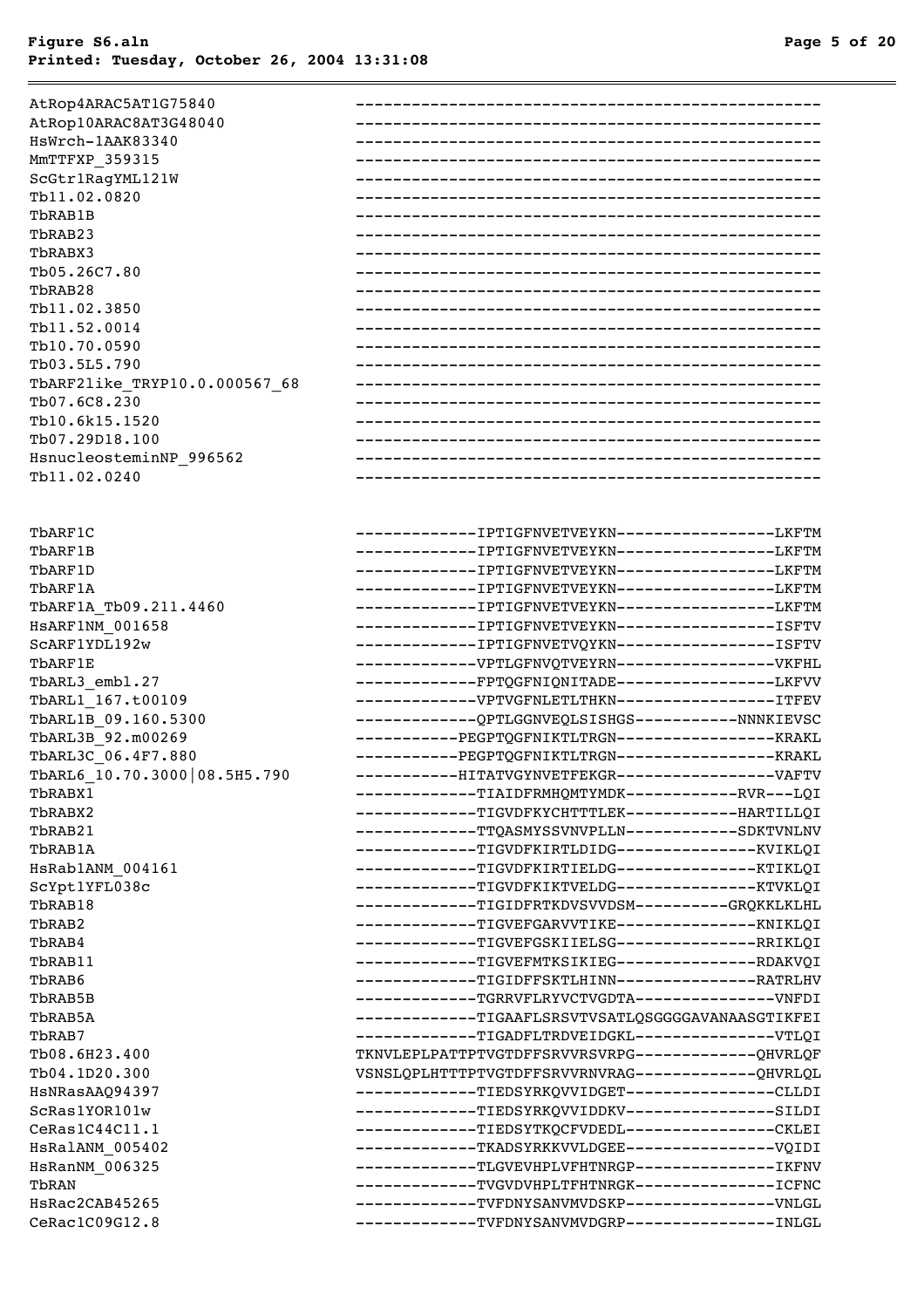$=$ 

| HsCdc42NM 001791              | ------------TVFDNYAVTVMIGGEP---------------YTLGL    |  |
|-------------------------------|-----------------------------------------------------|--|
| CeCdc42R07G3.1                | ------------TVFDNYAVTVMIGGEP---------------YTLGL    |  |
| ScCdc42YLR229c                | ------------TVFDNYAVTVMIGDEP---------------YTLGL    |  |
| HSRhoCAAM21119                | ------------TVFENYIADIEVDGKQ---------------VELAL    |  |
| CeRho-1CE25369                | ------------TVFENYVADIEVDGKQ---------------VELAL    |  |
| AtRop4ARAC5AT1G75840          | ------------TVFDNFSANVVVDGNT---------------VNLGL    |  |
| AtRop10ARAC8AT3G48040         | ------------TVFDNFSVNVVVEGIT----------------VNLGL   |  |
| HsWrch-1AAK83340              | ------------TAFDNFSAVVSVDGRP----------------VRLQL   |  |
| MMTTFXP_359315                | ------------TVYENTGVDVFMDGIQ----------------ISLGL   |  |
| ScGtr1RagYML121W              | -----------LGATIDVEHSHLRFLGN----------------MTLNL   |  |
| Tb11.02.0820                  |                                                     |  |
| TbRAB1B                       | ------------TLSVDVVNHYVIVDGKT--------------VQVLM    |  |
| TbRAB23                       | ------------TVGVEYMEKSVCLRQRS------------TTVNSFL    |  |
| TbRABX3                       | ------------TYALTLFHYDFVTEDDE-------------AIDVDI    |  |
| Tb05.26C7.80                  | -------------PTFHPNVEELTLGG-----------------IKLKT   |  |
| TbRAB28                       | ------------TIGLDFYSKEVLLPGKQ-------------DVKMEI    |  |
| Tb11.02.3850                  | ------------TIEDVYQKAVEVDAQP---------------TVLTI    |  |
| Tb11.52.0014                  | ------------TIGIDYGVKRVDVRVPAHLAP------SGKISTRVNF   |  |
| Tb10.70.0590                  | ------------TTLETFIHRTTVDGRN---------------YVLHL    |  |
| Tb03.5L5.790                  | ------------TLGCDFIVKEVPVDDDN-------------TVEMII    |  |
| TbARF2like TRYP10.0.000567 68 | --------------TVGFTPTRFQTDR----------------CDLCI    |  |
| Tb07.6C8.230                  | -------------RWVPDTQVSTCMAHGCN--------------VAFSM   |  |
| Tb10.6k15.1520                | -------------TTVQPEKSTVCSYDF---------------VNFEV    |  |
| Tb07.29D18.100                | -------------DFDGITRDSVEGQAQLEG-------------MHFTI   |  |
| HsnucleosteminNP 996562       | -----------KLETNPDIKPSNVEPMEKEFG------------LCKTEN  |  |
| Tb11.02.0240                  | ------------VAAERRAMTLLAVQCAEKVHHYEVPQQWIGESENIND   |  |
|                               |                                                     |  |
|                               |                                                     |  |
| TbARF1C                       | WDVGGQ--------------DVLRPLWRHYYQNTNGIIFVVDSNDK----  |  |
| TbARF1B                       | WDVGGQ--------------DVLRPLWRHYYQNTNGIIFVVDSNDK----  |  |
| TbARF1D                       | WDVGGQ--------------DVLRPLWRHYYQNTNGIIFVVDSNDK----  |  |
| TbARF1A                       | WDVGGQ--------------DVLRPLWRHYYQNTNGIIFVVDSNDK----  |  |
| TbARF1A Tb09.211.4460         | WDVGGQ--------------DVLRPLWRHYYQNTNGIIFVVDSNDK----  |  |
| <b>HSARF1NM 001658</b>        | WDVGGQ--------------DKIRPLWRHYFQNTQGLIFVVDSNDR----  |  |
| SCARF1YDL192w                 | WDVGGQ--------------DRIRSLWRHYYRNTEGVIFVVDSNDR----  |  |
| TbARF1E                       | WDVGGQ--------------KLLRSLWKHYYEGANAIIFVVDSNDR----  |  |
| TbARL3_embl.27                | WDVGGQ--------------KSLRSYWRHYFDHTDALVFVIDSADM----  |  |
| TbARL1 167.t00109             | WDLGGQ--------------ANIRPFWRCYFTDTDAVIYVVDSTDK----  |  |
| TbARL1B 09.160.5300           | WDLGGQ-------------EQLRDSWRLYYDQTDAVIFVVDAADP----   |  |
| TbARL3B 92.m00269             | CDLGGQ---------------RALRDYWQDYYSNTDCIMYVVDSSDH---- |  |
| TbARL3C 06.4F7.880            | CDLGGQ---------------RALRDYWQDYYSNTDCIMYVVDSSDH---- |  |
| TbARL6 10.70.3000 08.5H5.790  | FDMGGA--------------KKFRGLWETYYDNIDAVIFVVDSSDH----  |  |
| TbRABX1                       | WDTAGQ--------------ERFQSVATAFYRGANGVMLCFDLTHR----  |  |
| TbRABX2                       | WDTSGQ--------------DRFVSLTTAYYRNCHGALICFDLTNR----  |  |
| TbRAB21                       | WDTAGQ--------------ERFHALGPIYYRNANGAILVYDVTDA----  |  |
| TbRAB1A                       | WDTAGQ--------------ERFRTITSSYYRGAHGIIIVYDTTDM----  |  |
| HsRab1ANM 004161              | WDTAGQ--------------ERFRTITSSYYRGAHGIIVVYDVTDQ----  |  |
| ScYpt1YFL038c                 | WDTAGQ--------------ERFRTITSSYYRGSHGIIIVYDVTDQ----  |  |
| TbRAB18                       | WDTAGQ--------------ERFRTLTSSYYRGAHAVVLVYDVNEP----  |  |
| TbRAB2                        | WDTAGQ-------------ESFRSITRSYYRGACGALLVYDVTRR----   |  |
| TbRAB4                        | WDTAGQ--------------ERYKSVTRSYYRGAVGCLIVYDITER----  |  |
| TbRAB11                       | WDTAGQ--------------ERFRAISRSIYHGAKGAMLVYDITNQ----  |  |
| TbRAB6                        | WDTAGQ--------------ERFRSLIPSYIRNSAATVVVYDITSR----  |  |
| TbRAB5B                       | WDTAGQ--------------ERYKSLASMYYRGAAAALVVYEIPSW----  |  |
| TbRAB5A                       | WDTAGQ--------------ERYRSLAPIYYRGACGALVVYDITSA----  |  |
| TbRAB7                        | WDTAGQ--------------ERFQSLGSAFYRGADACVLVFDLTDS----  |  |
| Tb08.6H23.400                 | WDTAGL--------------ERYASVHDSTFRRASALIVVFDVRNR----  |  |
| Tb04.1D20.300                 | WDTAGL--------------ERYASVDKSTFRCASAAIVVFDVKNR----  |  |
| HsNRasAAQ94397                | LDTAGQ--------------EEYSAMRDQYMRTGEGFLCVFAINNS----  |  |
| ScRas1YOR101w                 | LDTAGQ--------------EEYSAMREQYMRTGEGFLLVYSVTSR----  |  |
|                               |                                                     |  |

CeRas1C44C11.1 LDTAGQ-------------EEFSTMREQYLRTGSGFLIVFAVTDR----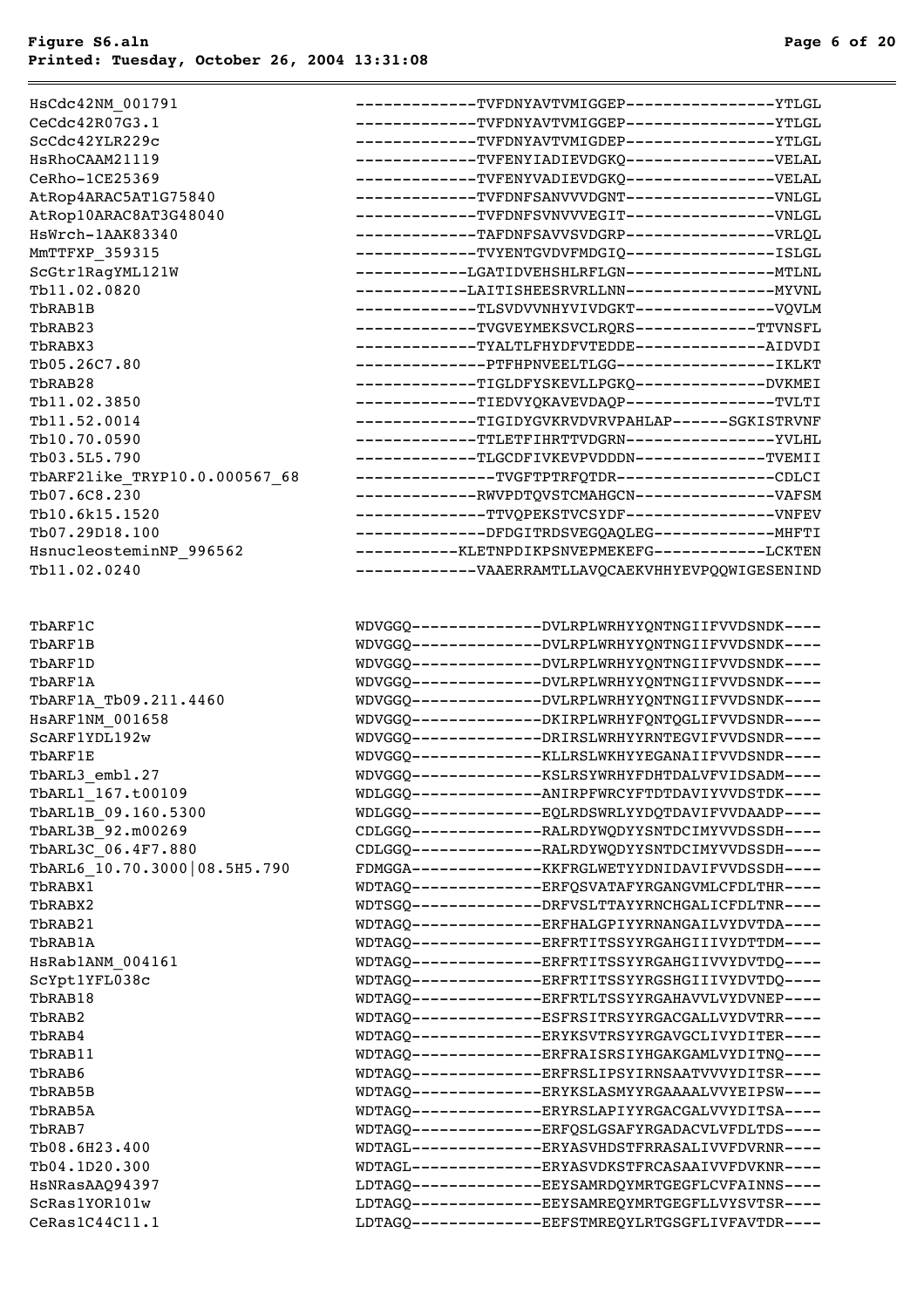HsRalANM\_005402 LDTAGQ--------------EDYAAIRDNYFRSGEGFLCVFSITEM---- HsRanNM\_006325 WDTAGQ--------------EKFGGLRDGYYIQAQCAIIMFDVTSR---- TbRAN WDTAGQ--------------EKFGGLRDGYYIEGQCAIIMFDVTSR---- HsRac2CAB45265 WDTAGQ--------------EDYDRLRPLSYPQTDVFLICFSLVSP---- CeRac1C09G12.8 WDTAGQ--------------EDYDRLRPLSYPQTDVFLVCFALNNP---- HsCdc42NM\_001791 FDTAGQ--------------EDYDRLRPLSYPQTDVFLVCFSVVSP---- CeCdc42R07G3.1 FDTAGQ--------------EDYDRLRPLSYPQTDVFLVCFSVVAP---- ScCdc42YLR229c FDTAGQ--------------EDYDRLRPLSYPSTDVFLVCFSVISP---- HsRhoCAAM21119 WDTAGQ--------------EDYDRLRPLSYPDTDVILMCFSIDSP---- CeRho-1CE25369 WDTAGQ--------------EDYDRLRPLSYPDTDVILMCFSIDSP---- AtRop4ARAC5AT1G75840 WDTAGQ--------------EDYNRLRPLSYRGADVFILAFSLISK---- AtRop10ARAC8AT3G48040 WDTAGQ--------------EDYNRLRPLSYRGADVFVLAFSLISR---- HsWrch-1AAK83340 CDTAGQ--------------DEFDKLRPLCYTNTDIFLLCFSVVSP---- MmTTFXP 359315 WDTAGN--------------DAFRSIRPLSYQQADVVLMCYSVANH----ScGtr1RagYML121W WDCGGQDVFM---------ENYFTKQKDHIFQMVQVLIHVFDVEST---- Tb11.02.0820 WDCGGQQQYV---------AEYLNRQRECIFRNVGVLLFVFDISSMSREE TbRAB1B YDTCGQ--------------ERFRAMTAQFYRDAHGAIMVYDTTQIG--- TbRAB23 WDTAGE---------------TVSSVKDIYYLDAAVAILVFSTDSS---- TbRABX3 WDTAGQ--------------ERFSTMHPAYYHEAHACILVFDVTRK---- Tb05.26C7.80 IDMGGH--------------LEARRLWKDYFTKVDGVVFIVDAANP---- TbRAB28 WDIGGQ--------------QIGGTMIDNYIMGAHAIFFVYDVTNK---- Tb11.02.3850 VDTSGQ--------------DVFGGMRYKYIRKCHGVILVYSVIDA---- Tb11.52.0014 WDMSGC--------------EEYLEIRNEFYRATEGVLLVYDVTDA---- Tb10.70.0590 CDSSGS--------------EAFVRHRLLYLARADGVLLFYSTTDK---- Tb03.5L5.790 FDVSGQ--------------REYEPMVSSYLQNTAVFIVMYDVSNK---- TbARF2like\_TRYP10.0.000567\_68 FDLGGG-------------ANFRGIWVHYFHDCHGFMFVIDSAADD---Tb07.6C8.230 FNRRHHCRVCGRVFCSACCSETVNALVOSALEVOSNPIEACGGVDKTSLP Tb10.6k15.1520 WDFPGQTDPFDLN-------NTVHYDVGVLLENCGAIVFVMDCGELID-- Tb07.29D18.100 IDTPGMVQG------------RMVEEAFRTVETADAAIFVTAVDEDIMP-HsnucleosteminNP\_996562 KAKSGKQNSK----------KLYCQELKKVIEASDVVLEVLDARDPLG-- Tb11.02.0240 MDDDVERRGVDR------SLRRFYKEFQKVVENSDVLLQVVDARDPLG-C . TbARF1C ----------ERVGKARQELEKMLS--------EDELRNAV---------

| TDARF IC                     | ---------ERVGKAROELEKMLS--------EDELRNAV--------    |  |
|------------------------------|-----------------------------------------------------|--|
| ThARF1B                      | ----------ERVGKARQELEKMLS--------EDELRNAV---------  |  |
| TbARF1D                      | ----------ERVGKAROELEKMLS--------EDELRNAV---------  |  |
| ThARF1A                      | ----------ERVGKAROELEKMLS--------EDELRNAV---------  |  |
| TbARF1A_Tb09.211.4460        | ---------ERVGKAROELEKMLS--------EDELRNAV---------   |  |
| HSARF1NM 001658              | ---------ERVNEAREELMRMLA--------EDELRDAV---------   |  |
| SCARF1YDL192w                | ---------SRIGEAREVMORMLN--------EDELRNAA---------   |  |
| TbARF1E                      | ---------DRVMEVRSELTKLLG--------EPLLSSAT---------   |  |
| TbARL3 embl.27               | ---------ERIEEARTELHYILE--------EEKLVGVP---------   |  |
| TbARL1 167.t00109            | ---------DRMGVAKHELCNLLD--------EDELRGSL---------   |  |
| TbARL1B 09.160.5300          | ----------SRFPAARSVLHKILAN-------EPOLROAV---------  |  |
| TbARL3B_92.m00269            | ----------RRLEESHAAFVDVLK----------GIEGAP---------  |  |
| TbARL3C 06.4F7.880           | ----------RRLEESHAAFVDVLK----------GIEGAP---------  |  |
| TbARL6 10.70.3000 08.5H5.790 | ----------LRLCVVKSEIQAMLKH-------EDIRRELPG---GGRVP  |  |
| TbRABX1                      | ---------PSFLHL-EHWMERVR------------QQS-----LPGIP   |  |
| TbRABX2                      | ----------SSFEGI-DAWFERLR------------SHC-----PVLPP  |  |
| TbRAB21                      | ---------DTLEKV-RLWIRELR------------AVV-----GDQIQ   |  |
| TbRAB1A                      | ----------ESFNNV-KTWLSEID------------KFA-----SENVN  |  |
| HsRab1ANM_004161             | ----------ESFNNV-KOWLOEID-------------RYA-----SENVN |  |
| ScYpt1YFL038c                | ---------ESFNGV-KMWLQEID------------RYA-----TSTVL   |  |
| TbRAB18                      | ---------QTFHAL-RKWIDEAD-----------AFCRLDGVEEAVV    |  |
| TbRAB2                       | ---------DTFTHL-QTWLEDAR-----------SNA-----NTAIV    |  |
| TbRAB4                       | ---------TSYESV-PQWLNDVR------------QLA-----GPDVV   |  |
| TbRAB11                      | ----------TSFDSI-STWLOELR------------AFV-----PATCS  |  |
| TbRAB6                       | ---------SSFLST-FKWIHEVR------------AAR-----GDDVI   |  |
| TbRAB5B                      | ---------ETFERA-KHWVRELA-----------TNS------PETI    |  |
| TbRAB5A                      | ---------ESLKKA-QMWMRELR-----------ANAD-----PTLL    |  |
| TbRAB7                       | ---------ESFSHI-NSWLEEFR------------AQA------GQRE   |  |
|                              |                                                     |  |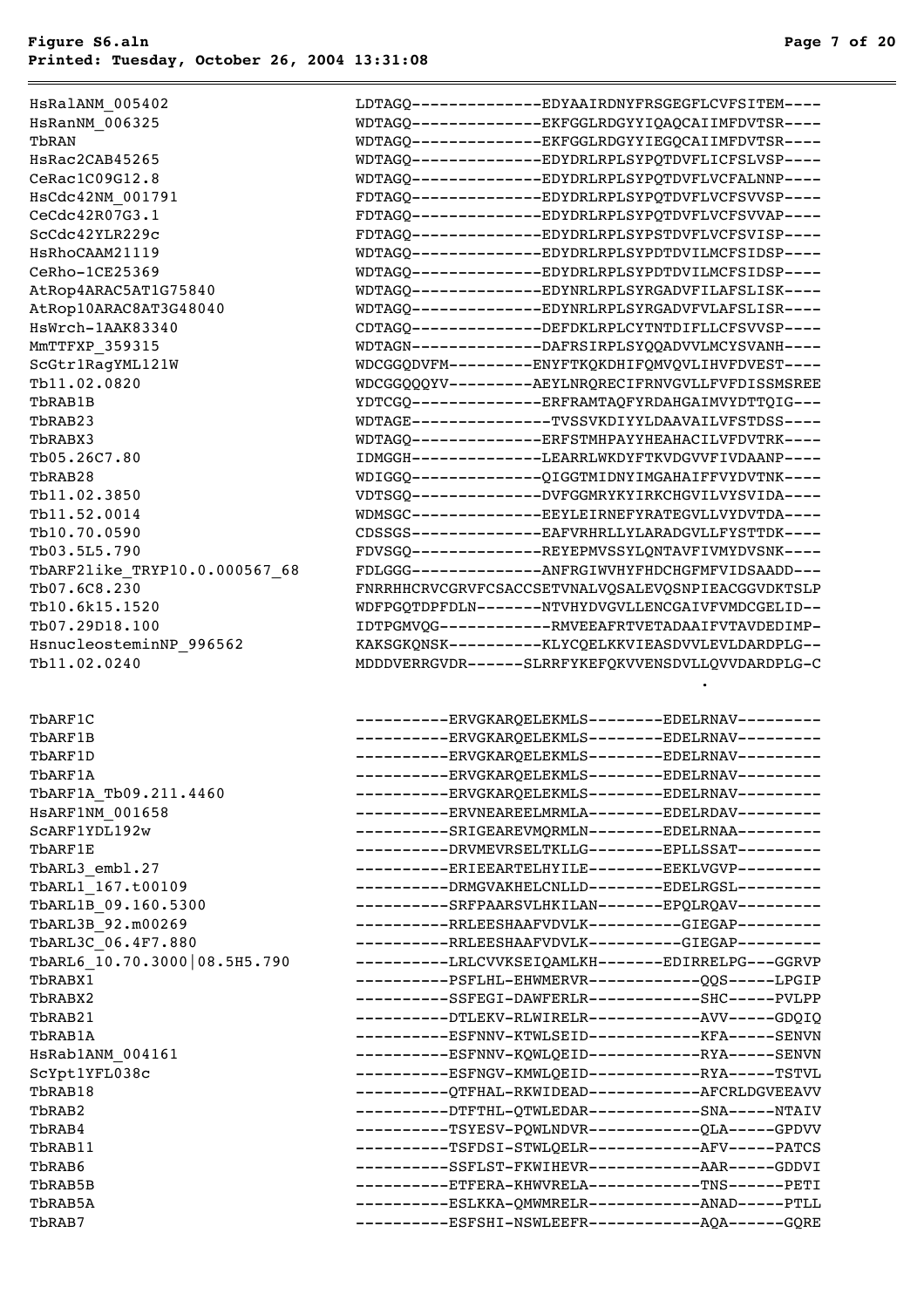Tb08.6H23.400 Tb04.1D20.300 HsNRasAAQ94397 ScRas1YOR101w  $CeRas1C44C11.1$ HsRalANM 005402  $H$ sRanNM 006325 HsRac2CAB45265  $CeRac1C09G12.8$ HsCdc42NM 001791 CeCdc42R07G3.1 ScCdc42YLR229c HsRhoCAAM21119  $Cekho-1CE25369$ AtRop4ARAC5AT1G75840 AtRop10ARAC8AT3G48040 HsWrch-1AAK83340 MmTTFXP 359315 ScGtr1RagYML121W  $Tb11.02.0820$ Tb05.26C7.80  $Tb11.02.3850$  $Th11.52.0014$  $Tb10.70.0590$ Tb03.5L5.790 TbARF2like\_TRYP10.0.000567\_68 Tb07.6C8.230 Tb10.6k15.1520 Tb07.29D18.100 HsnucleosteminNP\_996562 Tb11.02.0240 RLNQLERTIRSQFGEDKKKMVMVLNKADLLPSKETVDAWVHFFEEHEGIM TbARF1A\_Tb09.211.4460  $HSARF1NM_001658$ ScARF1YDL192w TbARL3\_embl.27 TbARL1 167.t00109 TbARL1B 09.160.5300 TbARL3B\_92.m00269 TbARL3C 06.4F7.880 TbARL6 10.70.3000 08.5H5.790  $HSRab1ANM_004161$ ScYpt1YFL038c

| Tb08.6H23.400                 | ----------ESFAHV-TSQHLKRA-------------MQYN--PDISGRH |
|-------------------------------|-----------------------------------------------------|
| Tb04.1D20.300                 | ---------ESFAHV-TSQHLDLV-------------MRYN--PDISGRH  |
| HsNRasAAO94397                | ----------KSFADI-NLYREQIK------------RVKD----SDDVP  |
| ScRas1YOR101w                 | ----------NSFDEL-LSYYQQIQ------------RVKD----SDYIP  |
| $\mathtt{Cekas1C44C11.1}$     | ----------NSFEEV-KKLHELIC------------RIKD----RDDFP  |
| HSRalANM 005402               | ---------ESFAAT-ADFREQIL------------RVKE----DENVP   |
| <b>HsRanNM 006325</b>         | ----------VTYKNV-PNWHRDLV------------RVC------ENIP  |
| TbRAN                         | ----------NTYKNV-PNWHRDIT------------RVC------DNIP  |
| HsRac2CAB45265                | ---------ASYENVRAKWFPEVR------------HHCP------STP   |
| CeRac1C09G12.8                | ---------ASFENVRAKWYPEVS------------HHCP------NTP   |
| HsCdc42NM_001791              | ---------SSFENVKEKWVPEIT------------HHCP------KTP   |
| Cecdc42R07G3.1                | ----------ASFENVREKWVPEIS------------HHCS------KTP  |
| ScCdc42YLR229c                | ---------PSFENVKEKWFPEVH-----------HHCP------GVP    |
| <b>HsRhoCAAM21119</b>         | ---------DSLENIPEKWTPEVK------------HFCP------NVP   |
| CeRho-1CE25369                | ---------DSLENIPEKWTPEVR------------HFCP------NVP   |
| AtRop4ARAC5AT1G75840          | ----------ASYENVAKKWIPELR------------HYAP------GVP  |
| AtRop10ARAC8AT3G48040         | ----------ASYENVFKKWIPELQ------------HFAP------GVP  |
| HsWrch-1AAK83340              | ---------SSFQNVSEKWVPEIR-----------CHCP------KAP    |
| MmTTFXP_359315                | ----------NSFLNLKNKWISEIR------------SNLP------CTP  |
| ScGtr1RagYML121W              | ---------EVLKD-IEIFAKALK-----------QLRK---YSPDAK    |
| Tb11.02.0820                  | SDVFGGKTSEQNLRDTFQYFREAVQ------------HVRT---YSPQAK  |
| TbRAB1B                       | ----------SFDNI-EVWFSQLN-----------SFG-----CENTS    |
| TbRAB23                       | ----------ESFARI-EMWKRCVE------------RVCG------SIP  |
| TbRABX3                       | ----------ATYKNL-EKWLGELR------------NYR------EHIP  |
| Tb05.26C7.80                  | ---------ERFQEAKQELDMLLQ---------TEELAK------TP     |
| TbRAB28                       | ---------DSFKNI-EDWHSCVRDSL-A---KHARETAEEGAAAVEPL   |
| Tb11.02.3850                  | ---------ESFSHIKAIHTQLCR------------ARGS-----PSIP   |
| Tb11.52.0014                  | ---------ESFFAL-NQWVKEMEAHVNT---KGNDTYVARVDASVPCK   |
| Tb10.70.0590                  | ----------ESLASV-VGWVKELR------------EARHNIGVKAAMP  |
| Tb03.5L5.790                  | ---------VTFEAC-ARWVNQVR-----------TNSK------ESV    |
| TbARF2like TRYP10.0.000567 68 | ----------AVVEESLNALRTVAQH-----------KHVR------GKP  |
| Tb07.6C8.230                  | SGRVSGTDIANGEDNISQQQQQGQVQFMNP---TTVAAYRVCFACHYEVQ  |
| Tb10.6k15.1520                | ---------DSHARLVETVCAAYDRDPEL---SVEVFIHKVDKLSEDHO   |
| Tb07.29D18.100                | ----------EELSLMOYLHLKHMPVVLLAN-KMDLIOEEEEEAVLDRYN  |
| HsnucleosteminNP 996562       | --CRCPOVEEAIVOSGOKKLVLILNKSDLVP-KENLESWLNYLKKELPTV  |
| Tb11.02.0240                  | RLNQLERTIRSQFGEDKKKMVMVLNKADLLPSKETVDAWVHFFEEHEGIM  |
| TbARF1C                       | LLVFAN-----------KQDLPNAMST--------TEVTEKLGLQS----- |
| TbARF1B                       | LLVFAN----------KQDLPNAMST--------TEVTEKLGLQS-----  |
|                               |                                                     |

| TbARF1B                      | LLVFAN----------KQDLPNAMST--------TEVTEKLGLQS-----  |  |
|------------------------------|-----------------------------------------------------|--|
| TbARF1D                      | LLVFAN----------KQDLPNAMST--------TEVTEKLGLQS-----  |  |
| TbARF1A                      | LLVFAN----------KQDLPNAMST--------TEVTEKLGLQS-----  |  |
| TbARF1A Tb09.211.4460        | LLVFAN----------KODLPNAMST--------TEVTEKLGLOS-----  |  |
| HSARF1NM 001658              | LLVFAN----------KQDLPNAMNA--------AEITDKLGLHS-----  |  |
| SCARF1YDL192w                | WLVFAN----------KODLPEAMSA--------AEITEKLGLHS-----  |  |
| TbARF1E                      | LLVFCN----------KQDLPNRLTP--------GELVDKLGFREQG---  |  |
| TbARL3 embl.27               | LLLFAN----------KQDIPEAASQ--------EEVMSSLNLAD-----  |  |
| TbARL1 167.t00109            | LLIFAN----------KODVVGAVSE--------AGVAEOLGVGA-----  |  |
| TbARL1B 09.160.5300          | LLVLAN----------KODMEGAVSP--------ADLIESLGLAA-----  |  |
| TbARL3B 92.m00269            | VLVFAN----------KQDLATAKDA--------QAIAECLHLHD-----  |  |
| TbARL3C 06.4F7.880           | VLVFAN----------KODLATAKDA--------OAIAECLHLHD-----  |  |
| TbARL6 10.70.3000 08.5H5.790 | FLFFAN----------KMDAAGAKTA--------AELVEILDLTT-----  |  |
| TbRABX1                      | CLLVGC----------KSDEARTS----------------RQVSKE----  |  |
| TbRABX2                      | LILVGC----------KLDLVECSELHKEGTSL----GICROVEKS----  |  |
| TbRAB21                      | LVVCAN----------KSDLEOER-----------------EVSEE----  |  |
| TbRAB1A                      | KLLVGN----------KCDLV----------------TKKAVDT-----   |  |
| HsRab1ANM 004161             | KLLVGN----------KCDLT----------------TKKVVDY-----   |  |
| ScYpt1YFL038c                | KLLVGN----------KCDLK----------------DKRVVEY-----   |  |
| TbRAB18                      | YLLVGNKID-------KCEVGGGA-------------TGMAVPK-----   |  |
| TbRAB2                       | IMLIGN----------KCDLE-----------------KKREVSR-----  |  |
| TbRAB4                       | VMLIGN----------KSDMS------------------KNRAVQH----- |  |
|                              |                                                     |  |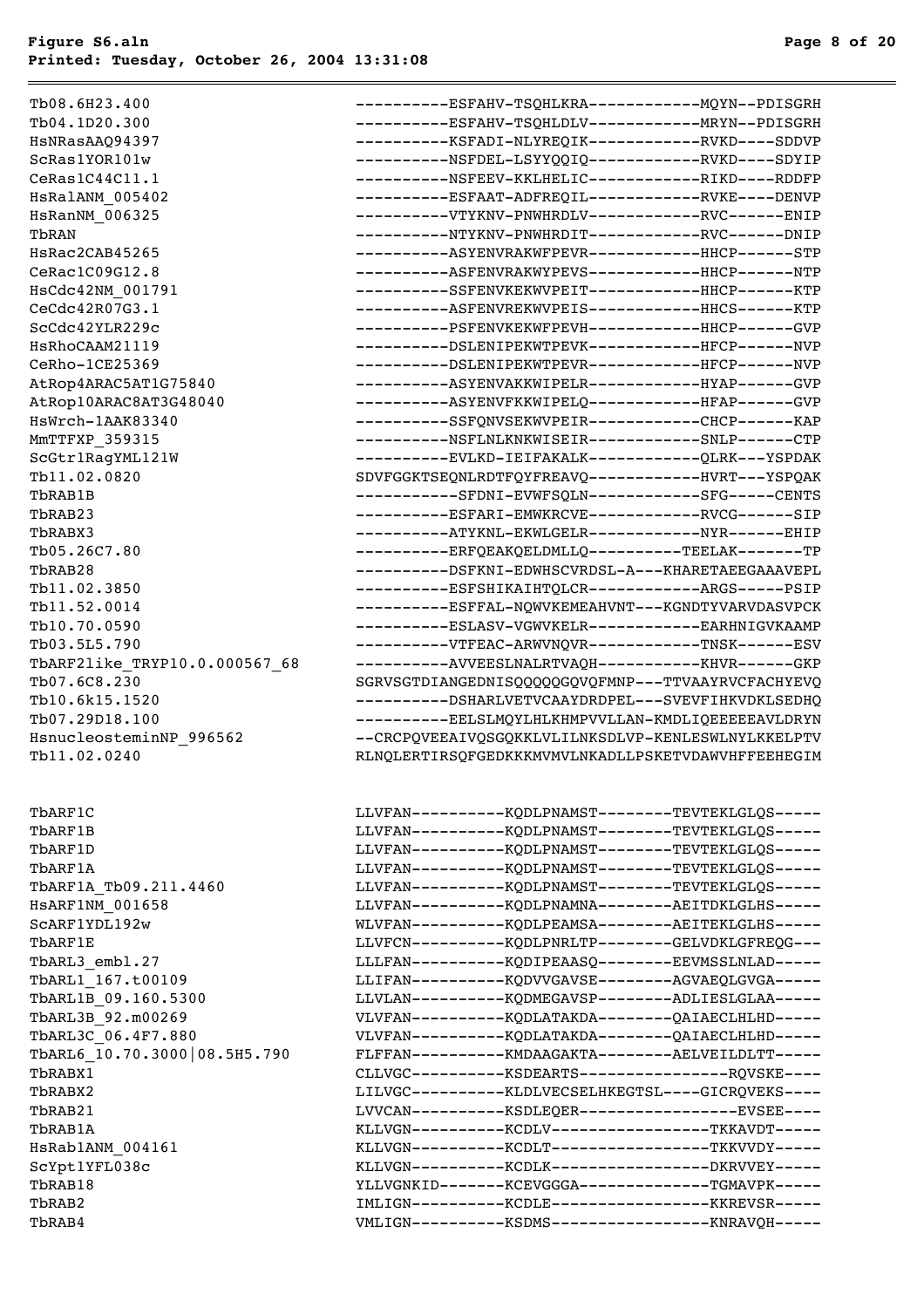TbARF1A Tb09.211.4460  $HSARF1NM$  001658 ScARF1YDL192w TbARL3\_embl.27 TbARL1\_167.t00109 TbARL1B\_09.160.5300 TbARL3B 92.m00269 TbARL3C\_06.4F7.880 TbARL6 10.70.3000 08.5H5.790 TbRABX2 ------------EADAWAKRHGCLCYFETSSRNNTNVSEAFQHLGTYIVN TbRAB21 ------------KGRRFAKDHG-AQHLSTSARTGMNVAEAFQTLATAIAS TbRAB1A ------------QMAQEFADSLGIPFLETSAKESSNVETAFIEMAKNIKK

| TbRAB11                       | IFLIGN-----------KCDLE-----------------HLRVIKK-----                                                       |  |
|-------------------------------|-----------------------------------------------------------------------------------------------------------|--|
| TbRAB6                        | IALVGN----------KCDVQ----------------EKREVSA-----                                                         |  |
| TbRAB5B                       | VILVGN----------KSDLRGTS-------------GCVSSE------                                                         |  |
| TbRAB5A                       | IILVGN----------KKDMESLR---------------QVSYE------                                                        |  |
| TbRAB7                        | CVLIGN----------KSDLTERR--------------QVTSRTAEAWCE                                                        |  |
| Tb08.6H23.400                 | IFIVGN----------KVDLVDNS-------------EPEDMDR-----                                                         |  |
| Tb04.1D20.300                 | IFVVGN----------KVDLIDNT-------------EVEDMDR-----                                                         |  |
| HsNRasAAO94397                | MVLVGN----------KCDLP-----------------TRTVDT-----                                                         |  |
| ScRas1YOR101w                 | VVVVGN----------KLDLEN----------------ERQVSY-----                                                         |  |
| $\mathtt{Cekas1C44C11.1}$     | IILVGN-----------KADLEN------------------ERHVAR-----                                                      |  |
| HsRalANM 005402               | FLLVGN----------KSDLED------------------KRQVSV-----                                                       |  |
| <b>HsRanNM 006325</b>         | IVLCGN-----------KVDIKD------------------RKVKA-----                                                       |  |
| TbRAN                         | IVLVGN----------KVDCAE------------------RQVKA-----                                                        |  |
| HsRac2CAB45265                | IILVGT----------KLDLRDDKDTIEKLKEKKLAPITYP---------                                                        |  |
| CeRac1C09G12.8                | IILVGT----------KADLREDRDTVERLRERRLOPVSOT---------                                                        |  |
| HsCdc42NM 001791              | FLLVGT----------QIDLRDDPSTIEKLAKNKQKPITPE---------                                                        |  |
| ${\tt CeCdc42R07G3.1}$        | FLLVGT----------QVDLRDDPGMLEKLAKNKQKPVSTD---------                                                        |  |
| ScCdc42YLR229c                | CLVVGT----------QIDLRDDKVIIEKLQRQRLRPITSE---------                                                        |  |
| <b>HsRhoCAAM21119</b>         | IILVGN----------KKDLRQDEHTRRELAKMKQEPVRSE---------                                                        |  |
| CeRho-1CE25369                | IILVGN----------KRDLRSDPOTVRELAKMKOEPVKPE---------                                                        |  |
| AtRop4ARAC5AT1G75840          | IILVGT----------KLDLRDDKOFFIDHPG--AVPITTN---------                                                        |  |
| AtRop10ARAC8AT3G48040         | IVLVGT----------KMDLREDRHYLSDHPG--LSPVTTS---------                                                        |  |
| HsWrch-1AAK83340              | IILVGT----------QSDLREDVKVLIELDKCKEKPVPEE---------                                                        |  |
| MmTTFXP 359315                | VLVVAT----------QTDQRE-------VGPHRASCINAI---------                                                        |  |
| ScGtr1RagYML121W              | IFVLLH-----------KMDLVQLDKREELFQIMMKNLSETSSEFGFP---                                                       |  |
| Tb11.02.0820                  | VFVLLH----------KMDVIOOKLRSSIFESRKREILKEVENVGGSGG-                                                        |  |
| TbRAB1B                       | KILVGN----------KCDLPE-----------------RRAVEIG----                                                        |  |
| TbRAB23                       | MVLCQT----------KFDLAR----------------QAAVVA------<br>CIVACN----------KIDTDPSVVN------------------------  |  |
| TbRABX3                       | FIILGN----------KIDLPRAVSED--------HLITAMGLTGLSTG-                                                        |  |
| Tb05.26C7.80                  | IVLVGN-----------KADLPN-------------------RQVSD-----                                                      |  |
| TbRAB28                       | CVLVGN----------KVDEVK------------------HRAVSS-----                                                       |  |
| Tb11.02.3850<br>Tb11.52.0014  | VVVCAN----------KIDEVSEGGG-----------RKKRAVSS-----                                                        |  |
| Tb10.70.0590                  |                                                                                                           |  |
| Tb03.5L5.790                  | ILLVGTK---------RDDRRSRVVTMPEAEAVARSCLSALSLKMOHMNR<br>GILIAN----------KSDLSD------------------KAEVTD----- |  |
| TbARF2like TRYP10.0.000567 68 | VLVLAN----------KKDLKSSR-------------GVEIVSEG----                                                         |  |
| Tb07.6C8.230                  | LVVSRRDRNGEVRRKCRGELKMLQWSLLVRVLSYLTMEELLGVSLVSSDF                                                        |  |
| Tb10.6k15.1520                | ADLLTSLQR-------RVEAEARQRLNATAQLRLNFNLTSIYDHSVFQAF                                                        |  |
| Tb07.29D18.100                | SLGFGNAIPFSARRKSGLEMLAAVLEPLYHIHAMHKVENDWDIEDLAMQG                                                        |  |
| HsnucleosteminNP_996562       | VFRASTKPKDKGKITKRVKAKKNAAPFR-----SEVCFGKEGLWKLLGGF                                                        |  |
| Tb11.02.0240                  | CIPFAATAKGASG---HTYVANMFRRLRALATSEETGARKAIVVG-----                                                        |  |
|                               |                                                                                                           |  |
| TbARF1C                       | --------------------VRQRNWYIQGCCATTAQGLYEGLDWLSANIKK                                                      |  |
| TbARF1B                       | -------------------VRQRNWYIQGCCATTAQGLYEGLDWLSANIKK                                                       |  |
| TbARF1D                       | -------------------VRQRNWYIQGCCATTAQGLYEGLDWLSANIKK                                                       |  |
| TbARF1A                       | -------------------VRQRNWYIQGCCATTAQGLYEGLDWLSVNIKK                                                       |  |
| TbARF1A Tb09.211.4460         | -------------------VRQRNWYIQGCCATTAQGLYEGLDWLSVNIKK                                                       |  |
| <b>HSARF1NM 001658</b>        | -----------------LRHRNWYIQATCATSGDGLYEGLDWLSNQLRN                                                         |  |
| SCARF1YDL192w                 |                                                                                                           |  |
| TbARF1E                       | -----------AAGLGPLLRERQWYVQGCCAQTGEGLFEGLDWLCSHLPD                                                        |  |
| TbARL3 embl.27                | -----------------TINRPWHIELCSAETGEGLSSGLSWVVDTLKK                                                         |  |
| TbARL1 167.t00109             | -----------------LSCRTWTIVKSSAKTGEGILEGMDWLCDKLRE                                                         |  |
| TbARL1B 09.160.5300           | --------------------VNDRTWTLMGCSASKGDSLREAMSWIAQRIGD                                                      |  |
| TbARL3B 92.m00269             | -----------------FRDRKWHIQGCSAKTGAGLEEGVAWILSTCAP                                                         |  |
| TbARL3C 06.4F7.880            | -----------------FRDRKWHIQGCSAKTGAGLEEGVAWILSTCAP                                                         |  |
| TbARL6 10.70.3000 08.5H5.790  | ----------------LMGDHPFVIFASNALKGTGVHEGFSWLQETASR                                                         |  |
| TbRABX1                       | -----------EAMAWAKQHG-MSYIDTSAKEKENVQSAFQKIAQEIFE                                                         |  |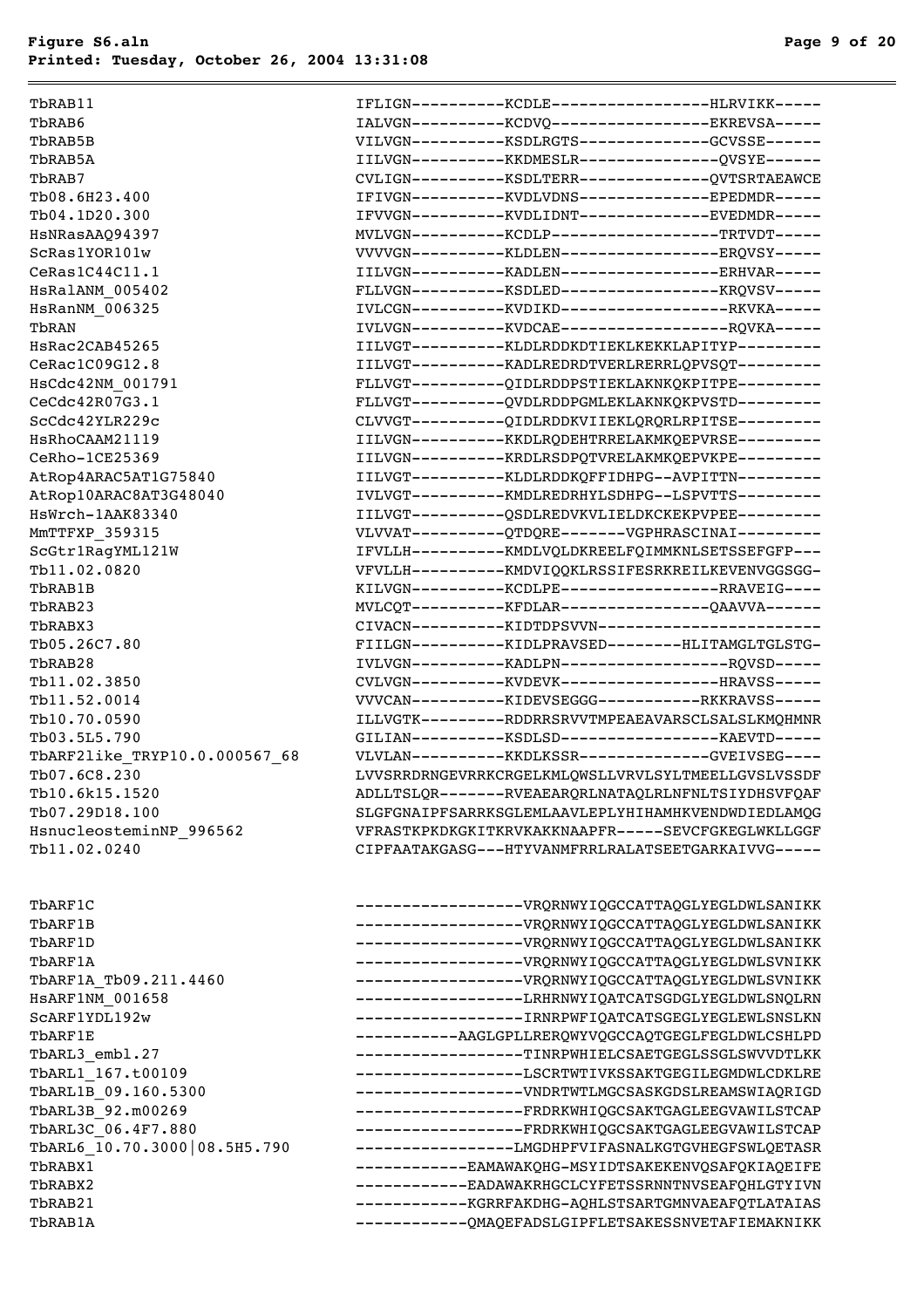| HsRab1ANM 004161              | -----------TTAKEFADSLGIPFLETSAKNATNVEQSFMTMAAEIKK  |
|-------------------------------|----------------------------------------------------|
| ScYpt1YFL038c                 | -----------DVAKEFADANKMPFLETSALDSTNVEDAFLTMARQIKE  |
| TbRAB18                       | -----------EDAQQLARDRHMLLAFTSAKTRVGVEQAFDEVARSAYE  |
| TbRAB2                        | -----------EEGEAFARKHNLVFMETSAKTAQNVDDAFLKTAAMIYD  |
| TbRAB4                        | ------------NEASLFALENKLLHFETSASTGEFVTDAFLKVAKTGLS |
| TbRAB11                       | -----------EVADRFARENGLSFLETSALEKTNVDKAFEWLAKSVYD  |
| TbRAB6                        | -----------DEAQKRADENRLIFVEVSAKTGTNVKSLFRKVAEAIPV  |
| TbRAB5B                       | -----------EAATYARELNLL-FSEASAKDGSGVSEVFMQIAQRLVA  |
| TbRAB5A                       | -----------DGAAVAQEEDVNGFFEVSAKENVNVEEVFAKLARLLLE  |
| TbRAB7                        | SLKNGEGGDASLGAAAGEETMGSIOYFEASAKANVGVEEAFLTVSKAALA |
| Tb08.6H23.400                 | ------FVTQSELQSGLFSAFPDVHYYETSAQTNYGVWEVLHGLCQSLPD |
| Tb04.1D20.300                 | ------LVTQHELQFELFSAFPDVQYYEVSTLTNYGLREMLHGLCHTLLN |
| HsNRasAAQ94397                | ------------KQAHELAKSYGIPFIETSAKTRQGVEDAFYTLVREIR- |
| ScRas1YOR101w                 | -----------EDGLRLAKQLNAPFLETSAKQAINVDEAFYSLIRLVRD  |
| Cekas1C44C11.1                | ------------HEAEELAHRLSIPYLECSAKIRKNVDEAFFDIVRLVR- |
| HSRalANM 005402               | -----------EEAKNRAEQWNVNYVETSAKTRANVDKVFFDLMREIR-  |
| HsRanNM 006325                | -------------KSIVFHRKKNLQYYDISAKSNYNFEKPFLWLARKLIG |
| TbRAN                         | -------------KMITFHRKKGLQYYDISAKSNYNFEKPFLWLAKKLAN |
| HsRac2CAB45265                | -----------QGLALAKEIDSVKYLECSALTQRGLKTVFDEAIRAVLC  |
| CeRac1C09G12.8                | -----------QGYVMAKEIKAVKYLECSALTQRGLKQVFDEAIRAVLT  |
| HsCdc42NM 001791              | -----------TAEKLARDLKAVKYVECSALTQKGLKNVFDEAILAALE  |
| CeCdc42R07G3.1                | ------------VGEKLAKELKAVKYVECSALTQKGLKNVFDEAILAALD |
| ScCdc42YLR229c                | -----------QGSRLARELKAVKYVECSALTQRGLKNVFDEAIVAALE  |
| <b>HSRhoCAAM21119</b>         | -----------EGRDMANRISAFGYLECSAKTKEGVREVFEMATRAGLQ  |
| CeRho-1CE25369                | -----------QGRAIAEQIGAFAYLECSAKTKDGIREVFEKATQAALQ  |
| AtRop4ARAC5AT1G75840          | -----------QGEELKKLIGSPIYIECSSKTQQNVKAVFDAAIKVVLQ  |
| AtRop10ARAC8AT3G48040         | -----------QGEELRKHIGATYYIECSSKTQQNVKAVFDAAIKVVIK  |
| HsWrch-1AAK83340              | ------------AAKLCAEEIKAASYIECSALTQKNLKEVFDAAIVAGIQ |
| MmTTFXP 359315                | -----------EGKRLAQDVRAKGYLECSALSNRGVQQVFECAVRTAVN  |
| ScGtr1RagYML121W              | --NLIGFPTSIWDESLYKAWSQIVCSLIPNMSNHQSNLKKFKEIMNALEI |
| Tb11.02.0820                  | --DVQFFATSIYDDTLYLAYSNIVRSLIPHCDVLTRAMEKLLVSCNASEV |
| TbRAB1B                       | -------------RARALADKLGVPFIETSAMTGAGVAVAVEALVRMIMR |
| TbRAB23                       | -----------EEVEKLAVKLQLPLFRVSTKDGFNVTQLFEYVAAMCVS  |
| TbRABX3                       | -------------KAFAFVEKHNLSLFYVSAADGTNVVQLLESAISEAVK |
| Tb05.26C7.80                  | -----------KQNKVTDPAVRPLEVFMCSVVKKVGYGDAFRWISQYLQN |
| TbRAB28                       | ------------ADHMKMAEMHRMESCVVSACSGERVNALFTQLAATLSG |
| Tb11.02.3850                  | -----------EEASKFAAQFMYPLLEVTAKDHSMAAAVFETLVRSIRG  |
| Tb11.52.0014                  | -----------ETGRQWAKEHDYKYFETSACTGAGVEEALETLFKDVVA  |
| Tb10.70.0590                  | KKVVEAEG---FAKLVRDAISSTLPVVEVSALRTNEVLHALRIMILMISN |
| Tb03.5L5.790                  | ------------RQGKDLANANKMKFYKISTLRGVGITEPIDEIARHYVD |
| TbARF2like TRYP10.0.000567 68 | ----------LLEELFGDVSLYHLVPSCGIEEDPELEKGVDWLLTKIQK  |
| Tb07.6C8.230                  | YFMSRDNVIWYRYNMTRCLREEELQRMLSTTLGSRNSTRRQRLPQKQLGE |
| Tb10.6k15.1520                | S---------SVVQKLMKLQIPYITELLQILNSNSNLDLSYLFLSRSKIF |
| Tb07.29D18.100                | D-------ESAMEEIRERNCSDRFIRIAIVGRTNSGKSSLVNRLVGFERN |
| HsnucleosteminNP 996562       | QETCSKAIRVGVIGFPNVGKSSIINSLKQEQMCNVGVSMGLTRSMQVVPL |
| Tb11.02.0240                  | -----------VIGYPNVGKSSVINALKRKHVVGVGNMPGFTTGNTEVEL |
|                               |                                                    |

```
TbARF1A_Tb09.211.4460 S
HsARF1NM_001658 QK------------------------------------------------
SCARF1YDL192wTbARL3_embl.27 R
T\text{bARL1} 167.t00109 F
TbARL1B_09.160.5300 R
TbARL3B_92.m00269 --------------------------------------------------
TbARL3C_06.4F7.880 --------------------------------------------------
```

| TbARF1C               |                                                     |  |
|-----------------------|-----------------------------------------------------|--|
| TbARF1B               |                                                     |  |
|                       |                                                     |  |
| TbARF1D               |                                                     |  |
| TbARF1A               |                                                     |  |
| TbARF1A Tb09.211.4460 |                                                     |  |
| HSARF1NM 001658       |                                                     |  |
| SCARF1YDL192w         |                                                     |  |
| TbARF1E               |                                                     |  |
| TbARL3_embl.27        |                                                     |  |
| TbARL1 167.t00109     | RG-----------------------------------VVTADS-------- |  |
| TbARL1B 09.160.5300   |                                                     |  |
| TbARL3B 92.m00269     |                                                     |  |
| TbARL3C 06.4F7.880    |                                                     |  |
|                       |                                                     |  |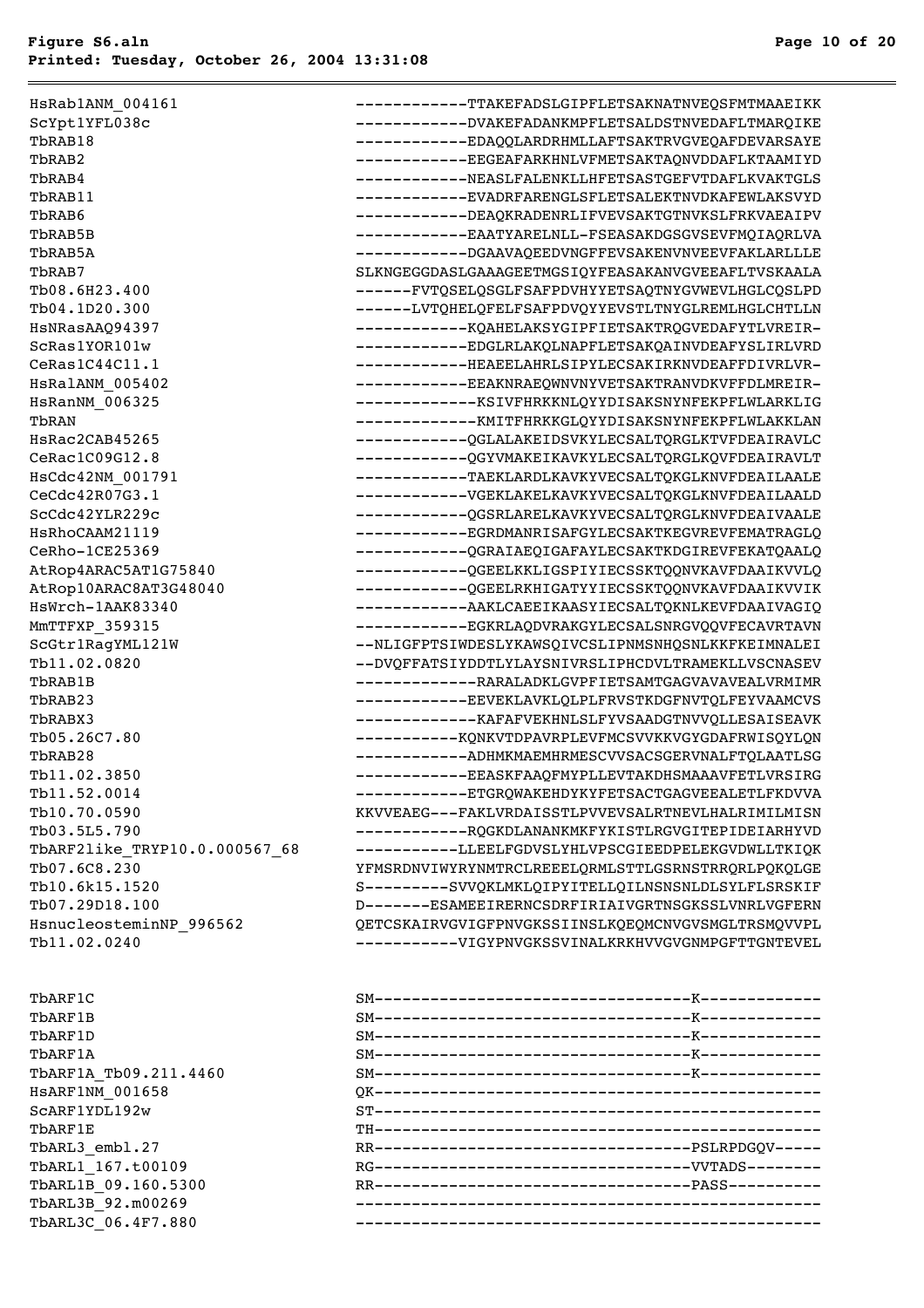| rbRABX1                       |
|-------------------------------|
| rbrabx2                       |
| rbRAB21                       |
| rbRAB1A                       |
| IsRab1ANM 004161              |
| ScYpt1YFL038c                 |
| PbRAB18                       |
| PbRAB2                        |
| $PBRAB4$                      |
| rbRAB11                       |
| rbRAB6                        |
| rbrab5B                       |
| rbRAB5A                       |
| rbRAB7                        |
| rb08.6H23.400                 |
| rb04.1D20.300                 |
| IsNRasAAQ94397                |
| ScRas1YOR101w                 |
| Cekas1C44C11.1                |
| IsRalANM 005402               |
| <b>IsRanNM 006325</b>         |
| ľbRAN                         |
| IsRac2CAB45265                |
| CeRac1C09G12.8                |
| IsCdc42NM 001791              |
| Cecdc42R07G3.1                |
| ScCdc42YLR229c                |
| IsRhoCAAM21119                |
| CeRho-1CE25369                |
| AtRop4ARAC5AT1G75840          |
| AtRop10ARAC8AT3G48040         |
| IsWrch-1AAK83340              |
| 1mTTFXP 359315                |
| ScGtr1RagYML121W              |
| Pb11.02.0820                  |
| rbRAB1B                       |
| PbRAB23                       |
| rbRABX3                       |
| rb05.26C7.80                  |
| PbRAB28                       |
| Pb11.02.3850                  |
| Pb11.52.0014                  |
| rb10.70.0590                  |
| rb03.5L5.790                  |
| PbARF2like TRYP10.0.000567 68 |
| rb07.6C8.230                  |
| rb10.6k15.1520                |
| rb07.29D18.100                |
| IsnucleosteminNP 996562       |
| Pb11.02.0240                  |
|                               |

| TbARL6 10.70.3000 08.5H5.790  | 0S--------------------------------GKAGTKR-------        |
|-------------------------------|---------------------------------------------------------|
| TbRABX1                       | DM-----------------------------------KERTGKGLSPS-----   |
| TbRABX2                       | NT--------------------------------TP-TVEG---------      |
| TbRAB21                       | SA------------------------------GATGGGGSGGGSNNN         |
| TbRAB1A                       |                                                         |
| HsRab1ANM 004161              | RM------------------------------GPGATAGGAEK-----        |
| ScYpt1YFL038c                 | SM-------------------------------SQQNLNETTQKK----       |
| TbRAB18                       |                                                         |
| TbRAB2                        | NV--------------------------------ESGVLDAGAVS-----      |
| TbRAB4                        | -------------------------------------LGTDDND-----       |
| TbRAB11                       |                                                         |
| TbRAB6                        |                                                         |
| TbRAB5B                       |                                                         |
| TbRAB5A                       | HG--------------------------------LGANSGPGSLS-----      |
| TbRAB7                        | KK----------------------------------ATAEEGVALPQ-----    |
| Tb08.6H23.400                 | NY----------------------------------AATTSGEAKEEKAAVT    |
| Tb04.1D20.300                 | DH-------------------------------TTCEEGNIKENGPTPA       |
| HsNRasAAQ94397                |                                                         |
| ScRas1YOR101w                 | DGGKYNSMNRQLD-------NTNEIRDSELTSSATADREKKNNGSYVLDN      |
| $\mathtt{Cekas1C44C11.1}$     | ---KYOH--------------------------DERMPIHPHD-----        |
| HSRalANM 005402               |                                                         |
| <b>HsRanNM 006325</b>         | DP----------------------------------NLEFVAMPALAP----    |
| TbRAN                         | DP----------------------------------NLTLVEAPMLDP----    |
| HsRac2CAB45265                | PO--------------------------------PTRQQKRACSLL----      |
| CeRac1C09G12.8                | P---------------------------------PQRAKKSKCTVL----      |
| HsCdc42NM 001791              | P---------------------------------PEPKKSRRCVLL----      |
| CeCdc42R07G3.1                | P--------------------------------PQQEKKKKCNIL----       |
| ScCdc42YLR229c                | P---------------------------------PVIKKSKKCAILSCRH      |
| <b>HsRhoCAAM21119</b>         |                                                         |
| CeRho-1CE25369                |                                                         |
| AtRop4ARAC5AT1G75840          |                                                         |
| AtRop10ARAC8AT3G48040         | PAVKQKE-----------------------------KKKKQKPRSGCLSNIL    |
| HsWrch-1AAK83340              | YSDTQQQ------------------------------- PKKSKSRTPDKMKNLS |
| MmTTFXP_359315                | OARRRNR---------------------------RKLFSINECKIF----      |
| ScGtr1RagYML121W              | ILFERTTFLVICS-------S---------NGENSNENHDSSDNNNVLLD      |
| Tb11.02.0820                  | ALYERGTFLCLTY-------VSKIDAAAADNGSLIAEDDGSNRGDRCSGT      |
| TbRAB1B                       | QQ--------------------------------PVPLASQWAGSKSG--      |
| TbRAB23                       | EAPGG----------------------------ECGRTGKLKSEADGNG       |
| TbRABX3                       |                                                         |
| Tb05.26C7.80                  |                                                         |
| TbRAB28                       |                                                         |
| Tb11.02.3850                  | EESWLECR-------------------------SPNVIFPPAATISEVR       |
| Tb11.52.0014                  |                                                         |
| Tb10.70.0590                  |                                                         |
| Tb03.5L5.790                  | AY--------------------------------QKRIEQLTQMR----       |
| TbARF2like TRYP10.0.000567 68 | EY---------------------------------THIDKLVES-----       |
| Tb07.6C8.230                  | LTFGTDFDSITSAGAAKPTISLNARYNFTQFLDFTRRREATRCKGLSCFS      |
| Tb10.6k15.1520                | LSVDERNR--------------------------VKTRTYEICSDAIEVM      |
| Tb07.29D18.100                | RAVDEKNSTRDPVELP---------CSYKGRKLKLIDTAGLARHRYRAD       |
| HsnucleosteminNP 996562       | DKQITIIDSPSFIVSPLNSSSALALRSPASIEVVKPMEAASAILSQADAR      |
| Tb11.02.0240                  | RSDIRVMDCPG-------------------VVAPGEDCGDVVLRNAVKVS      |
|                               |                                                         |

| ThARF1C               |  |
|-----------------------|--|
| ThARF1B               |  |
| ThARF1D               |  |
| ThARF1A               |  |
| TbARF1A Tb09.211.4460 |  |
| HSARF1NM 001658       |  |
| SCARF1YDL192w         |  |
| ThARF1E               |  |
|                       |  |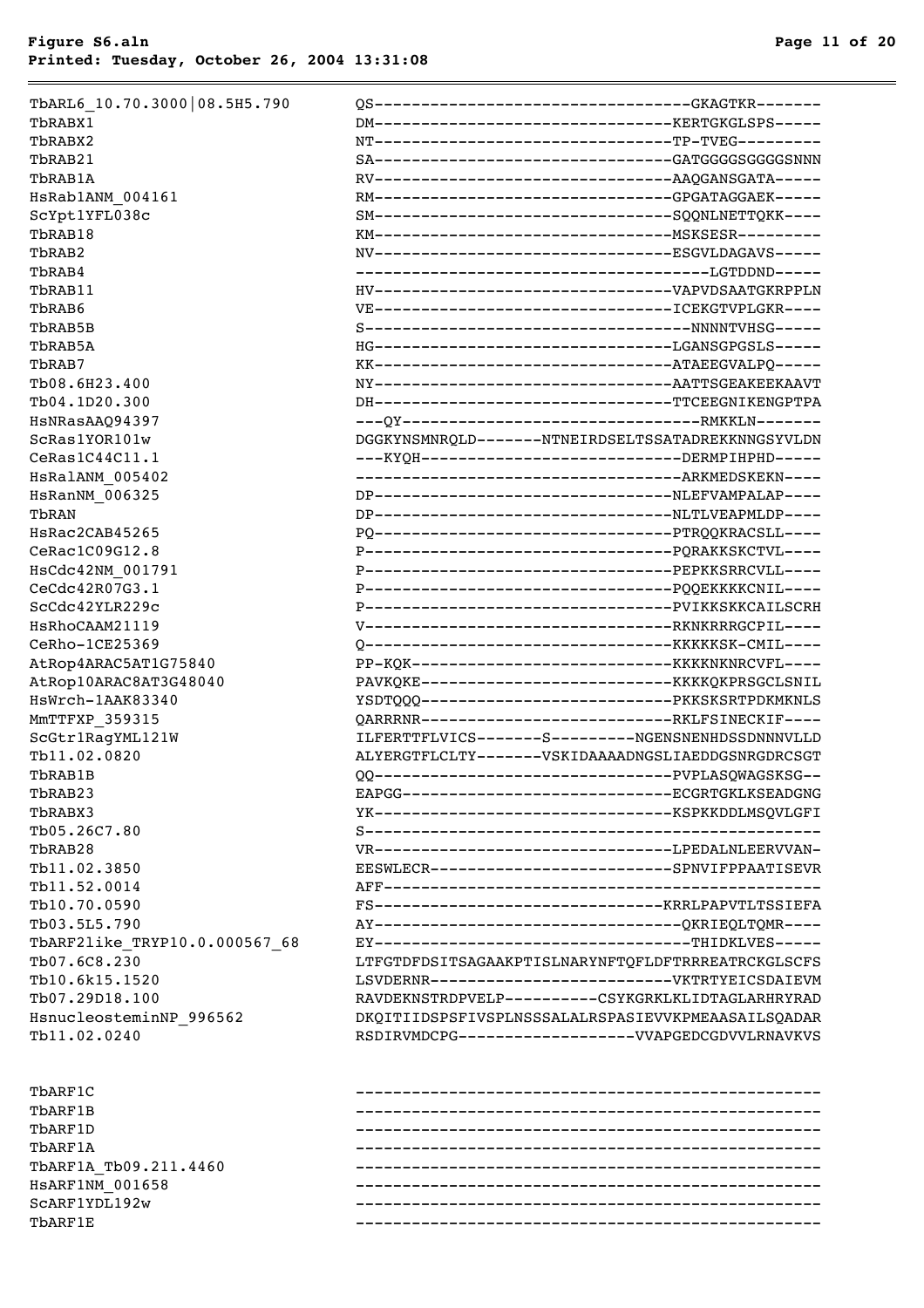| TbARL3_embl.27                |                                                    |
|-------------------------------|----------------------------------------------------|
| TbARL1 167.t00109             |                                                    |
| TbARL1B 09.160.5300           |                                                    |
| TbARL3B_92.m00269             |                                                    |
| TbARL3C 06.4F7.880            |                                                    |
| TbARL6 10.70.3000 08.5H5.790  |                                                    |
| TbRABX1                       |                                                    |
| TbRABX2                       |                                                    |
| TbRAB21                       | NSASGAGGSVFFESEGSSAWAPKRRKRRGLLRIEDDMPGEDD-------- |
| TbRAB1A                       |                                                    |
| HsRab1ANM 004161              |                                                    |
| ScYpt1YFL038c                 |                                                    |
| TbRAB18                       |                                                    |
| TbRAB2                        |                                                    |
| TbRAB4                        |                                                    |
| TbRAB11                       |                                                    |
| TbRAB6                        |                                                    |
| TbRAB5B                       |                                                    |
| TbRAB5A                       |                                                    |
| TbRAB7                        |                                                    |
| Tb08.6H23.400                 |                                                    |
| Tb04.1D20.300                 |                                                    |
| HSNRasAAQ94397                |                                                    |
| ScRas1YOR101w                 | SLTNAGTGSSSKSAVNHNGETTKRTDEKNYVNQNNNNEGNTKYSSNGNGN |
| CeRas1C44C11.1                |                                                    |
| HsRalANM_005402               |                                                    |
| HsRanNM_006325                |                                                    |
| TbRAN                         |                                                    |
| HsRac2CAB45265                |                                                    |
| CeRac1C09G12.8                |                                                    |
| HsCdc42NM 001791              |                                                    |
| CeCdc42R07G3.1                |                                                    |
| ScCdc42YLR229c                | YPRWMSQQVGNSIRRKLVIVGDGACGKTCLLIVFSKGQFPEVYVPTVFEN |
| HSRhoCAAM21119                |                                                    |
| CeRho-1CE25369                |                                                    |
| AtRop4ARAC5AT1G75840          |                                                    |
| AtRop10ARAC8AT3G48040         |                                                    |
| HsWrch-1AAK83340              | KSWWKKYCCFV----------------                        |
| MMTTFXP 359315                |                                                    |
| ScGtr1RagYML121W              |                                                    |
| Tb11.02.0820                  |                                                    |
| TbRAB1B                       |                                                    |
| TbRAB23                       |                                                    |
| TbRABX3                       |                                                    |
| Tb05.26C7.80                  |                                                    |
| TbRAB28                       |                                                    |
| Tb11.02.3850                  |                                                    |
| Tb11.52.0014                  |                                                    |
| Tb10.70.0590                  | TPPSLTPCFTSFDERPGSAFFRMRSPIRALGERSNIAVGGTTSPSAVVVK |
| Tb03.5L5.790                  | ------------------------------                     |
| TbARF2like_TRYP10.0.000567_68 |                                                    |
| Tb07.6C8.230                  | VGMRDLLSSPIKIALIGPCGVGKTSLMREWGRQRRPGDNSARFAVTPPTV |
| Tb10.6k15.1520                |                                                    |
| Tb07.29D18.100                | RDFIGRIHGLSVNEIRFAHVVIVVFDATEGHPNKYDMAVLHSVAAEGRPF |
| HsnucleosteminNP 996562       | QVVLKYTVPGYRNSLEFFTVLAQRRGMHQKGGIPNVEGAAKLLWSEWTGA |
| Tb11.02.0240                  | DLADPFTPVQRLLQRCAQVTLDPSQQQHSQYLSAGVHPLGLFYSIGSFDP |
|                               |                                                    |
| TbARF1C                       |                                                    |

TbARF1B -------------------------------------------------- TbARF1D --------------------------------------------------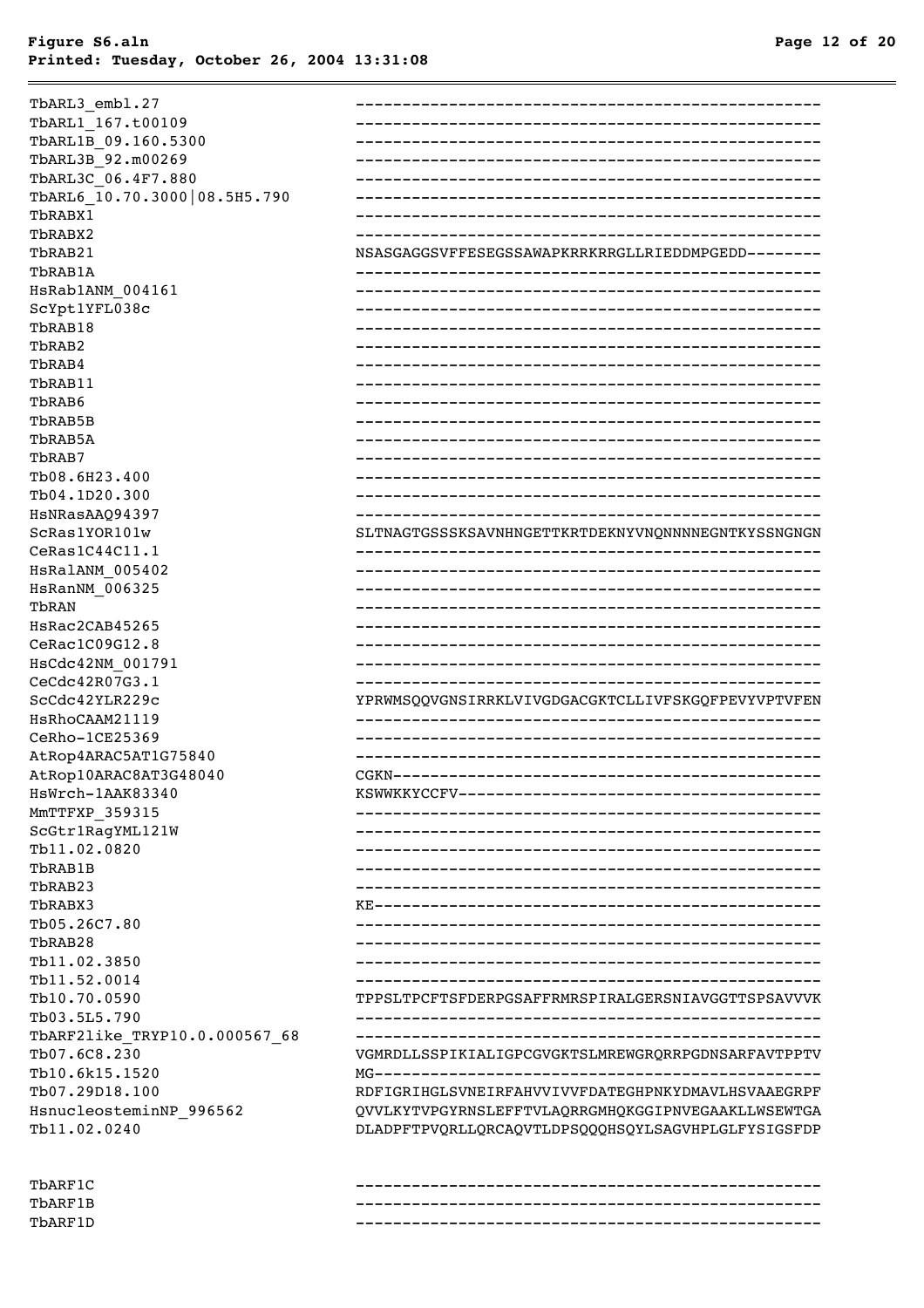| TbARF1A                       |                                                     |
|-------------------------------|-----------------------------------------------------|
| TbARF1A Tb09.211.4460         |                                                     |
| HSARF1NM 001658               |                                                     |
| SCARF1YDL192w                 |                                                     |
| TbARF1E                       |                                                     |
| TbARL3 embl.27                |                                                     |
| TbARL1 167.t00109             |                                                     |
| TbARL1B 09.160.5300           |                                                     |
| TbARL3B 92.m00269             |                                                     |
| TbARL3C 06.4F7.880            |                                                     |
| TbARL6 10.70.3000 08.5H5.790  |                                                     |
| TbRABX1                       | -----------GGAGGAGNGVRLAGNE--GQKGSKRGGCC---------   |
| TbRABX2                       | -----------HGDKAIGNIVRLNTST--HTK--KRKWRC---------   |
| TbRAB21                       | ------EVANLVSGGGGKHSTVNLSSNPNVAAATPRRNRCCS--------  |
| TbRAB1A                       | -----------GGRPLLTGNNRPATNSGGQK-----SGCC---------   |
| HSRab1ANM 004161              | -----------SNVKIQS---TPVKQSGG--------GCC---------   |
| ScYpt1YFL038c                 | ---------EDKGNVNLKG---OSLTNTGG--------GCC--------   |
| TbRAB18                       | ----------YSGVNLSK---TSDPTSGA--------VCC--------    |
| TbRAB2                        | ------------GKQGTGPGVARVSRTGGKKSEDSESGCFC--------   |
| TbRAB4                        | ------------GENGH----AETLYDGPKR-----FSCAC--------   |
| TbRAB11                       | ------AGAAAKKPVNLSPSNSNQP---AGKAS----GGCC---------  |
| TbRAB6                        | -----------RDPFLLTPSQQQKDGEGAGWRE----GGCC---------  |
| TbRAB5B                       | ------------GVLGGQ----PNSTRRSSG------CCG---------   |
| TbRAB5A                       | ------------GPRGAQRLEPPTRQQKKEG------GCAC--------   |
| TbRAB7                        | ------------SIRLGQ-----QRPSTKKS------DCAC--------   |
| Tb08.6H23.400                 | ------ERDPLHSLLPLCYEPETTLDEGTVAEDPALTADGTLASLSSPSS  |
| Tb04.1D20.300                 | ------ERGPLHSHLPLNFDTGTTMDGETGTDGTLFTTDGVMASAPSLYS  |
| HSNRasAA094397                | -------------------------SSDDGTQGCMGLPCVVM-------   |
| ScRas1YOR101w                 | RSDISRGNQNNALNSRSKQSAEPQKNSSANARKESSGGCCIIC-------  |
| CeRas1C44C11.1                | ------------------------DRKLESPIKLKKKKNCRIQ-------  |
| HSRalANM 005402               | ------------------------GKKKRKSLAKRIRERCCIL-------- |
| HsRanNM 006325                | -----------PEVVMDPALAAQYEHDLEVAQTTALPDEDDDL------   |
| TbRAN                         | -----------NVQPLTAEQLQALQEEARAVENVVLPMGEDD-------   |
| HsRac2CAB45265                |                                                     |
| CeRac1C09G12.8                |                                                     |
| HsCdc42NM 001791              |                                                     |
| CeCdc42R07G3.1                |                                                     |
| ScCdc42YLR229c                | YVADVEVDGRRVELALWDTAGQEDYDRLRPLSYPDSNVVLICFSIDLPDS  |
| HsRhoCAAM21119                |                                                     |
| CeRho-1CE25369                |                                                     |
| AtRop4ARAC5AT1G75840          |                                                     |
| AtRop10ARAC8AT3G48040         |                                                     |
| HsWrch-1AAK83340              |                                                     |
| MMTTFXP_359315                |                                                     |
| ScGtr1RagYML121W              | ------PKRFEKISNIMKNFKQSCTKLKSGFKTLILNNNIYVSELS---S  |
| Tb11.02.0820                  | ------ESRTTKVSETVKHFKLSCMNNATSLEGYQMTTTTFTALLHPFTS  |
| TbRAB1B                       | -----------HRNAVNLERPRRENGTGRRSERSQRNDNCCCQ-------  |
| TbRAB23                       | ----------STGAGNAGKSSKSGGAGKKSSKKSKKKKCSVM-------   |
| TbRABX3                       |                                                     |
| Tb05.26C7.80                  |                                                     |
| TbRAB28                       | ---------LQLLPEDCVGPGVSGPGGGKECGKKKKGKCAVM-------   |
| Tb11.02.3850                  | -------DEVHQLELPSVDLVDEHEEESPGIANRKKKSGCTML-------  |
| Tb11.52.0014                  |                                                     |
| Tb10.70.0590                  | RTPSLVGVAVASRRNSAARRNTVDAVRGPTECEDGSAPWCSDVVLVGGTE  |
| Tb03.5L5.790                  |                                                     |
| TbARF2like TRYP10.0.000567 68 | --------------QTLEVKMEAEQKRKKLLEE-----------------  |
| Tb07.6C8.230                  | TFNQFDKTVFLTGGLTARAQLRVFDISGHPRFRELTRFVCASCHAVVICY  |
| Tb10.6k15.1520                | ------MNRIYSKGKEQGEGDEEEVSSGARGTEAEVYAGANIVIKLSSDD  |
| Tb07.29D18.100                | LLCANKWDAVLDQSATAEAIDFKIKRQVREVKYSNAVVVSAHTGLNLTLL  |
| HsnucleosteminNP 996562       | SLAYYCHPPTSWTPPPYFNESIVVDMKSGFNLEELEKNNAQSIRAIKGPH  |
| Tb11.02.0240                  | SDVMSFIRLVGQRRGRLLQGGVVDEEGTARMILHDWNDGRIAYYTLPPTS  |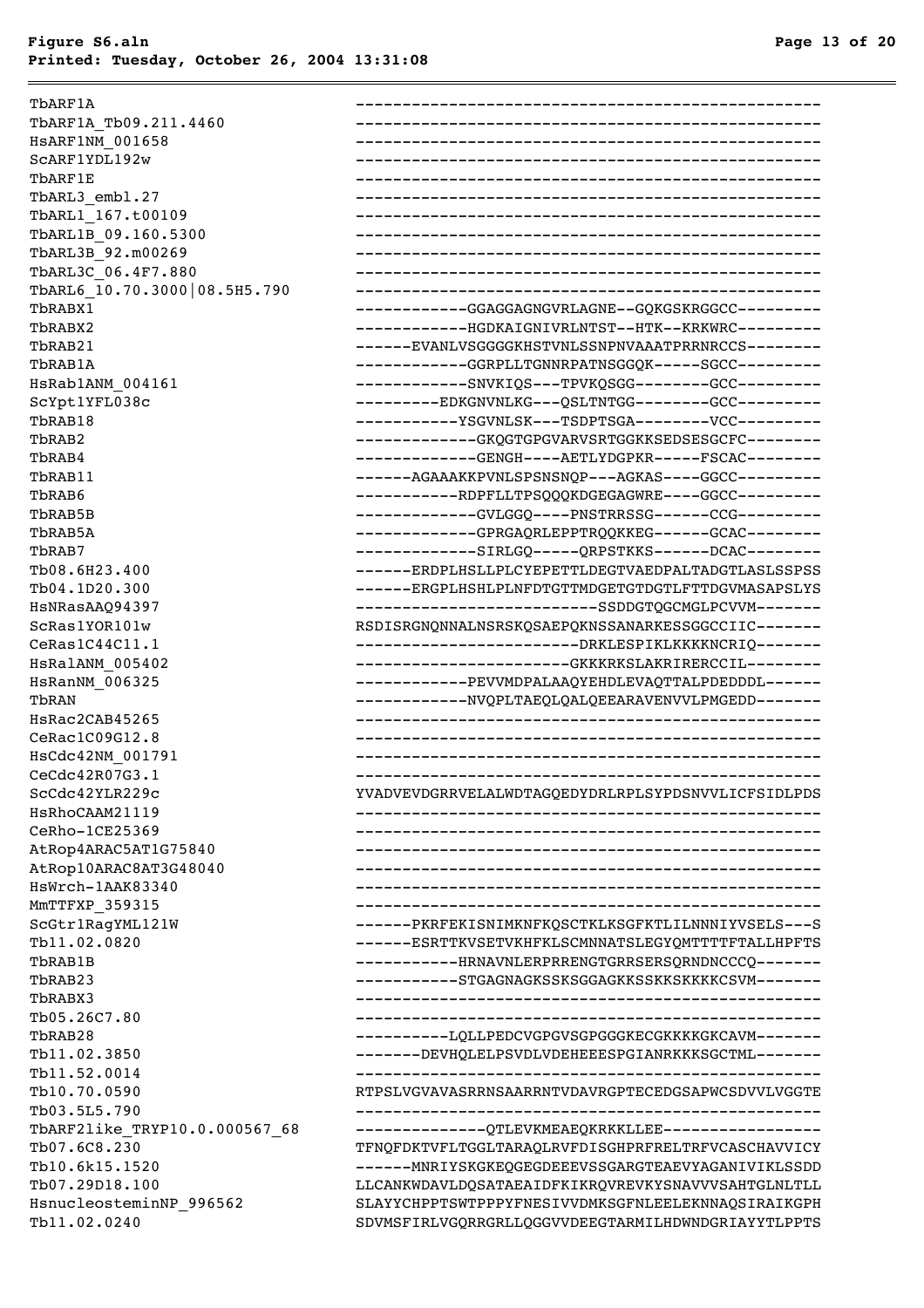TbARF1C TbARF1B TbARF1D TbARF1A TbARF1A Tb09.211.4460 HSARF1NM 001658 SCARF1YDL192w TbARF1E TbARL3 embl.27 TbARL1 167.t00109 TbARL1B 09.160.5300 TbARL3B 92.m00269 TbARL3C 06.4F7.880 TbARL6 10.70.3000 08.5H5.790 TbRABX1 TbRABX2 TbRAB21 TbRAB1A HsRab1ANM 004161 ScYpt1YFL038c TbRAB18 TbRAB2 TbRAB4 TbRAB11 TbRAB6 TbRAB5B TbRAB5A TbRAB7 Tb08.6H23.400 Tb04.1D20.300 HSNRasAAQ94397 ScRas1YOR101w CeRas1C44C11.1 HSRalANM 005402 HsRanNM\_006325 TbRAN HsRac2CAB45265 CeRac1C09G12.8 HsCdc42NM 001791 CeCdc42R07G3.1 ScCdc42YLR229c HsRhoCAAM21119 CeRho-1CE25369 AtRop4ARAC5AT1G75840 AtRop10ARAC8AT3G48040 HsWrch-1AAK83340 MMTTFXP 359315 ScGtr1RagYML121W Tb11.02.0820 TbRAB1B TbRAB23 TbRABX3 Tb05.26C7.80 TbRAB28 Tb11.02.3850 Tb11.52.0014 Tb10.70.0590 Tb03.5L5.790 TbARF2like\_TRYP10.0.000567\_68

| IKSRDVRKDTKASEDELFSPRECADEDDVCHGGADAADNLKSARGRGSNG |
|----------------------------------------------------|
| LGSMVTVRSAQIAESGWFTPRERGSEGDTCACDKYMTEEVKESPTHGPSG |
|                                                    |
|                                                    |
|                                                    |
|                                                    |
|                                                    |
|                                                    |
|                                                    |
|                                                    |
|                                                    |
|                                                    |
|                                                    |
| LENVQEKWIAEVLHFCQGVPIILVGCKVDLRNDPQTIEQLRQEGQQPVTS |
|                                                    |
|                                                    |
|                                                    |
|                                                    |
|                                                    |
|                                                    |
| NMVCFIVLKDMNIPQELVLENIKKAKEFFQ-------------------  |
|                                                    |
|                                                    |
|                                                    |
|                                                    |
|                                                    |
|                                                    |
|                                                    |
|                                                    |
| CTYVLIFSEDTSVNVELHRINVLSARWNFEQFLLSGDSIAEEMRKVL--- |
| PEPFSALHENGYCVSEGPPNQTETQSTLLRSLSHDGEVHACGLERQKKRE |
|                                                    |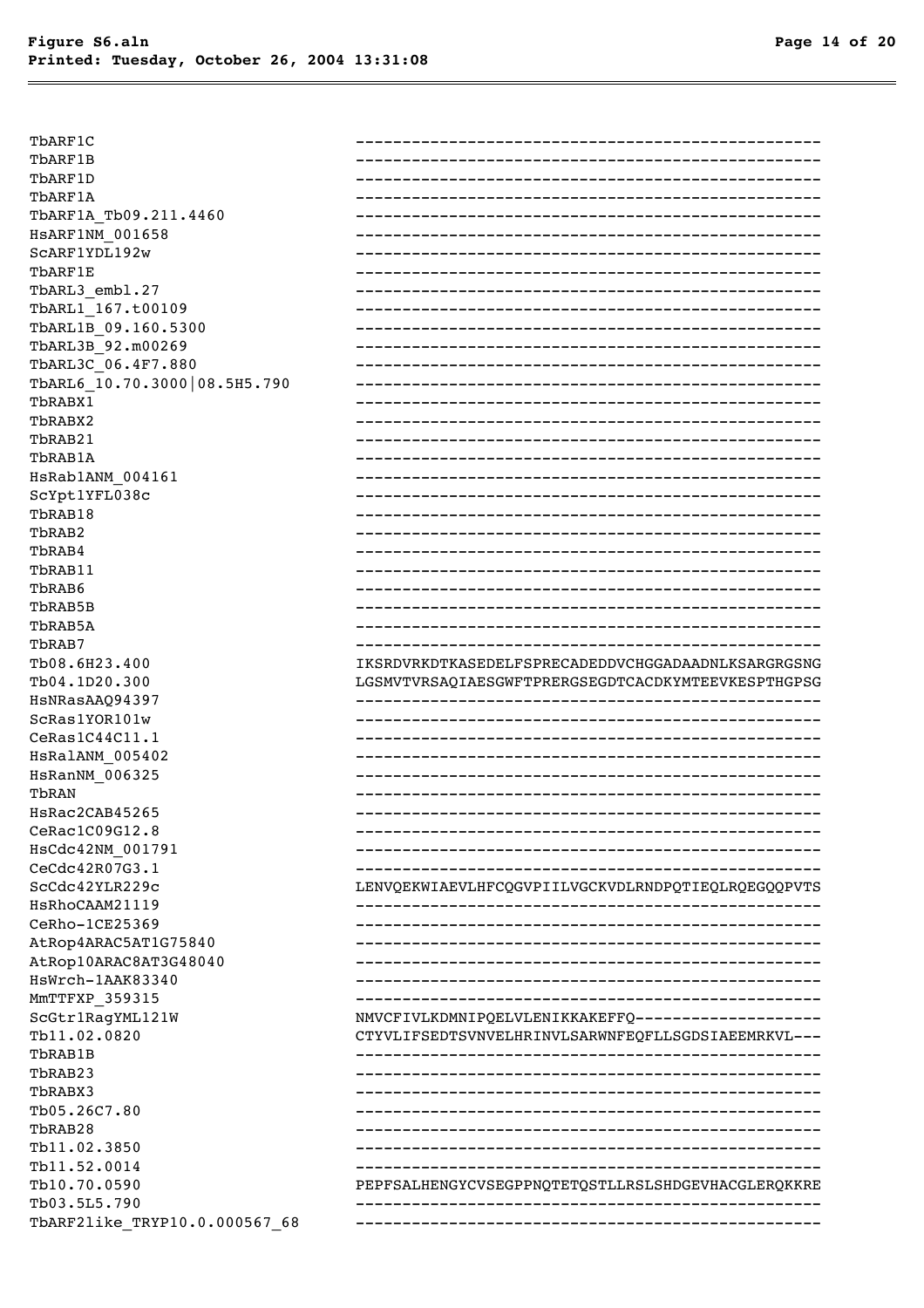Tb07.6C8.230 Tb10.6k15.1520 Tb07.29D18.100 HsnucleosteminNP 996562 Tb11.02.0240 ThARF1C TbARF1B TbARF1D **ThARF1A** TbARF1A Tb09.211.4460 **HSARF1NM 001658** SCARF1YDL192w TbARF1E TbARL3 embl.27 TbARL1 167.t00109 TbARL1B 09.160.5300 TbARL3B 92.m00269 TbARL3C 06.4F7.880 TbARL6 10.70.3000 08.5H5.790 Thranx1 TbRABX2 TbRAB21 TbRAB1A HSRab1ANM 004161 ScYpt1YFL038c TbRAB18 ThRAB<sub>2</sub> TbRAB4 TbRAB11 TbRAB6 TbRAB5B TbRAB5A ThRAB7 Tb08.6H23.400 Tb04.1D20.300 HSNRasAA094397 ScRas1YOR101w CeRas1C44C11.1 HSRalANM 005402 HsRanNM 006325 TbRAN HsRac2CAB45265 CeRac1C09G12.8 HsCdc42NM 001791 CeCdc42R07G3.1 ScCdc42YLR229c HSRhoCAAM21119 CeRho-1CE25369 AtRop4ARAC5AT1G75840 AtRop10ARAC8AT3G48040 HsWrch-1AAK83340 MMTTFXP 359315 ScGtr1RagYML121W Tb11.02.0820 TbRAB1B TbRAB23 TbRABX3 Tb05.26C7.80

TbRAB28

DPQRKSSLMEAKAIIADVETKLGVQPVIVCGLIPPADAGRGGSAVEVSAE CIYVKELPNSLTLVSMVKNESFRNRILIDHNISAFYNAAYSIFRRN----MDQALELYDKWNKRVRRAELTRLWRKMEKSVIIPYHVARIGRITQVNTRP LANSILFQSSGLTNGIIEEKDIHEELPKRKERKQEEREDDKDSDQETVDE DLFGRTTLTADPGEGLTGCEEYGESGPQLVDGFAQGLQWEGLPTFHLSWS

| ---------------------                              |
|----------------------------------------------------|
|                                                    |
|                                                    |
|                                                    |
|                                                    |
|                                                    |
|                                                    |
|                                                    |
|                                                    |
|                                                    |
|                                                    |
|                                                    |
|                                                    |
|                                                    |
|                                                    |
|                                                    |
|                                                    |
|                                                    |
|                                                    |
|                                                    |
|                                                    |
|                                                    |
|                                                    |
|                                                    |
|                                                    |
|                                                    |
|                                                    |
|                                                    |
|                                                    |
| -----------                                        |
| TVATVMADPIDGDGIDVDVDVDVEGEDEDVIADAAAEPECTVNSSKHVDP |
| TDTTLVAEDVDG-------------------------HEETACSHMHMDP |
|                                                    |
|                                                    |
|                                                    |
|                                                    |
|                                                    |
|                                                    |
|                                                    |
|                                                    |
|                                                    |
|                                                    |
|                                                    |
| QEGQSVADQIGATGYYECSAKTGYGVREVFEAATRASLMGKSKTNGKAKK |
|                                                    |
|                                                    |
|                                                    |
|                                                    |
|                                                    |
|                                                    |
|                                                    |
|                                                    |
|                                                    |
|                                                    |
|                                                    |
|                                                    |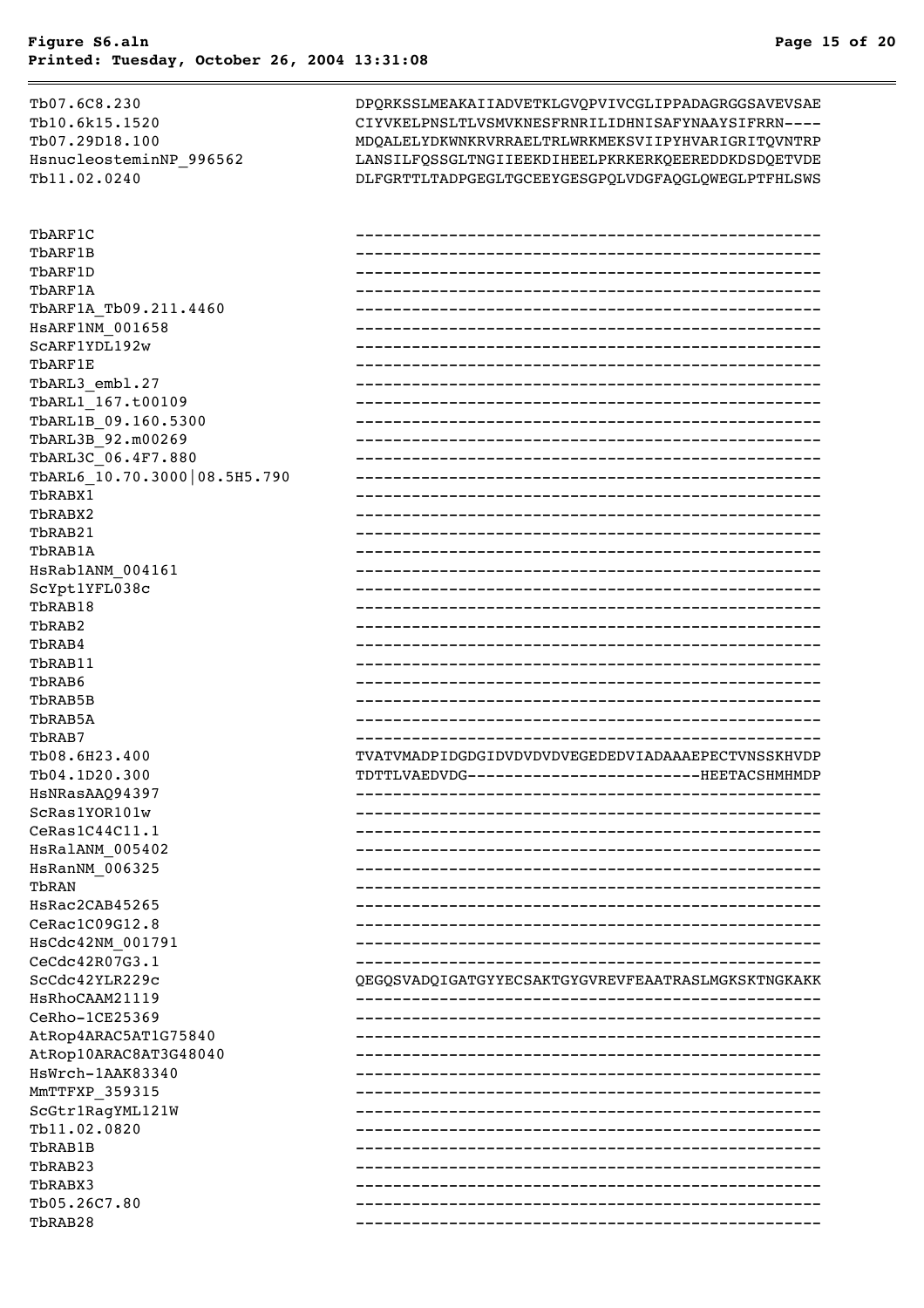| Tb11.02.3850                     |                                                    |
|----------------------------------|----------------------------------------------------|
| Tb11.52.0014                     |                                                    |
| Tb10.70.0590                     | LSGRRREVGCTGSCVIM------------------------------    |
| Tb03.5L5.790                     |                                                    |
| TbARF2like TRYP10.0.000567 68    |                                                    |
| Tb07.6C8.230                     | EATEISSRERGSLLCAWHEGKILFEHVVQCLLDCIALGTSAISFTAPVSP |
| Tb10.6k15.1520                   |                                                    |
| Tb07.29D18.100                   | PTFLLQLQTKNDSNTLPKALQEMMKNTLVEEFDFRGVPIRLIQEVKDSNP |
| HsnucleosteminNP_996562          | EVDENSSGMFAAEETGEALSEETTAGEQSTRSFILDKIIEEDDAYDFSTD |
| Tb11.02.0240                     |                                                    |
|                                  |                                                    |
| TbARF1C                          |                                                    |
| TbARF1B                          |                                                    |
| TbARF1D                          |                                                    |
| TbARF1A                          |                                                    |
| TbARF1A_Tb09.211.4460            |                                                    |
| <b>HSARF1NM 001658</b>           |                                                    |
| SCARF1YDL192w                    |                                                    |
| TbARF1E                          |                                                    |
| TbARL3 embl.27                   |                                                    |
| TbARL1 167.t00109                |                                                    |
| TbARL1B 09.160.5300              |                                                    |
| TbARL3B 92.m00269                |                                                    |
| TbARL3C 06.4F7.880               |                                                    |
| TbARL6_10.70.3000 08.5H5.790     |                                                    |
| TbRABX1                          |                                                    |
| TbRABX2                          |                                                    |
| TbRAB21                          |                                                    |
| TbRAB1A                          |                                                    |
| HSRab1ANM 004161                 |                                                    |
| ScYpt1YFL038c                    |                                                    |
| TbRAB18                          |                                                    |
| TbRAB2                           |                                                    |
| TbRAB4                           |                                                    |
| TbRAB11                          |                                                    |
| TbRAB6                           |                                                    |
| TbRAB5B                          |                                                    |
| TbRAB5A                          |                                                    |
| TbRAB7                           |                                                    |
| Tb08.6H23.400                    | NKSSPVKEEGEEDAVAVHSERSAPGDGVVDKKVKCN----GSDGEVETED |
| Tb04.1D20.300                    | TALLSCKEE--ERDITLYSVCSALESGVVDNSVAEASNGSGSIDALNMGD |
| HSNRasAAQ94397                   |                                                    |
| ScRas1YOR101w                    |                                                    |
| Cekas1C44C11.1                   |                                                    |
| HSRalANM 005402                  |                                                    |
| HsRanNM 006325                   |                                                    |
| TbRAN                            |                                                    |
| HsRac2CAB45265                   |                                                    |
| CeRac1C09G12.8                   |                                                    |
| HsCdc42NM 001791                 |                                                    |
| CeCdc42R07G3.1<br>ScCdc42YLR229c |                                                    |
| HSRhoCAAM21119                   |                                                    |
| CeRho-1CE25369                   |                                                    |
| AtRop4ARAC5AT1G75840             |                                                    |
| AtRop10ARAC8AT3G48040            |                                                    |
| HsWrch-1AAK83340                 |                                                    |
| MmTTFXP_359315                   |                                                    |
| ScGtr1RagYML121W                 |                                                    |
| Tb11.02.0820                     |                                                    |
|                                  |                                                    |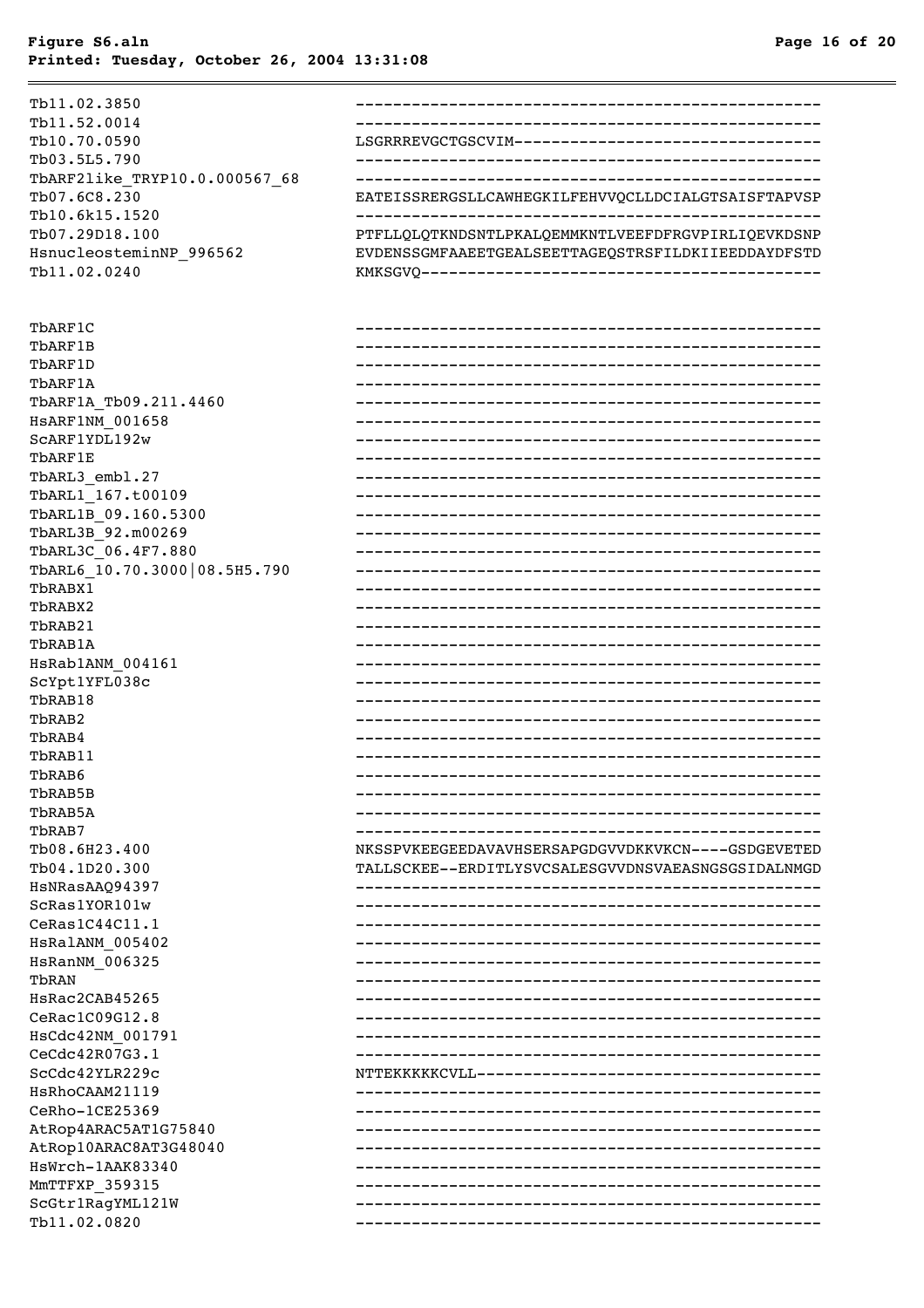| TbRAB1B                        |                                                    |
|--------------------------------|----------------------------------------------------|
| TbRAB23                        |                                                    |
| TbRABX3                        |                                                    |
| Tb05.26C7.80                   |                                                    |
| TbRAB28                        |                                                    |
| Tb11.02.3850                   |                                                    |
| Tb11.52.0014                   |                                                    |
| Tb10.70.0590                   |                                                    |
| Tb03.5L5.790                   |                                                    |
| TbARF2like_TRYP10.0.000567_68  |                                                    |
| Tb07.6C8.230                   | LGVPVDSEEFSVNRSTAQELLRITMCPSAIDVLLD--------------- |
| Tb10.6k15.1520                 |                                                    |
| Tb07.29D18.100                 |                                                    |
| HsnucleosteminNP_996562        |                                                    |
| Tb11.02.0240                   |                                                    |
|                                |                                                    |
| TbARF1C                        |                                                    |
| TbARF1B                        |                                                    |
| TbARF1D                        |                                                    |
| TbARF1A                        |                                                    |
| TbARF1A Tb09.211.4460          |                                                    |
| HSARF1NM_001658                | -------------------------------------              |
| SCARF1YDL192w                  |                                                    |
| TbARF1E                        |                                                    |
| TbARL3_embl.27                 |                                                    |
| TbARL1_167.t00109              |                                                    |
| TbARL1B_09.160.5300            |                                                    |
| TbARL3B_92.m00269              |                                                    |
| TbARL3C_06.4F7.880             |                                                    |
| TbARL6_10.70.3000   08.5H5.790 |                                                    |
| TbRABX1                        |                                                    |
| TbRABX2                        |                                                    |
| TbRAB21                        |                                                    |
| TbRAB1A                        |                                                    |
| HsRab1ANM_004161               |                                                    |
| ScYpt1YFL038c                  |                                                    |
| TbRAB18                        |                                                    |
|                                |                                                    |
| TbRAB2                         |                                                    |
| TbRAB4                         |                                                    |
| TbRAB11                        |                                                    |
| TbRAB6                         |                                                    |
| TbRAB5B                        |                                                    |
| TbRAB5A                        |                                                    |
| TbRAB7                         |                                                    |
| Tb08.6H23.400                  | ATDVECFPQEDNAAPPSVQNTARFGGNSLQARASSFANGGDGVLSCSRAA |
| Tb04.1D20.300                  | ETGVESTRQQTSAAPPSVENTARFVGGSQRLHNSMSMDSYFGSLSHSWAA |
| HsNRasAAQ94397                 |                                                    |
| ScRas1YOR101w                  |                                                    |
| CeRas1C44C11.1                 |                                                    |
| HsRalANM_005402                |                                                    |
| HsRanNM_006325                 |                                                    |
| TbRAN                          |                                                    |
| HsRac2CAB45265                 |                                                    |
| CeRac1C09G12.8                 |                                                    |
| HsCdc42NM 001791               |                                                    |
| CeCdc42R07G3.1                 |                                                    |
| ScCdc42YLR229c                 |                                                    |
| HsRhoCAAM21119                 |                                                    |
| CeRho-1CE25369                 |                                                    |
| AtRop4ARAC5AT1G75840           |                                                    |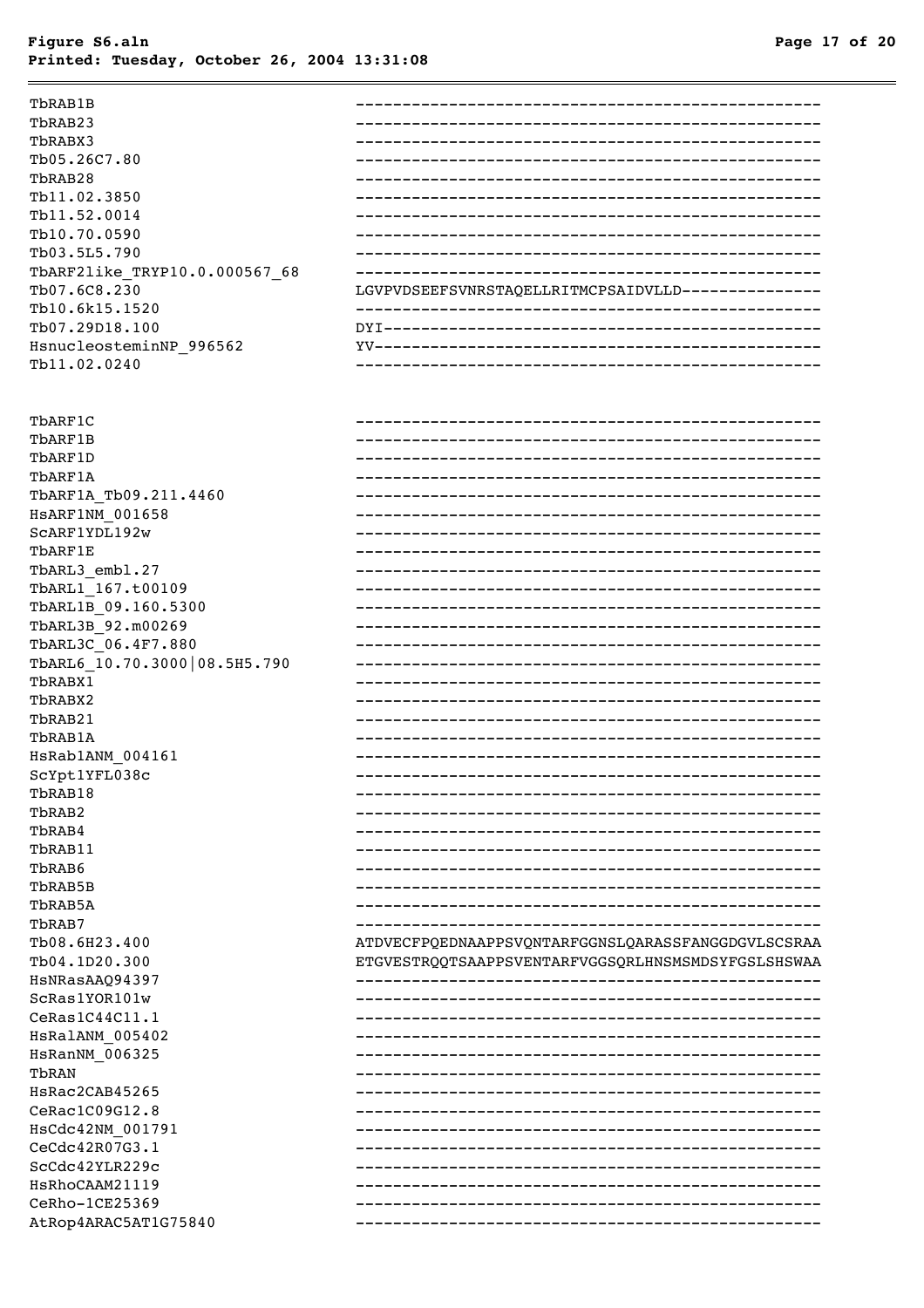AtRop10ARAC8AT3G48040 HsWrch-1AAK83340 MMTTFXP 359315 ScGtr1RagYML121W Tb11.02.0820 TbRAB1B ThRAR23 **ThRARY3** Tb05.26C7.80 ThRAB28 Tb11.02.3850 Tb11.52.0014 Tb10.70.0590 Tb03.5L5.790 TbARF2like TRYP10.0.000567 68 Tb07.6C8.230 Tb10.6k15.1520 Tb07.29D18.100 HsnucleosteminNP 996562 Tb11.02.0240 TbARF1C TbARF1B ThARF1D ThARF1A TbARF1A Tb09.211.4460 **HSARF1NM 001658** SCARF1YDL192w TbARF1E TbARL3\_embl.27 TbARL1 167.t00109 TbARL1B 09.160.5300 TbARL3B 92.m00269 TbARL3C\_06.4F7.880 TbARL6 10.70.3000 08.5H5.790 TbRABX1 TbRABX2 TbRAB21 TbRAB1A HSRab1ANM 004161 ScYpt1YFL038c TbRAB18 TbRAB2 TbRAB4 TbRAB11 TbRAB6 TbRAB5B TbRAB5A ThRAB7 Tb08.6H23.400 RGKSGEDSKADENPQVTSHRKRIDDMLKRIDEDAGVEDFSEGGRRVEQMQ Tb04.1D20.300 TGRNANAISSDDHPEASSHRRRIDDMLRRIDRDAELENSPESRHVAEDVD HSNRasAAQ94397 ScRas1YOR101w CeRas1C44C11.1 HSRalANM 005402 HsRanNM 006325 TbRAN HsRac2CAB45265 CeRac1C09G12.8 HsCdc42NM\_001791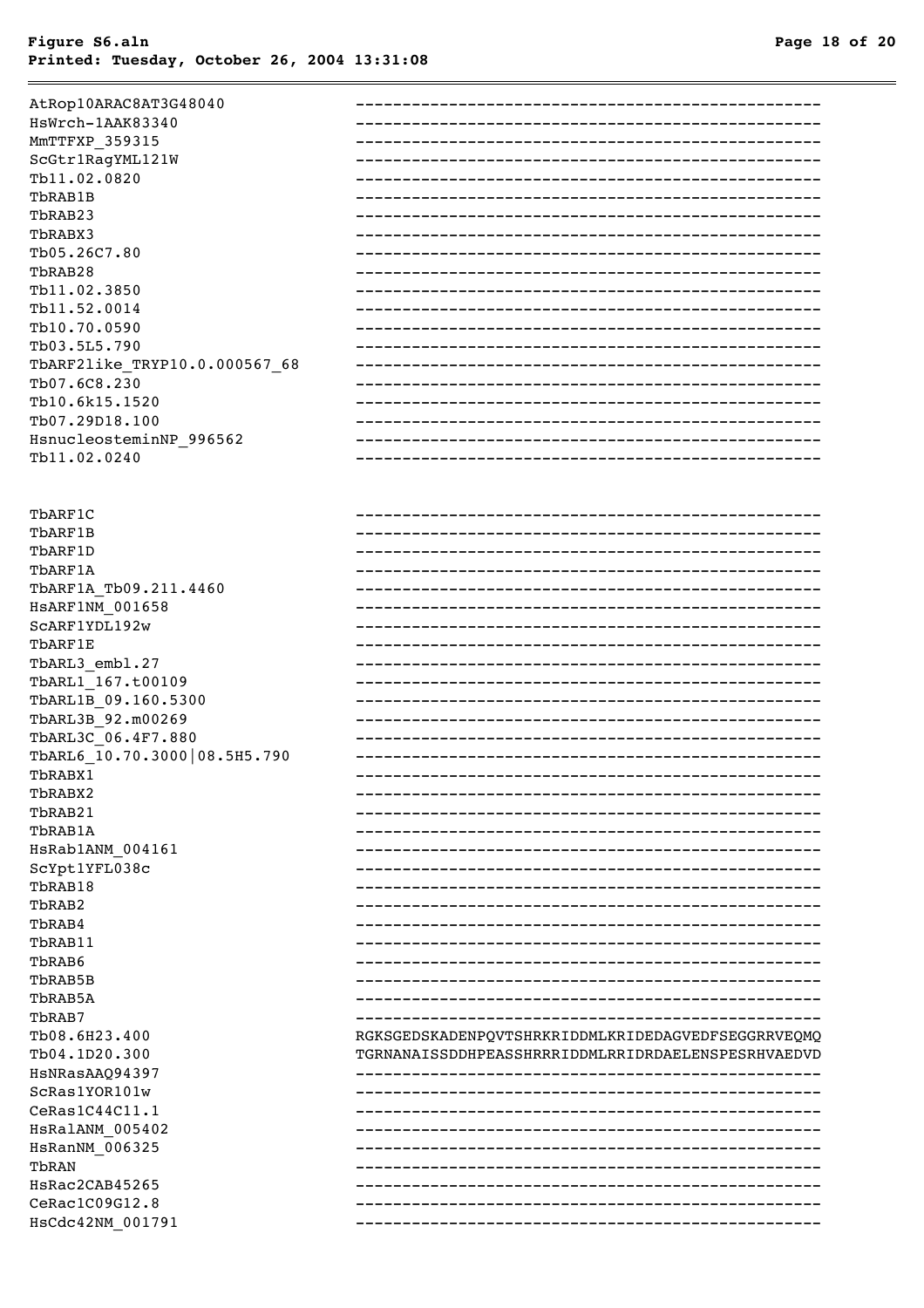| CeCdc42R07G3.1                |                                        |
|-------------------------------|----------------------------------------|
| ScCdc42YLR229c                |                                        |
| HsRhoCAAM21119                |                                        |
| CeRho-1CE25369                |                                        |
| AtRop4ARAC5AT1G75840          |                                        |
| AtRop10ARAC8AT3G48040         |                                        |
| HsWrch-1AAK83340              |                                        |
| MMTTFXP 359315                |                                        |
| ScGtr1RagYML121W              |                                        |
| Tb11.02.0820                  |                                        |
| TbRAB1B                       |                                        |
| TbRAB23                       |                                        |
|                               |                                        |
| TbRABX3<br>Tb05.26C7.80       |                                        |
|                               |                                        |
| TbRAB28                       |                                        |
| Tb11.02.3850                  |                                        |
| Tb11.52.0014                  |                                        |
| Tb10.70.0590                  |                                        |
| Tb03.5L5.790                  |                                        |
| TbARF2like TRYP10.0.000567 68 |                                        |
| Tb07.6C8.230                  |                                        |
| Tb10.6k15.1520                |                                        |
| Tb07.29D18.100                |                                        |
| HsnucleosteminNP 996562       |                                        |
| Tb11.02.0240                  |                                        |
|                               |                                        |
| TbARF1C                       | -----------------------------------    |
| TbARF1B                       | ____________________________________   |
| TbARF1D                       | ____________________________________   |
| TbARF1A                       |                                        |
| TbARF1A Tb09.211.4460         |                                        |
| <b>HSARF1NM 001658</b>        |                                        |
| SCARF1YDL192w                 | ____________________________________   |
| TbARF1E                       | ____________________________________   |
| TbARL3 embl.27                | ____________________________________   |
| TbARL1 167.t00109             | ______________________________________ |
| TbARL1B 09.160.5300           |                                        |
| TbARL3B 92.m00269             | -----------------------------          |
| TbARL3C 06.4F7.880            | ----------------------------------     |
| TbARL6_10.70.3000 08.5H5.790  | ----------------------------------     |
|                               | _____________________________________  |
| TbRABX1                       |                                        |
| TbRABX2                       | ____________________________________   |
| TbRAB21                       | _____________________________________  |
| TbRAB1A                       | -------------------------------------- |
| HsRab1ANM 004161              |                                        |
| ScYpt1YFL038c                 |                                        |
| TbRAB18                       | -------------------------------------- |
| TbRAB2                        | -------------------------------------- |
| TbRAB4                        |                                        |
| TbRAB11                       |                                        |
| TbRAB6                        | -------------------------------------- |
| TbRAB5B                       | ____________________________________   |
| TbRAB5A                       | -----------------------------------    |
| TbRAB7                        | ____________________________________   |
| Tb08.6H23.400                 | EEAS--DQRKKEKSPVKLSRCFCFGSKGGGSKRSGC   |
| Tb04.1D20.300                 | YGATPVDHGNEKPSKVNLSSCSCFGSKGDRSKRSGC   |
| HsNRasAAQ94397                |                                        |
| ScRas1YOR101w                 | -----------------------------------    |
|                               | -----------------------------          |
| CeRas1C44C11.1                |                                        |
| HSRalANM 005402               |                                        |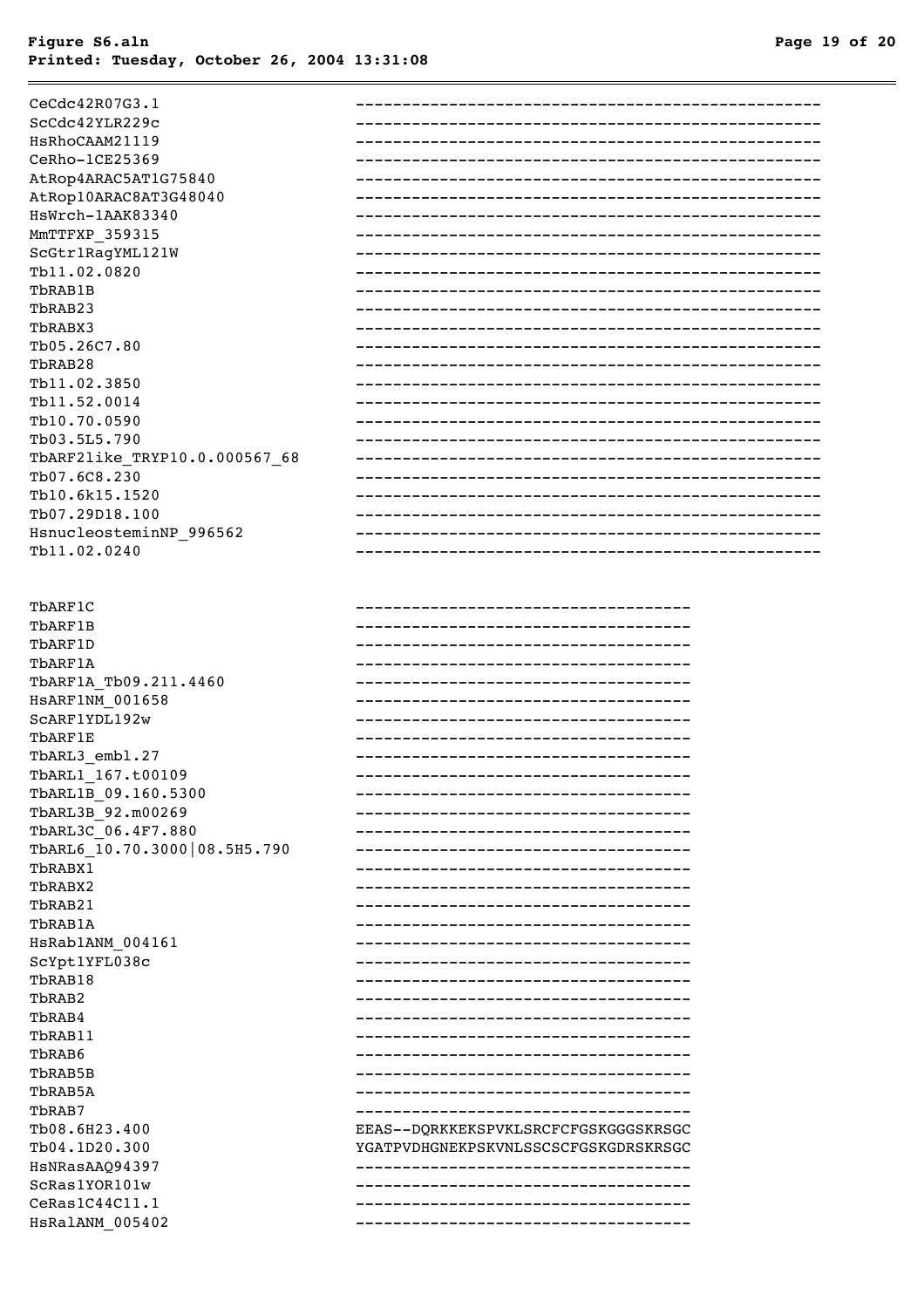| HsRanNM 006325                |                                        |
|-------------------------------|----------------------------------------|
| TbRAN                         |                                        |
| HsRac2CAB45265                | ------------------------------------   |
| CeRac1C09G12.8                | -------------------------------------- |
| HsCdc42NM 001791              |                                        |
| CeCdc42R07G3.1                |                                        |
| ScCdc42YLR229c                | ----------------------------------     |
| HSRhoCAAM21119                | -------------------------------------- |
| CeRho-1CE25369                |                                        |
| AtRop4ARAC5AT1G75840          | -----------------------------          |
| AtRop10ARAC8AT3G48040         |                                        |
| HsWrch-1AAK83340              |                                        |
| MMTTFXP 359315                |                                        |
| ScGtr1RagYML121W              |                                        |
| Tb11.02.0820                  | _________________________________      |
| TbRAB1B                       | -------------------------------------  |
| TbRAB23                       | _________________________________      |
| TbRABX3                       | _________________________________      |
| Tb05.26C7.80                  |                                        |
| TbRAB28                       | _____________________________________  |
| Tb11.02.3850                  | ----------------------------------     |
| Tb11.52.0014                  |                                        |
| Tb10.70.0590                  |                                        |
| Tb03.5L5.790                  |                                        |
| TbARF2like TRYP10.0.000567 68 |                                        |
| Tb07.6C8.230                  |                                        |
| Tb10.6k15.1520                | ______________________________________ |
| Tb07.29D18.100                |                                        |
| HsnucleosteminNP 996562       | -------------------------------------- |
| Tb11.02.0240                  |                                        |
|                               |                                        |